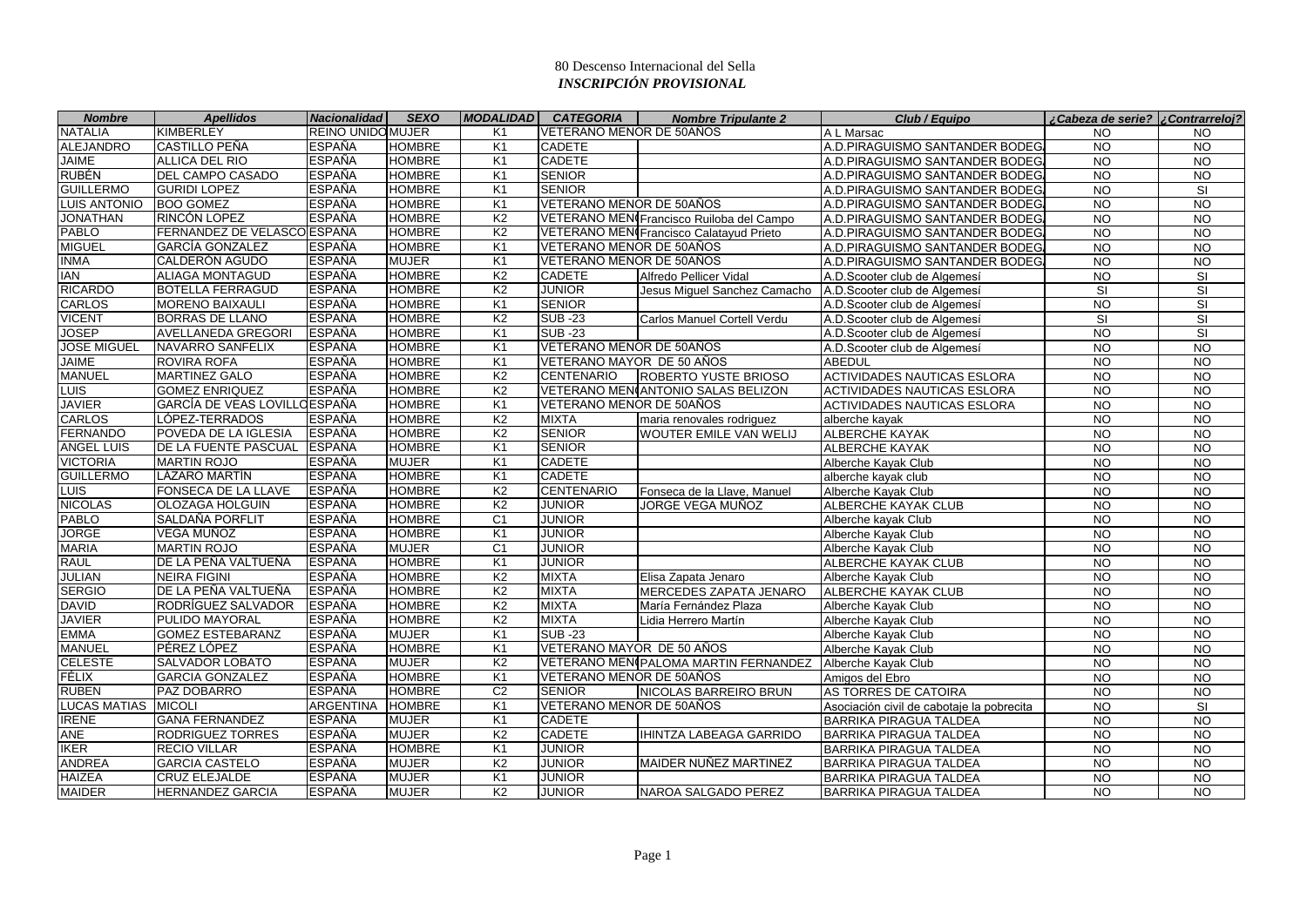| <b>IKER</b>       | <b>LIBANO SALAS</b>        | <b>ESPAÑA</b>             | <b>HOMBRE</b> | K <sub>2</sub> | <b>MIXTA</b>                    | ANE LOPEZ OLIVARES      | <b>BARRIKA PIRAGUA TALDEA</b>            | $\overline{NO}$ | N <sub>O</sub>          |
|-------------------|----------------------------|---------------------------|---------------|----------------|---------------------------------|-------------------------|------------------------------------------|-----------------|-------------------------|
| <b>IÑAKI</b>      | PEREZ ALLER                | <b>ESPAÑA</b>             | <b>HOMBRE</b> | K <sub>2</sub> | <b>SENIOR</b>                   | LUIS PRESA CARNERO      | <b>BARRIKA PIRAGUA TALDEA</b>            | <b>NO</b>       | <b>NO</b>               |
| <b>TOON</b>       | <b>BROEKX</b>              | <b>BÉLGICA</b>            | <b>HOMBRE</b> | K <sub>2</sub> | <b>SENIOR</b>                   | <b>William Peters</b>   | Belgian National Kayak Team (Belgium)    | SI              | N <sub>O</sub>          |
| <b>LIZE</b>       | <b>BROEKX</b>              | <b>BÉLGICA</b>            | <b>MUJER</b>  | K <sub>2</sub> | <b>SENIOR</b>                   | <b>Hermien Peters</b>   | Belgian National Kayak Team (Belgium)    | SI              | N <sub>O</sub>          |
| <b>STIEN</b>      | <b>VERLINDEN</b>           | <b>BÉLGICA</b>            | <b>MUJER</b>  | K <sub>2</sub> | <b>MIXTA</b>                    | Marc Polspoel           | belgium                                  | <b>NO</b>       | <b>NO</b>               |
| <b>ROBIN</b>      | <b>COUCKUIT</b>            | <b>BÉLGICA</b>            | <b>HOMBRE</b> | K <sub>1</sub> | <b>SENIOR</b>                   |                         | Belgium                                  | $\overline{N}$  | SI                      |
| <b>TUUR</b>       | <b>BETTENS</b>             | <b>BÉLGICA</b>            | <b>HOMBRE</b> | K <sub>1</sub> | <b>SENIOR</b>                   |                         | Belgium                                  | <b>NO</b>       | SI                      |
| <b>IVAN</b>       | <b>ABENZA MOLINA</b>       | <b>ESPAÑA</b>             | <b>HOMBRE</b> | K <sub>1</sub> | <b>SENIOR</b>                   |                         | Blanca Club de Piraqüismo                | <b>NO</b>       | N <sub>O</sub>          |
| <b>NICOLAS</b>    | <b>MARTINEZ MOLINA</b>     | <b>ESPAÑA</b>             | HOMBRE        | K <sub>1</sub> | <b>SENIOR</b>                   |                         | Blanca Club de Piragüismo                | <b>NO</b>       | N <sub>O</sub>          |
| <b>CARLOS</b>     | <b>TURPIN SANCHEZ</b>      | <b>ESPAÑA</b>             | <b>HOMBRE</b> | K <sub>1</sub> | <b>SENIOR</b>                   |                         | Blanca Club de Piragüismo                | <b>NO</b>       | <b>NO</b>               |
| <b>JESÚS</b>      | <b>RAMOS MOLINA</b>        | <b>ESPAÑA</b>             | <b>HOMBRE</b> | K <sub>1</sub> | <b>SENIOR</b>                   |                         | Blanca Club de Piragüismo                | NO              | N <sub>O</sub>          |
| <b>FRANCISCO</b>  | <b>JUAREZ MOLINA</b>       | <b>ESPAÑA</b>             | <b>HOMBRE</b> | K <sub>1</sub> | VETERANO MENOR DE 50AÑOS        |                         | Blanca Club de Piragüismo                | N <sub>O</sub>  | N <sub>O</sub>          |
| <b>JOSE LUIS</b>  | <b>GALERA MOLINA</b>       | <b>ESPAÑA</b>             | <b>HOMBRE</b> | K <sub>1</sub> | VETERANO MENOR DE 50AÑOS        |                         | Blanca Club de Piragüismo                | <b>NO</b>       | N <sub>O</sub>          |
| <b>ROBERTO</b>    | PALAZON NUÑEZ              | <b>ESPAÑA</b>             | <b>HOMBRE</b> | K <sub>1</sub> | VETERANO MENOR DE 50AÑOS        |                         | blanca club piraguismo                   | <b>NO</b>       | <b>NO</b>               |
| <b>DIEGO</b>      | NAVEIRO PARADA             | <b>ESPAÑA</b>             | <b>HOMBRE</b> | C <sub>1</sub> | <b>SUB-23</b>                   |                         | Breogan do Grove                         | <b>NO</b>       | <b>NO</b>               |
| <b>EDWARD</b>     | <b>RUTHERFORD</b>          | <b>REINO UNIDO HOMBRE</b> |               | K <sub>2</sub> | <b>SENIOR</b>                   | <b>Matthew Robinson</b> | <b>British Canoeing</b>                  | $\overline{N}$  | N <sub>O</sub>          |
| PHIL              | QUILL                      | <b>REINO UNIDO HOMBRE</b> |               | K <sub>2</sub> | <b>VETERANO MAY Steve Rance</b> |                         | British Canoeing - Southampton Canoe Cl  | $\overline{N}$  | <b>NO</b>               |
| <b>HAYLEIGH</b>   | <b>MASON</b>               | REINO UNIDO MUJER         |               | K <sub>2</sub> | <b>MIXTA</b>                    | Nicky Cresser           | British Canoeing / Nottingham Kayak Club | <b>NO</b>       | <b>SI</b>               |
| <b>SOPHIE</b>     | GILBERT-JOHNS              | <b>REINO UNIDO MUJER</b>  |               | K <sub>2</sub> | <b>MIXTA</b>                    | <b>Matthew Hinves</b>   | British Canoeing / Southampton Canoe Clu | N <sub>O</sub>  | N <sub>O</sub>          |
| <b>CHRIS</b>      | <b>BLACKER</b>             | REINO UNIDO HOMBRE        |               | C <sub>1</sub> | <b>SENIOR</b>                   |                         | British Canoeing / Southampton Canoe Clu | <b>NO</b>       | <b>NO</b>               |
| <b>RICHARD</b>    | GILBERT-JOHNS              | <b>REINO UNIDO HOMBRE</b> |               | K <sub>2</sub> | <b>SENIOR</b>                   | Jack Gilbert-Johns      | British Canoeing / Southampton Canoe Clu | N <sub>O</sub>  | N <sub>O</sub>          |
| <b>JAMES</b>      | <b>HINVES</b>              | <b>REINO UNIDO HOMBRE</b> |               | K <sub>2</sub> | <b>SENIOR</b>                   | Xavier Hinves           | British Canoeing / Southampton Canoe Cl  | <b>NO</b>       | <b>SI</b>               |
| <b>RICHARD</b>    | <b>HEWITT</b>              | REINO UNIDO HOMBRE        |               | K <sub>2</sub> | <b>MIXTA</b>                    | <b>Emily Hewitt</b>     | British Canoeing/ Any Town Canoe Club    | <b>NO</b>       | N <sub>O</sub>          |
| <b>ALICE MARY</b> | <b>CLARKSON</b>            | <b>REINO UNIDO MUJER</b>  |               | K <sub>2</sub> | <b>MIXTA</b>                    | Oliver John North       | British Canoeing/ Cambrdige Canoe Club   | <b>NO</b>       | <b>NO</b>               |
| <b>PIRAN</b>      | <b>SHELLEY</b>             | <b>REINO UNIDO HOMBRE</b> |               | K <sub>2</sub> | <b>SENIOR</b>                   | Daniel Reynolds         | British Canoeing/ Cambrdige Canoe Club   | <b>NO</b>       | <b>NO</b>               |
| KEITH             | <b>MOULE</b>               | REINO UNIDO HOMBRE        |               | K1             | <b>SENIOR</b>                   |                         | British Canoeing/ Chelmsford Canoe Club  | $\overline{N}$  | $\overline{\mathbf{s}}$ |
| <b>ZYGGY</b>      | <b>CHMIEL</b>              | <b>REINO UNIDO HOMBRE</b> |               | K <sub>2</sub> | <b>SENIOR</b>                   | <b>Ben Oakley</b>       | British Canoeing/ Nottingham Kayak Club  | <b>NO</b>       | $\overline{\mathbf{s}}$ |
| LIZZIE            | <b>BROUGHTON</b>           | <b>REINO UNIDO MUJER</b>  |               | K <sub>1</sub> | <b>SENIOR</b>                   |                         | British Canoeing/ Richmond Canoe Club    | <b>NO</b>       | SI                      |
| <b>KASIA</b>      | <b>CHMIEL</b>              | <b>REINO UNIDO MUJER</b>  |               | K <sub>1</sub> | <b>CADETE</b>                   |                         | British Canoeing/Nottingham Kayak Club   | <b>NO</b>       | <b>NO</b>               |
| <b>STANI</b>      | <b>CHMIEL</b>              | <b>REINO UNIDO HOMBRE</b> |               | K1             | <b>CADETE</b>                   |                         | British Canoeing/Nottingham Kayak Club   | $\overline{N}$  | N <sub>O</sub>          |
| <b>ALISON</b>     | <b>CHMIEL</b>              | <b>REINO UNIDO MUJER</b>  |               | K <sub>1</sub> | VETERANO MAYOR DE 50 AÑOS       |                         | British Canoeing/Nottingham Kayak Club   | <b>NO</b>       | <b>NO</b>               |
| <b>MAGGIE</b>     | <b>NIXON</b>               | REINO UNIDOMUJER          |               | K <sub>1</sub> | <b>SENIOR</b>                   |                         | British Canoeing/Runcorn Canoe Club      | <b>NO</b>       | <b>NO</b>               |
| <b>ALBERTO</b>    | <b>LORDA FERNANDEZ</b>     | <b>ESPAÑA</b>             | <b>HOMBRE</b> | K <sub>1</sub> | <b>CADETE</b>                   |                         | C. N. LANGREO - PIRAGÜISMO               | N <sub>O</sub>  | N <sub>O</sub>          |
| <b>RODRIGO</b>    | PILOÑETA ARGÜELLES         | <b>ESPAÑA</b>             | <b>HOMBRE</b> | K <sub>2</sub> | <b>CADETE</b>                   | JOEL LOPEZ HINOJOSA     | C. N. LANGREO - PIRAGÜISMO               | <b>NO</b>       | <b>NO</b>               |
| <b>ANDRES</b>     | <b>VILLARINO GONZALEZ</b>  | <b>ESPAÑA</b>             | <b>HOMBRE</b> | K1             | <b>JUNIOR</b>                   |                         | C. N. LANGREO - PIRAGÜISMO               | $\overline{N}$  | N <sub>O</sub>          |
| <b>FERNANDO</b>   | <b>NOVAL FONSECA</b>       | <b>ESPAÑA</b>             | <b>HOMBRE</b> | K <sub>2</sub> | <b>SENIOR</b>                   | <b>ISAAC ROCES VILA</b> | C. N. LANGREO - PIRAGÜISMO               | <b>NO</b>       | $\overline{3}$          |
| <b>RAQUEL</b>     | CARBAJO FERNANDEZ          | <b>ESPAÑA</b>             | <b>MUJER</b>  | K <sub>1</sub> | <b>SENIOR</b>                   |                         | c.d. kayak pico azul                     | <b>NO</b>       | N <sub>O</sub>          |
| <b>GUILLERMO</b>  | <b>FIDALGO DE LEON</b>     | <b>ESPAÑA</b>             | <b>HOMBRE</b> | K <sub>1</sub> | <b>SENIOR</b>                   |                         | c.d. kayak pico azul                     | <b>NO</b>       | SI                      |
| <b>SIRO</b>       | <b>GONZALEZ VILLANUEVA</b> | <b>ESPAÑA</b>             | <b>HOMBRE</b> | K <sub>1</sub> | VETERANO MENOR DE 50AÑOS        |                         | c.d. kayak pico azul                     | <b>NO</b>       | $\overline{10}$         |
| <b>ANTONIO</b>    | <b>AGUILERA JIMÉNEZ</b>    | <b>ESPAÑA</b>             | <b>HOMBRE</b> | K <sub>1</sub> | VETERANO MAYOR DE 50 AÑOS       |                         | C.D.B. CANAL GETAFE MADRID               | $\overline{NO}$ | $\overline{10}$         |
| <b>JOSÉ LUIS</b>  | <b>SAMPER HERRERO</b>      | <b>ESPAÑA</b>             | <b>HOMBRE</b> | K <sub>1</sub> | VETERANO MENOR DE 50AÑOS        |                         | C.D.B. CANAL GETAFE MADRID               | <b>NO</b>       | <b>NO</b>               |
| <b>ALVARO</b>     | <b>GONZALEZ DE DIOS</b>    | <b>ESPAÑA</b>             | <b>HOMBRE</b> | K <sub>1</sub> | <b>CADETE</b>                   |                         | CANGAS AVENTURA - LA LLONGAR             | <b>NO</b>       | N <sub>O</sub>          |
| PEDRO             | <b>GARCÍA OTERO</b>        | <b>ESPAÑA</b>             | <b>HOMBRE</b> | K <sub>1</sub> | <b>CADETE</b>                   |                         | CANGAS AVENTURA - LA LLONGAR             | <b>NO</b>       | <b>NO</b>               |
| <b>JAVIER</b>     | SANCHEZ GARCÍA             | <b>ESPAÑA</b>             | <b>HOMBRE</b> | K <sub>2</sub> | <b>JUNIOR</b>                   | AITOR DE DIOS CASO      | CANGAS AVENTURA - LA LLONGAR             | <b>NO</b>       | $\overline{NO}$         |
| <b>ADRIAN</b>     | <b>GONZÁLEZ MUÑIZ</b>      | <b>ESPAÑA</b>             | <b>HOMBRE</b> | K <sub>1</sub> | <b>JUNIOR</b>                   |                         | CANGAS AVENTURA - LA LLONGAR             | <b>NO</b>       | $\overline{3}$          |
| <b>EMILIO</b>     | FERNANDEZ LÓPEZ            | <b>ESPAÑA</b>             | <b>HOMBRE</b> | K <sub>1</sub> | <b>JUNIOR</b>                   |                         | CANGAS AVENTURA - LA LLONGAR             | <b>NO</b>       | <b>NO</b>               |
| <b>ALBERTO</b>    | PLAZA SAGREDO              | <b>ESPAÑA</b>             | HOMBRE        | K <sub>1</sub> | <b>SENIOR</b>                   |                         | CANGAS AVENTURA - LA LLONGAR             | SI              | SI                      |
| ALEJANDRO         | <b>VEGA SUAREZ</b>         | ESPAÑA                    | <b>HOMBRE</b> | K <sub>2</sub> | <b>SENIOR</b>                   | JULIAN VALERA ASPRON    | CANGAS AVENTURA - LA LLONGAR             | <b>NO</b>       | SI                      |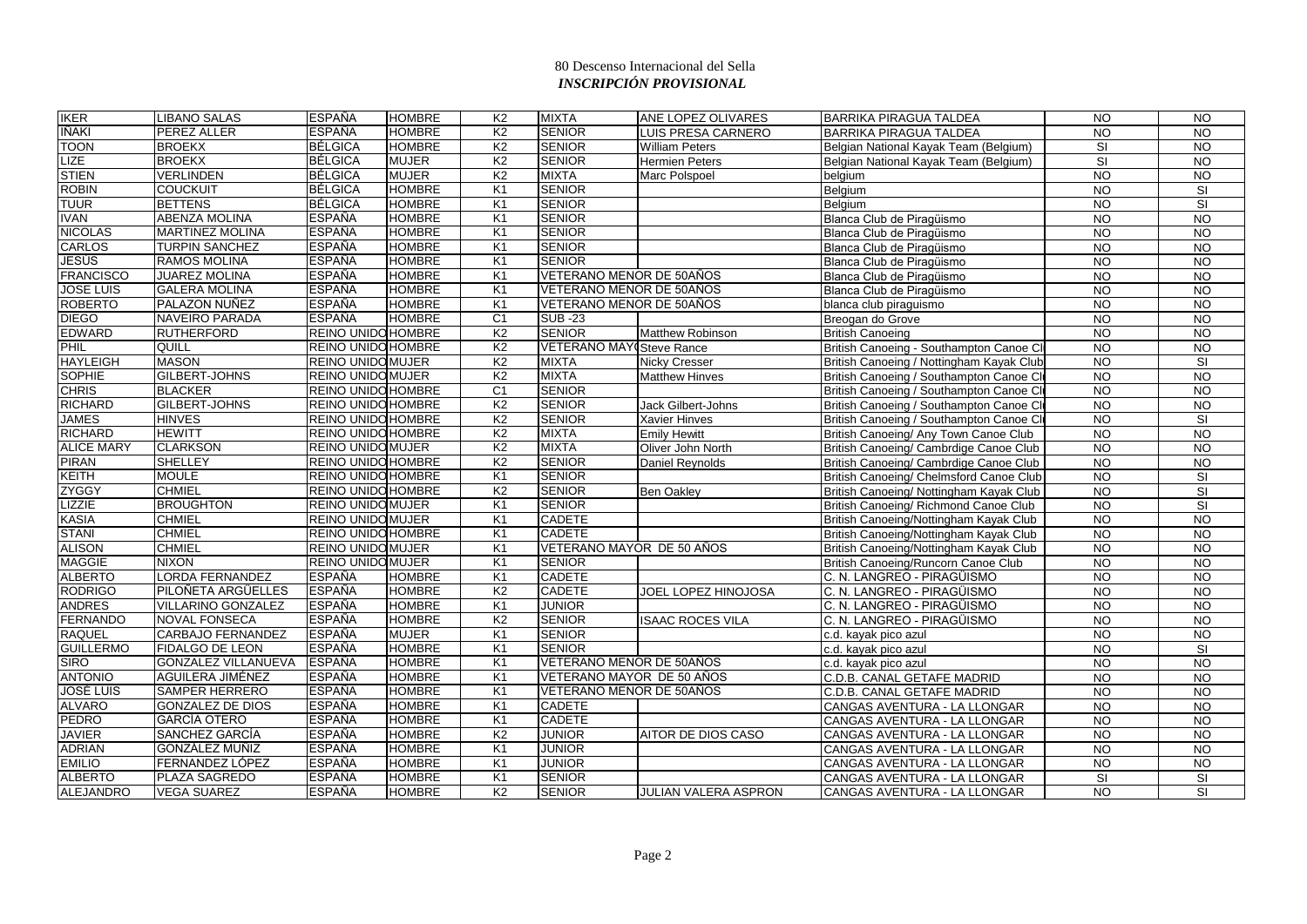| CONSTANTINO N PEREZ MAURICIO<br><b>ESPAÑA</b><br><b>HOMBRE</b><br>K <sub>1</sub><br>VETERANO MAYOR DE 50 AÑOS<br><b>NO</b><br>CANGAS AVENTURA - LA LLONGAR<br><b>FRANCISCO</b><br><b>DEL CAMPO BENITO</b><br><b>ESPAÑA</b><br><b>HOMBRE</b><br><b>CADETE</b><br>K <sub>1</sub><br><b>NO</b><br>Canoe de Valladolid<br><b>CENTENARIO</b><br><b>JOSÉ LUIS</b><br><b>ESPAÑA</b><br><b>HOMBRE</b><br>K <sub>2</sub><br><b>FRAGA SOTO</b><br><b>NO</b><br>Canoe de Valladolid<br>Francisco<br><b>PABLO</b><br><b>ARIAS MORAL</b><br><b>ESPAÑA</b><br><b>HOMBRE</b><br>K <sub>1</sub><br><b>JUNIOR</b><br><b>NO</b><br>canoe de valladolid<br><b>SANTIAGO</b><br>MARTÍNEZ-AGARRA CRES ESPAÑA<br><b>HOMBRE</b><br><b>JUNIOR</b><br>K <sub>1</sub><br><b>NO</b><br>Canoe de Valladolid<br><b>SAUL</b><br><b>ESPAÑA</b><br>K1<br><b>JUNIOR</b><br><b>GONZÁLEZ BERMEJO</b><br><b>HOMBRE</b><br>$\overline{NO}$<br>Canoe de Valladolid<br><b>ROBERTO</b><br>POZA CANTALAPIEDRA<br><b>ESPAÑA</b><br><b>HOMBRE</b><br>K <sub>1</sub><br><b>SENIOR</b><br><b>NO</b><br>Canoe de Valladolid<br><b>DAVID</b><br><b>ESPAÑA</b><br><b>HOMBRE</b><br>K <sub>1</sub><br><b>SENIOR</b><br><b>SANTOS CUADRADO</b><br><b>NO</b><br>Canoe de valladolid<br><b>SHEILA</b><br><b>ESPAÑA</b><br><b>SENIOR</b><br><b>SAEZ BARRIOS</b><br><b>MUJER</b><br>K <sub>1</sub><br><b>NO</b><br>Canoe de valladolid<br><b>ALBERTO</b><br>IBÁÑEZ GAMARRA<br><b>ESPAÑA</b><br><b>HOMBRE</b><br>K <sub>1</sub><br><b>SUB -23</b><br><b>NO</b><br>Canoe de Valladolid<br><b>SERGIO</b><br><b>SUB-23</b><br><b>DUQUE SANZ</b><br>ESPAÑA<br><b>HOMBRE</b><br>K <sub>1</sub><br><b>NO</b><br>Canoe de Valladolid | <b>NO</b><br><b>NO</b><br><b>NO</b><br><b>NO</b><br><b>NO</b><br>$\overline{NQ}$<br><b>NO</b><br><b>SI</b><br>$\overline{\mathbf{s}}$<br><b>NO</b><br><b>NO</b><br>N <sub>O</sub><br><b>NO</b><br>$\overline{N}$ |
|-----------------------------------------------------------------------------------------------------------------------------------------------------------------------------------------------------------------------------------------------------------------------------------------------------------------------------------------------------------------------------------------------------------------------------------------------------------------------------------------------------------------------------------------------------------------------------------------------------------------------------------------------------------------------------------------------------------------------------------------------------------------------------------------------------------------------------------------------------------------------------------------------------------------------------------------------------------------------------------------------------------------------------------------------------------------------------------------------------------------------------------------------------------------------------------------------------------------------------------------------------------------------------------------------------------------------------------------------------------------------------------------------------------------------------------------------------------------------------------------------------------------------------------------------------------------------------------------------------------------------------------------------------------------------|------------------------------------------------------------------------------------------------------------------------------------------------------------------------------------------------------------------|
|                                                                                                                                                                                                                                                                                                                                                                                                                                                                                                                                                                                                                                                                                                                                                                                                                                                                                                                                                                                                                                                                                                                                                                                                                                                                                                                                                                                                                                                                                                                                                                                                                                                                       |                                                                                                                                                                                                                  |
|                                                                                                                                                                                                                                                                                                                                                                                                                                                                                                                                                                                                                                                                                                                                                                                                                                                                                                                                                                                                                                                                                                                                                                                                                                                                                                                                                                                                                                                                                                                                                                                                                                                                       |                                                                                                                                                                                                                  |
|                                                                                                                                                                                                                                                                                                                                                                                                                                                                                                                                                                                                                                                                                                                                                                                                                                                                                                                                                                                                                                                                                                                                                                                                                                                                                                                                                                                                                                                                                                                                                                                                                                                                       |                                                                                                                                                                                                                  |
|                                                                                                                                                                                                                                                                                                                                                                                                                                                                                                                                                                                                                                                                                                                                                                                                                                                                                                                                                                                                                                                                                                                                                                                                                                                                                                                                                                                                                                                                                                                                                                                                                                                                       |                                                                                                                                                                                                                  |
|                                                                                                                                                                                                                                                                                                                                                                                                                                                                                                                                                                                                                                                                                                                                                                                                                                                                                                                                                                                                                                                                                                                                                                                                                                                                                                                                                                                                                                                                                                                                                                                                                                                                       |                                                                                                                                                                                                                  |
|                                                                                                                                                                                                                                                                                                                                                                                                                                                                                                                                                                                                                                                                                                                                                                                                                                                                                                                                                                                                                                                                                                                                                                                                                                                                                                                                                                                                                                                                                                                                                                                                                                                                       |                                                                                                                                                                                                                  |
|                                                                                                                                                                                                                                                                                                                                                                                                                                                                                                                                                                                                                                                                                                                                                                                                                                                                                                                                                                                                                                                                                                                                                                                                                                                                                                                                                                                                                                                                                                                                                                                                                                                                       |                                                                                                                                                                                                                  |
|                                                                                                                                                                                                                                                                                                                                                                                                                                                                                                                                                                                                                                                                                                                                                                                                                                                                                                                                                                                                                                                                                                                                                                                                                                                                                                                                                                                                                                                                                                                                                                                                                                                                       |                                                                                                                                                                                                                  |
|                                                                                                                                                                                                                                                                                                                                                                                                                                                                                                                                                                                                                                                                                                                                                                                                                                                                                                                                                                                                                                                                                                                                                                                                                                                                                                                                                                                                                                                                                                                                                                                                                                                                       |                                                                                                                                                                                                                  |
|                                                                                                                                                                                                                                                                                                                                                                                                                                                                                                                                                                                                                                                                                                                                                                                                                                                                                                                                                                                                                                                                                                                                                                                                                                                                                                                                                                                                                                                                                                                                                                                                                                                                       |                                                                                                                                                                                                                  |
|                                                                                                                                                                                                                                                                                                                                                                                                                                                                                                                                                                                                                                                                                                                                                                                                                                                                                                                                                                                                                                                                                                                                                                                                                                                                                                                                                                                                                                                                                                                                                                                                                                                                       |                                                                                                                                                                                                                  |
| <b>JULIO</b><br><b>ALONSO RAMOS</b><br><b>ESPAÑA</b><br><b>HOMBRE</b><br><b>SUB-23</b><br>K <sub>1</sub><br>$\overline{NO}$<br>Canoe de Valladolid                                                                                                                                                                                                                                                                                                                                                                                                                                                                                                                                                                                                                                                                                                                                                                                                                                                                                                                                                                                                                                                                                                                                                                                                                                                                                                                                                                                                                                                                                                                    |                                                                                                                                                                                                                  |
| <b>JAVIER</b><br>VETERANO MENOR DE 50AÑOS<br><b>GONZÁLEZ ESCALANTE</b><br><b>ESPAÑA</b><br><b>HOMBRE</b><br>K <sub>1</sub><br><b>NO</b><br>Canoe de Valladolid                                                                                                                                                                                                                                                                                                                                                                                                                                                                                                                                                                                                                                                                                                                                                                                                                                                                                                                                                                                                                                                                                                                                                                                                                                                                                                                                                                                                                                                                                                        |                                                                                                                                                                                                                  |
| <b>JUAN</b><br>CABORNERO ALAGUERO ESPAÑA<br><b>HOMBRE</b><br>K <sub>1</sub><br>VETERANO MENOR DE 50AÑOS<br>$\overline{NO}$<br>Canoe de Valladolid                                                                                                                                                                                                                                                                                                                                                                                                                                                                                                                                                                                                                                                                                                                                                                                                                                                                                                                                                                                                                                                                                                                                                                                                                                                                                                                                                                                                                                                                                                                     |                                                                                                                                                                                                                  |
| <b>JOSÉ MARIA</b><br><b>SANTOS GONZALEZ</b><br><b>ESPAÑA</b><br><b>HOMBRE</b><br>$\overline{RR}$<br><b>NO</b><br>Canoe de Valladolid                                                                                                                                                                                                                                                                                                                                                                                                                                                                                                                                                                                                                                                                                                                                                                                                                                                                                                                                                                                                                                                                                                                                                                                                                                                                                                                                                                                                                                                                                                                                  | <b>NO</b>                                                                                                                                                                                                        |
| <b>AURA</b><br><b>ESPAÑA</b><br><b>MUJER</b><br>K2<br><b>MIXTA</b><br><b>TAZÓN CUBILLAS</b><br><b>NO</b><br>Agustín Calderón<br>Cantabria Multisport                                                                                                                                                                                                                                                                                                                                                                                                                                                                                                                                                                                                                                                                                                                                                                                                                                                                                                                                                                                                                                                                                                                                                                                                                                                                                                                                                                                                                                                                                                                  | <b>NO</b>                                                                                                                                                                                                        |
| <b>RODOLFO</b><br><b>ESPAÑA</b><br><b>HOMBRE</b><br>K <sub>2</sub><br>VETERANO MENCJavier Saiz Ipiña<br>AMORRORTU<br><b>NO</b><br>Cantabria Multisport                                                                                                                                                                                                                                                                                                                                                                                                                                                                                                                                                                                                                                                                                                                                                                                                                                                                                                                                                                                                                                                                                                                                                                                                                                                                                                                                                                                                                                                                                                                | <b>NO</b>                                                                                                                                                                                                        |
| <b>GERMAN</b><br><b>CABIELLES MERINO</b><br><b>ESPAÑA</b><br><b>HOMBRE</b><br>K1<br><b>SENIOR</b><br><b>NO</b><br>CDE Unquera Kayak                                                                                                                                                                                                                                                                                                                                                                                                                                                                                                                                                                                                                                                                                                                                                                                                                                                                                                                                                                                                                                                                                                                                                                                                                                                                                                                                                                                                                                                                                                                                   | $\overline{NQ}$                                                                                                                                                                                                  |
| K <sub>2</sub><br><b>JONATAN</b><br><b>SALAS GARCÍA</b><br><b>ESPAÑA</b><br><b>HOMBRE</b><br><b>SENIOR</b><br>$\overline{NO}$<br>David Arias Rodriguez<br><b>CDE Unquera Kayak</b>                                                                                                                                                                                                                                                                                                                                                                                                                                                                                                                                                                                                                                                                                                                                                                                                                                                                                                                                                                                                                                                                                                                                                                                                                                                                                                                                                                                                                                                                                    | SI                                                                                                                                                                                                               |
| <b>RUBEN</b><br><b>ESPAÑA</b><br>VETERANO MENOR DE 50AÑOS<br>SANCHEZ ECHAVE<br><b>HOMBRE</b><br>K1<br>$\overline{NO}$<br><b>CDE Unquera Kayak</b>                                                                                                                                                                                                                                                                                                                                                                                                                                                                                                                                                                                                                                                                                                                                                                                                                                                                                                                                                                                                                                                                                                                                                                                                                                                                                                                                                                                                                                                                                                                     | N <sub>O</sub>                                                                                                                                                                                                   |
| <b>RAFAEL</b><br><b>HOMBRE</b><br><b>APARICIO PÉREZ</b><br><b>ESPAÑA</b><br>K <sub>2</sub><br><b>SENIOR</b><br><b>FERNANDO GOMEZ BEDIA</b><br>CLIB PIRAGÜISMO CIENCIAS / BODEGA<br><b>NO</b>                                                                                                                                                                                                                                                                                                                                                                                                                                                                                                                                                                                                                                                                                                                                                                                                                                                                                                                                                                                                                                                                                                                                                                                                                                                                                                                                                                                                                                                                          | $\overline{N}$                                                                                                                                                                                                   |
| <b>JUNIOR</b><br><b>ADRIAN</b><br><b>OTERO PARADA</b><br><b>ESPAÑA</b><br><b>HOMBRE</b><br>K2<br><b>NO</b><br>Eduardo Da Silva Perez<br>Club Breogan de O Grove                                                                                                                                                                                                                                                                                                                                                                                                                                                                                                                                                                                                                                                                                                                                                                                                                                                                                                                                                                                                                                                                                                                                                                                                                                                                                                                                                                                                                                                                                                       | <b>NO</b>                                                                                                                                                                                                        |
| <b>MIGUEL</b><br><b>FERNÁNDEZ CASTRO</b><br><b>ESPAÑA</b><br><b>HOMBRE</b><br>C <sub>2</sub><br><b>SENIOR</b><br><b>NO</b><br>Adrian Fernández Lameiro<br>Club Breogan de O Grove                                                                                                                                                                                                                                                                                                                                                                                                                                                                                                                                                                                                                                                                                                                                                                                                                                                                                                                                                                                                                                                                                                                                                                                                                                                                                                                                                                                                                                                                                     | $\overline{N}$                                                                                                                                                                                                   |
| <b>TANIA ELIZABET ÁLVAREZ YATES</b><br><b>ESPAÑA</b><br><b>MUJER</b><br><b>SUB-23</b><br>K <sub>1</sub><br><b>NO</b><br>Club Breogan de O Grove                                                                                                                                                                                                                                                                                                                                                                                                                                                                                                                                                                                                                                                                                                                                                                                                                                                                                                                                                                                                                                                                                                                                                                                                                                                                                                                                                                                                                                                                                                                       | <b>NO</b>                                                                                                                                                                                                        |
| <b>RICARDO</b><br><b>GONZALEZ ROMERO</b><br>VETERANO MEN Miguel Angel Verger Garau<br><b>ESPAÑA</b><br><b>HOMBRE</b><br>K <sub>2</sub><br><b>NO</b><br>Club de Mar de Mallorca                                                                                                                                                                                                                                                                                                                                                                                                                                                                                                                                                                                                                                                                                                                                                                                                                                                                                                                                                                                                                                                                                                                                                                                                                                                                                                                                                                                                                                                                                        | <b>NO</b>                                                                                                                                                                                                        |
| <b>SILVIA</b><br>FERNÁNDEZ GONZÁLEZ<br><b>ESPAÑA</b><br>K <sub>2</sub><br><b>MUJER</b><br><b>MIXTA</b><br>DIEGO JOSÉ GARCÍA CASCO<br>$\overline{NO}$<br>CLUB DE MAR RIA DE ALDÁN                                                                                                                                                                                                                                                                                                                                                                                                                                                                                                                                                                                                                                                                                                                                                                                                                                                                                                                                                                                                                                                                                                                                                                                                                                                                                                                                                                                                                                                                                      | $\overline{NQ}$                                                                                                                                                                                                  |
| <b>SOFÍA</b><br><b>RIAL ALFAYA</b><br><b>ESPAÑA</b><br><b>MUJER</b><br>K <sub>1</sub><br><b>SUB-23</b><br><b>NO</b><br>Club de mar Ría de Aldán                                                                                                                                                                                                                                                                                                                                                                                                                                                                                                                                                                                                                                                                                                                                                                                                                                                                                                                                                                                                                                                                                                                                                                                                                                                                                                                                                                                                                                                                                                                       | <b>NO</b>                                                                                                                                                                                                        |
| <b>SANDRA</b><br><b>ESPAÑA</b><br><b>MUJER</b><br>K <sub>2</sub><br><b>SUB-23</b><br><b>VILLAR HERBELLO</b><br><b>NO</b><br>Covadonga María Carballido Díaz<br>Club de Mar Ría de Aldán                                                                                                                                                                                                                                                                                                                                                                                                                                                                                                                                                                                                                                                                                                                                                                                                                                                                                                                                                                                                                                                                                                                                                                                                                                                                                                                                                                                                                                                                               | <b>NO</b>                                                                                                                                                                                                        |
| <b>RICARDO</b><br>PEDREIRA MENÉNDEZ<br><b>ESPAÑA</b><br><b>HOMBRE</b><br>K <sub>1</sub><br>VETERANO MAYOR DE 50 AÑOS<br>CLUB DE PIRAGUAS LOS GAVILANES<br><b>NO</b>                                                                                                                                                                                                                                                                                                                                                                                                                                                                                                                                                                                                                                                                                                                                                                                                                                                                                                                                                                                                                                                                                                                                                                                                                                                                                                                                                                                                                                                                                                   | <b>NO</b>                                                                                                                                                                                                        |
| <b>CLAUDIA</b><br><b>ARGENTINA</b><br><b>MUJER</b><br><b>SENIOR</b><br><b>AGUIAR</b><br>K <sub>1</sub><br>CLUB DE REMO Y NAUTICA BELEN DE<br><b>NO</b>                                                                                                                                                                                                                                                                                                                                                                                                                                                                                                                                                                                                                                                                                                                                                                                                                                                                                                                                                                                                                                                                                                                                                                                                                                                                                                                                                                                                                                                                                                                | <b>NO</b>                                                                                                                                                                                                        |
| <b>HOMBRE</b><br><b>CADETE</b><br><b>NICOLAU</b><br><b>RUIZ GARAU</b><br><b>ESPAÑA</b><br>K <sub>2</sub><br><b>NO</b><br><b>Bernat Josep</b><br>Club de Vela Port d'Andratx                                                                                                                                                                                                                                                                                                                                                                                                                                                                                                                                                                                                                                                                                                                                                                                                                                                                                                                                                                                                                                                                                                                                                                                                                                                                                                                                                                                                                                                                                           | N <sub>O</sub>                                                                                                                                                                                                   |
| <b>ESTHER</b><br><b>ESPAÑA</b><br><b>MUJER</b><br><b>CADETE</b><br><b>CORRAL CARRASCO</b><br>K <sub>1</sub><br>$\overline{NO}$<br>Club de Vela Port d' Andratx                                                                                                                                                                                                                                                                                                                                                                                                                                                                                                                                                                                                                                                                                                                                                                                                                                                                                                                                                                                                                                                                                                                                                                                                                                                                                                                                                                                                                                                                                                        | $\overline{N}$                                                                                                                                                                                                   |
| VETERANO MAYOR DE 50 AÑOS<br><b>GUILLERMO</b><br><b>ALEMANY CASTELL</b><br><b>ESPAÑA</b><br><b>HOMBRE</b><br>K <sub>1</sub><br><b>NO</b><br>Club de Vela Port d' Andratx                                                                                                                                                                                                                                                                                                                                                                                                                                                                                                                                                                                                                                                                                                                                                                                                                                                                                                                                                                                                                                                                                                                                                                                                                                                                                                                                                                                                                                                                                              | <b>NO</b>                                                                                                                                                                                                        |
| <b>DAVID</b><br><b>REBOLLO SANTANA</b><br><b>ESPAÑA</b><br><b>HOMBRE</b><br>K <sub>2</sub><br>$\overline{NO}$<br><b>SUB-23</b><br><b>IVAN MERINO QUIROGA</b><br>CLUB DEPORTIVO ABEDUL                                                                                                                                                                                                                                                                                                                                                                                                                                                                                                                                                                                                                                                                                                                                                                                                                                                                                                                                                                                                                                                                                                                                                                                                                                                                                                                                                                                                                                                                                 | $\overline{N}$                                                                                                                                                                                                   |
| <b>JOSE</b><br><b>ESPAÑA</b><br><b>HOMBRE</b><br>VETERANO MAYOR DE 50 AÑOS<br>PONCE GARCIA<br>K <sub>1</sub><br>CLUB DEPORTIVO ABEDUL<br><b>NO</b>                                                                                                                                                                                                                                                                                                                                                                                                                                                                                                                                                                                                                                                                                                                                                                                                                                                                                                                                                                                                                                                                                                                                                                                                                                                                                                                                                                                                                                                                                                                    | <b>NO</b>                                                                                                                                                                                                        |
| <b>DANIEL</b><br><b>ESPAÑA</b><br><b>HOMBRE</b><br>NAVARRO FLORIDO<br>K <sub>1</sub><br>VETERANO MENOR DE 50AÑOS<br><b>NO</b><br><b>CLUB DEPORTIVO ABEDUL</b>                                                                                                                                                                                                                                                                                                                                                                                                                                                                                                                                                                                                                                                                                                                                                                                                                                                                                                                                                                                                                                                                                                                                                                                                                                                                                                                                                                                                                                                                                                         | <b>NO</b>                                                                                                                                                                                                        |
| FRANCISCO JAV BLANCO CARRO<br><b>ESPAÑA</b><br><b>HOMBRE</b><br>K <sub>1</sub><br><b>JUNIOR</b><br><b>NO</b><br>Club Deportivo Actividades Deportivas Zar                                                                                                                                                                                                                                                                                                                                                                                                                                                                                                                                                                                                                                                                                                                                                                                                                                                                                                                                                                                                                                                                                                                                                                                                                                                                                                                                                                                                                                                                                                             | $\overline{NQ}$                                                                                                                                                                                                  |
| <b>ESPAÑA</b><br><b>HOMBRE</b><br><b>SENIOR</b><br><b>JAVIER</b><br><b>BERNAL IGLESIAS</b><br>C <sub>1</sub><br>$\overline{NO}$<br>Club Deportivo Actividades Deportivas Zar                                                                                                                                                                                                                                                                                                                                                                                                                                                                                                                                                                                                                                                                                                                                                                                                                                                                                                                                                                                                                                                                                                                                                                                                                                                                                                                                                                                                                                                                                          | $\overline{NQ}$                                                                                                                                                                                                  |
| <b>EMILIO</b><br><b>MERCHÁN ALONSO</b><br><b>ESPAÑA</b><br><b>HOMBRE</b><br>K <sub>2</sub><br><b>SENIOR</b><br>SI<br>ALEJANDRO SANCHEZ COBOS Club Deportivo Actividades Deportivas Zal                                                                                                                                                                                                                                                                                                                                                                                                                                                                                                                                                                                                                                                                                                                                                                                                                                                                                                                                                                                                                                                                                                                                                                                                                                                                                                                                                                                                                                                                                | SI                                                                                                                                                                                                               |
| <b>KEVIN</b><br>CAÑIBANO PEREZ<br><b>ESPAÑA</b><br><b>HOMBRE</b><br>K <sub>2</sub><br><b>SUB-23</b><br>JORDI ARMANDO CARBALLES A Club Deportivo Actividades Deportivas Zal<br><b>NO</b>                                                                                                                                                                                                                                                                                                                                                                                                                                                                                                                                                                                                                                                                                                                                                                                                                                                                                                                                                                                                                                                                                                                                                                                                                                                                                                                                                                                                                                                                               | N <sub>O</sub>                                                                                                                                                                                                   |
| <b>JAVIER</b><br>ORTIZ BÁRCENA<br><b>ESPAÑA</b><br><b>HOMBRE</b><br>K <sub>1</sub><br><b>NO</b><br>Club Deportivo Actividades Deportivas Zar                                                                                                                                                                                                                                                                                                                                                                                                                                                                                                                                                                                                                                                                                                                                                                                                                                                                                                                                                                                                                                                                                                                                                                                                                                                                                                                                                                                                                                                                                                                          | $\overline{N}$                                                                                                                                                                                                   |
| <b>ESPAÑA</b><br><b>HOMBRE</b><br>K <sub>2</sub><br><b>CADETE</b><br>JUAN SANTIAGO CACHARRO RIELO<br><b>IAGO NOVO ANDRADE</b><br>CLUB FLUVIAL DE LUGO<br><b>NO</b>                                                                                                                                                                                                                                                                                                                                                                                                                                                                                                                                                                                                                                                                                                                                                                                                                                                                                                                                                                                                                                                                                                                                                                                                                                                                                                                                                                                                                                                                                                    | <b>NO</b>                                                                                                                                                                                                        |
| <b>RAMON</b><br><b>ESPAÑA</b><br><b>HOMBRE</b><br><b>CADETE</b><br><b>FERNANDEZ GONZALEZ</b><br>K <sub>1</sub><br>$\overline{NO}$<br><b>CLUB FLUVIAL DE LUGO</b>                                                                                                                                                                                                                                                                                                                                                                                                                                                                                                                                                                                                                                                                                                                                                                                                                                                                                                                                                                                                                                                                                                                                                                                                                                                                                                                                                                                                                                                                                                      | $\overline{NQ}$                                                                                                                                                                                                  |
| <b>BRENDAN</b><br><b>VAZQUEZ DIAZ</b><br><b>ESPAÑA</b><br><b>HOMBRE</b><br>K1<br><b>CADETE</b><br>CLUB FLUVIAL DE LUGO<br><b>NO</b>                                                                                                                                                                                                                                                                                                                                                                                                                                                                                                                                                                                                                                                                                                                                                                                                                                                                                                                                                                                                                                                                                                                                                                                                                                                                                                                                                                                                                                                                                                                                   | <b>NO</b>                                                                                                                                                                                                        |
| <b>JAVIER</b><br><b>RODRIGUEZ VILLAMOR</b><br><b>ESPAÑA</b><br><b>CADETE</b><br><b>HOMBRE</b><br>K <sub>1</sub><br><b>NO</b><br><b>CLUB FLUVIAL DE LUGO</b>                                                                                                                                                                                                                                                                                                                                                                                                                                                                                                                                                                                                                                                                                                                                                                                                                                                                                                                                                                                                                                                                                                                                                                                                                                                                                                                                                                                                                                                                                                           | <b>NO</b>                                                                                                                                                                                                        |
| <b>ALEJANDRO</b><br><b>ESPAÑA</b><br>K <sub>1</sub><br><b>CADETE</b><br><b>VEIGA FIGUEROA</b><br><b>HOMBRE</b><br><b>NO</b><br><b>CLUB FLUVIAL DE LUGO</b>                                                                                                                                                                                                                                                                                                                                                                                                                                                                                                                                                                                                                                                                                                                                                                                                                                                                                                                                                                                                                                                                                                                                                                                                                                                                                                                                                                                                                                                                                                            | <b>NO</b>                                                                                                                                                                                                        |
| <b>ANGEL</b><br><b>ESPAÑA</b><br>K <sub>2</sub><br><b>CENTENARIO</b><br><b>VILLAR VARELA</b><br><b>HOMBRE</b><br>CARMEN VARELA ARROJO<br><b>NO</b><br><b>CLUB FLUVIAL DE LUGO</b>                                                                                                                                                                                                                                                                                                                                                                                                                                                                                                                                                                                                                                                                                                                                                                                                                                                                                                                                                                                                                                                                                                                                                                                                                                                                                                                                                                                                                                                                                     | <b>NO</b>                                                                                                                                                                                                        |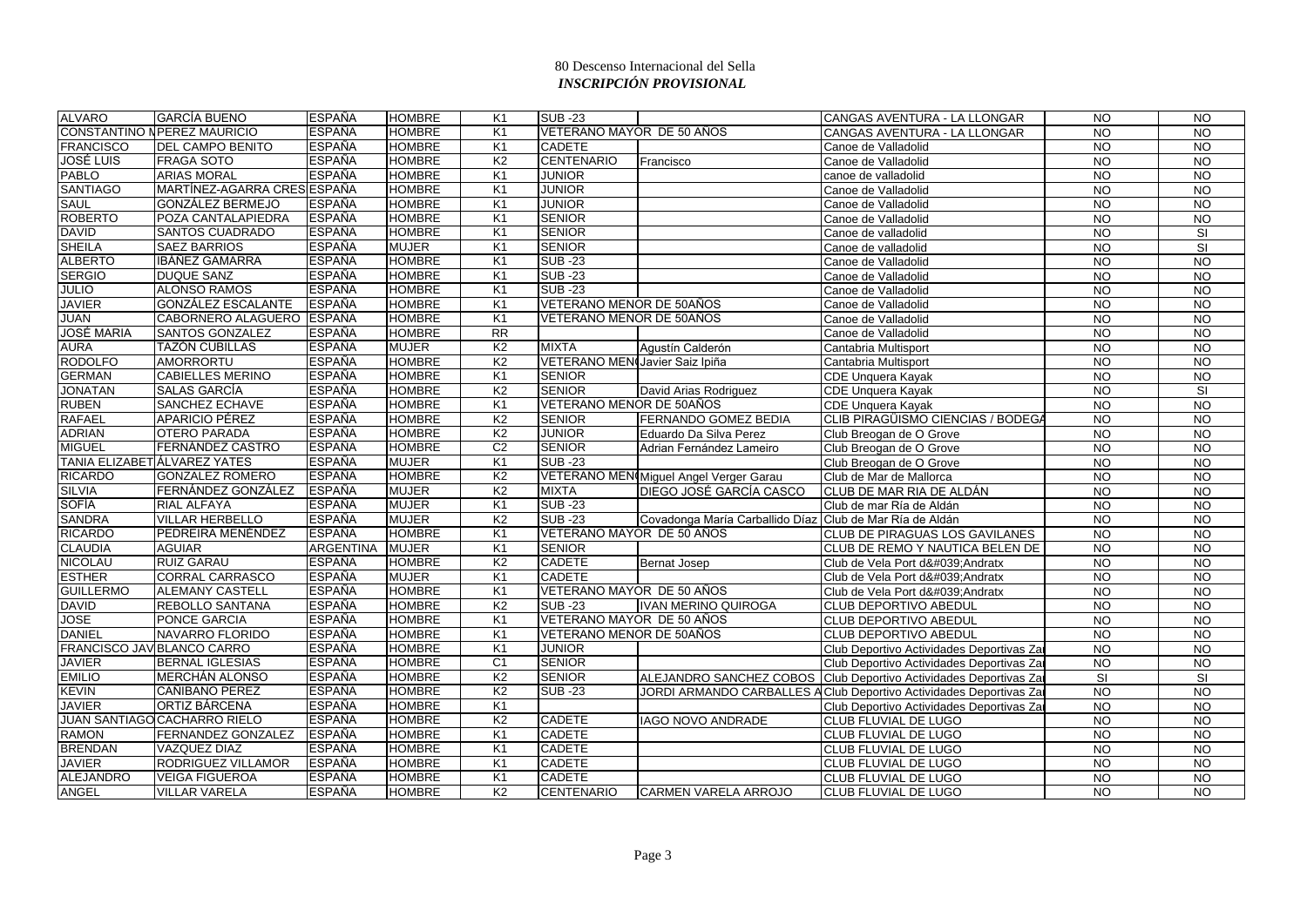| <b>CARMEN</b><br><b>ESPAÑA</b><br><b>VILLAR VARELA</b><br><b>MUJER</b><br>K <sub>1</sub><br><b>JUNIOR</b><br><b>CLUB FLUVIAL DE LUGO</b><br><b>NO</b><br><b>LUCIA</b><br>VALIÑA SEIJAS<br><b>ESPAÑA</b><br><b>MUJER</b><br>K <sub>1</sub><br><b>JUNIOR</b><br><b>NO</b><br>CLUB FLUVIAL DE LUGO<br><b>MIGUEL</b><br><b>MARTINEZ QUIROGA</b><br><b>ESPAÑA</b><br><b>HOMBRE</b><br>K <sub>2</sub><br><b>MIXTA</b><br><b>AIDA JOVER RAMOS</b><br><b>NO</b><br>CLUB FLUVIAL DE LUGO<br><b>ESPAÑA</b><br><b>MUJER</b><br>K <sub>2</sub><br><b>MIXTA</b><br><b>TANIA</b><br><b>FERNANDEZ GARCIA</b><br>CARLOS ALVAREZ VAZQUEZ<br><b>NO</b><br><b>CLUB FLUVIAL DE LUGO</b><br><b>BRAN</b><br><b>HOMBRE</b><br><b>SENIOR</b><br><b>FERNANDEZ GARCIA</b><br><b>ESPAÑA</b><br>K <sub>2</sub><br>$\overline{N}$<br>JULIAN ANDRES GRANJA HURT/CLUB FLUVIAL DE LUGO<br><b>ESPAÑA</b><br>DIEGO ALVARO CABELLO PENA<br><b>HOMBRE</b><br>K <sub>1</sub><br><b>SUB-23</b><br><b>CLUB FLUVIAL DE LUGO</b><br><b>NO</b><br><b>ESPAÑA</b><br><b>HOMBRE</b><br><b>IVAN</b><br><b>CASTRO BARRIOS</b><br>K <sub>2</sub><br><b>SUB-23</b><br>ALEJANDRO CUADROS OTERO CLUB FLUVIAL DE LUGO<br><b>NO</b><br><b>CARLOS</b><br><b>ESPAÑA</b><br><b>HOMBRE</b><br>K <sub>2</sub><br><b>SENIOR</b><br><b>DEL TESO LUELMO</b> | <b>NO</b><br>$\overline{NQ}$<br><b>NO</b><br><b>NO</b><br>$\overline{3}$<br>$\overline{3}$<br><b>NO</b><br>SI<br>$\overline{N}$<br>$\overline{N}$<br>$\overline{NQ}$<br>$\overline{10}$<br>SI |
|------------------------------------------------------------------------------------------------------------------------------------------------------------------------------------------------------------------------------------------------------------------------------------------------------------------------------------------------------------------------------------------------------------------------------------------------------------------------------------------------------------------------------------------------------------------------------------------------------------------------------------------------------------------------------------------------------------------------------------------------------------------------------------------------------------------------------------------------------------------------------------------------------------------------------------------------------------------------------------------------------------------------------------------------------------------------------------------------------------------------------------------------------------------------------------------------------------------------------------------------------------------------------------------------|-----------------------------------------------------------------------------------------------------------------------------------------------------------------------------------------------|
|                                                                                                                                                                                                                                                                                                                                                                                                                                                                                                                                                                                                                                                                                                                                                                                                                                                                                                                                                                                                                                                                                                                                                                                                                                                                                                |                                                                                                                                                                                               |
|                                                                                                                                                                                                                                                                                                                                                                                                                                                                                                                                                                                                                                                                                                                                                                                                                                                                                                                                                                                                                                                                                                                                                                                                                                                                                                |                                                                                                                                                                                               |
|                                                                                                                                                                                                                                                                                                                                                                                                                                                                                                                                                                                                                                                                                                                                                                                                                                                                                                                                                                                                                                                                                                                                                                                                                                                                                                |                                                                                                                                                                                               |
|                                                                                                                                                                                                                                                                                                                                                                                                                                                                                                                                                                                                                                                                                                                                                                                                                                                                                                                                                                                                                                                                                                                                                                                                                                                                                                |                                                                                                                                                                                               |
|                                                                                                                                                                                                                                                                                                                                                                                                                                                                                                                                                                                                                                                                                                                                                                                                                                                                                                                                                                                                                                                                                                                                                                                                                                                                                                |                                                                                                                                                                                               |
|                                                                                                                                                                                                                                                                                                                                                                                                                                                                                                                                                                                                                                                                                                                                                                                                                                                                                                                                                                                                                                                                                                                                                                                                                                                                                                |                                                                                                                                                                                               |
|                                                                                                                                                                                                                                                                                                                                                                                                                                                                                                                                                                                                                                                                                                                                                                                                                                                                                                                                                                                                                                                                                                                                                                                                                                                                                                |                                                                                                                                                                                               |
| Club Fluvial de Villaralbo<br><b>NO</b><br>Andres Del Teso Luelmo                                                                                                                                                                                                                                                                                                                                                                                                                                                                                                                                                                                                                                                                                                                                                                                                                                                                                                                                                                                                                                                                                                                                                                                                                              |                                                                                                                                                                                               |
| <b>LUIS</b><br><b>ESPAÑA</b><br><b>HOMBRE</b><br>K1<br><b>CADETE</b><br>$\overline{NQ}$<br><b>POMAR RODRIGUEZ</b><br>CLUB FLUVIAL O BARCO                                                                                                                                                                                                                                                                                                                                                                                                                                                                                                                                                                                                                                                                                                                                                                                                                                                                                                                                                                                                                                                                                                                                                      |                                                                                                                                                                                               |
| <b>ANA</b><br><b>ESPAÑA</b><br>$\overline{NQ}$<br>CAO CAO<br><b>MUJER</b><br>K <sub>1</sub><br><b>JUNIOR</b><br>CLUB FLUVIAL O BARCO                                                                                                                                                                                                                                                                                                                                                                                                                                                                                                                                                                                                                                                                                                                                                                                                                                                                                                                                                                                                                                                                                                                                                           |                                                                                                                                                                                               |
| <b>NOEMÍ</b><br>FERNÁNDEZ MONTEIRO<br><b>ESPAÑA</b><br><b>MUJER</b><br>K <sub>2</sub><br><b>JUNIOR</b><br>Eva Piay Fernández<br>CLUB FLUVIAL O BARCO<br><b>NO</b>                                                                                                                                                                                                                                                                                                                                                                                                                                                                                                                                                                                                                                                                                                                                                                                                                                                                                                                                                                                                                                                                                                                              |                                                                                                                                                                                               |
| <b>ADRIAN</b><br><b>PRADA PEREZ</b><br><b>ESPAÑA</b><br><b>HOMBRE</b><br>K <sub>1</sub><br><b>JUNIOR</b><br><b>NO</b><br>CLUB FLUVIAL O BARCO                                                                                                                                                                                                                                                                                                                                                                                                                                                                                                                                                                                                                                                                                                                                                                                                                                                                                                                                                                                                                                                                                                                                                  |                                                                                                                                                                                               |
| <b>BERNATDO</b><br>SANCHEZ OURO<br><b>ESPAÑA</b><br><b>HOMBRE</b><br><b>SENIOR</b><br>K1<br><b>NO</b><br>CLUB FLUVIAL O BARCO                                                                                                                                                                                                                                                                                                                                                                                                                                                                                                                                                                                                                                                                                                                                                                                                                                                                                                                                                                                                                                                                                                                                                                  |                                                                                                                                                                                               |
| <b>MARTA</b><br>PARADELO RODRÍGUEZ<br><b>ESPAÑA</b><br><b>MUJER</b><br>K <sub>2</sub><br><b>SENIOR</b><br>CLUB FLUVIAL O BARCO<br><b>NO</b><br>Kissy Torres Nuñez                                                                                                                                                                                                                                                                                                                                                                                                                                                                                                                                                                                                                                                                                                                                                                                                                                                                                                                                                                                                                                                                                                                              | $\overline{10}$                                                                                                                                                                               |
| <b>BORJA</b><br><b>LOPEZ BERCIANO</b><br><b>ESPAÑA</b><br><b>HOMBRE</b><br>K <sub>2</sub><br><b>SENIOR</b><br>AITOR LOPEZ BERCIANO<br>CLUB FLUVIAL O BARCO<br><b>NO</b>                                                                                                                                                                                                                                                                                                                                                                                                                                                                                                                                                                                                                                                                                                                                                                                                                                                                                                                                                                                                                                                                                                                        | SI                                                                                                                                                                                            |
| <b>SERGIO</b><br><b>RUIZ PAZ</b><br><b>ESPAÑA</b><br><b>HOMBRE</b><br><b>SUB -23</b><br>K1<br>CLUB FLUVIAL O BARCO<br><b>NO</b>                                                                                                                                                                                                                                                                                                                                                                                                                                                                                                                                                                                                                                                                                                                                                                                                                                                                                                                                                                                                                                                                                                                                                                | $\overline{3}$                                                                                                                                                                                |
| <b>ESPAÑA</b><br><b>FERNANADO</b><br><b>GARCÍA VISO</b><br><b>HOMBRE</b><br>K <sub>1</sub><br>VETERANO MENOR DE 50AÑOS<br><b>NO</b><br>CLUB FLUVIAL O BARCO                                                                                                                                                                                                                                                                                                                                                                                                                                                                                                                                                                                                                                                                                                                                                                                                                                                                                                                                                                                                                                                                                                                                    | <b>NO</b>                                                                                                                                                                                     |
| <b>MIGUEL ANXO</b><br><b>GONZALEZ CARRERA</b><br><b>ESPAÑA</b><br><b>HOMBRE</b><br>K1<br>VETERANO MENOR DE 50AÑOS<br>$\overline{NQ}$<br>CLUB FLUVIAL O BARCO                                                                                                                                                                                                                                                                                                                                                                                                                                                                                                                                                                                                                                                                                                                                                                                                                                                                                                                                                                                                                                                                                                                                   | $\overline{3}$                                                                                                                                                                                |
| <b>IVAN</b><br><b>ESPAÑA</b><br>$\overline{RR}$<br>DOCAMPO ALVAREZ<br><b>HOMBRE</b><br><b>NO</b><br>CLUB FLUVIAL O BARCO                                                                                                                                                                                                                                                                                                                                                                                                                                                                                                                                                                                                                                                                                                                                                                                                                                                                                                                                                                                                                                                                                                                                                                       | <b>NO</b>                                                                                                                                                                                     |
| <b>MONTSE</b><br><b>MUJER</b><br>VETERANO MAYOR DE 50 AÑOS<br><b>HERRERA DORADO</b><br><b>ESPAÑA</b><br>K <sub>1</sub><br>$\overline{NQ}$<br>Club Kayak Mitjana                                                                                                                                                                                                                                                                                                                                                                                                                                                                                                                                                                                                                                                                                                                                                                                                                                                                                                                                                                                                                                                                                                                                | $\overline{N}$                                                                                                                                                                                |
| <b>GUILLERMO</b><br>CAÑEDO RODRIGUEZ<br><b>ESPAÑA</b><br><b>HOMBRE</b><br>K <sub>2</sub><br><b>MIXTA</b><br>MARIA CAÑEDO RODRIGUEZ<br><b>CLUB KAYAK SIERO</b><br><b>NO</b>                                                                                                                                                                                                                                                                                                                                                                                                                                                                                                                                                                                                                                                                                                                                                                                                                                                                                                                                                                                                                                                                                                                     | $\overline{10}$                                                                                                                                                                               |
| ANTONIO MIGUE LOPEZ RODRIGUEZ<br><b>ESPAÑA</b><br><b>HOMBRE</b><br>K <sub>2</sub><br><b>SENIOR</b><br>ADRIAN FERNANDEZ MARTINEZ CLUB KAYAK SIERO<br><b>NO</b>                                                                                                                                                                                                                                                                                                                                                                                                                                                                                                                                                                                                                                                                                                                                                                                                                                                                                                                                                                                                                                                                                                                                  | <b>NO</b>                                                                                                                                                                                     |
| <b>MARIO</b><br>SANCHEZ CANTELI<br><b>ESPAÑA</b><br><b>HOMBRE</b><br>K <sub>2</sub><br><b>SENIOR</b><br>N <sub>O</sub><br>JAIME NOVAL CUETO<br><b>CLUB KAYAK SIERO</b>                                                                                                                                                                                                                                                                                                                                                                                                                                                                                                                                                                                                                                                                                                                                                                                                                                                                                                                                                                                                                                                                                                                         | $\overline{10}$                                                                                                                                                                               |
| <b>ROBERTO</b><br><b>ESPAÑA</b><br><b>HOMBRE</b><br><b>SENIOR</b><br><b>ROZA GRANDA</b><br>K <sub>2</sub><br>ENRIQUE RODRIGUEZ NORIEGACLUB KAYAK SIERO<br><b>NO</b>                                                                                                                                                                                                                                                                                                                                                                                                                                                                                                                                                                                                                                                                                                                                                                                                                                                                                                                                                                                                                                                                                                                            | <b>NO</b>                                                                                                                                                                                     |
| <b>MARCOS</b><br><b>ALONSO ALVAREZ</b><br><b>ESPAÑA</b><br><b>HOMBRE</b><br>K <sub>2</sub><br><b>SENIOR</b><br>FERNANDO DIAZ FERNANDEZ CLUB KAYAK SIERO<br><b>NO</b>                                                                                                                                                                                                                                                                                                                                                                                                                                                                                                                                                                                                                                                                                                                                                                                                                                                                                                                                                                                                                                                                                                                           | $\overline{3}$                                                                                                                                                                                |
| <b>ESPAÑA</b><br><b>SENIOR</b><br><b>AURELIO</b><br><b>CUESTA VISO</b><br><b>HOMBRE</b><br>K <sub>2</sub><br><b>NO</b><br>JOSE RAMON NOVAL QUIROS<br><b>CLUB KAYAK SIERO</b>                                                                                                                                                                                                                                                                                                                                                                                                                                                                                                                                                                                                                                                                                                                                                                                                                                                                                                                                                                                                                                                                                                                   | <b>NO</b>                                                                                                                                                                                     |
| <b>JOSE LUIS</b><br>VAQUERO MUÑIZ<br><b>ESPAÑA</b><br><b>HOMBRE</b><br><b>SENIOR</b><br>K <sub>1</sub><br><b>NO</b><br><b>CLUB KAYAK SIERO</b>                                                                                                                                                                                                                                                                                                                                                                                                                                                                                                                                                                                                                                                                                                                                                                                                                                                                                                                                                                                                                                                                                                                                                 | <b>NO</b>                                                                                                                                                                                     |
| <b>ADRIAN</b><br><b>ESPAÑA</b><br><b>HOMBRE</b><br><b>SENIOR</b><br>PANTIGA MOLLEDA<br>K <sub>1</sub><br><b>NO</b><br><b>CLUB KAYAK SIERO</b>                                                                                                                                                                                                                                                                                                                                                                                                                                                                                                                                                                                                                                                                                                                                                                                                                                                                                                                                                                                                                                                                                                                                                  | <b>NO</b>                                                                                                                                                                                     |
| <b>SIMON PEDRO</b><br><b>ESPAÑA</b><br><b>HOMBRE</b><br><b>GARCIA SUAREZ</b><br>K <sub>1</sub><br><b>SENIOR</b><br>$\overline{NQ}$<br><b>CLUB KAYAK SIERO</b>                                                                                                                                                                                                                                                                                                                                                                                                                                                                                                                                                                                                                                                                                                                                                                                                                                                                                                                                                                                                                                                                                                                                  | N <sub>O</sub>                                                                                                                                                                                |
| <b>AMADOR</b><br><b>FIGAREDO FERNANDEZ</b><br><b>ESPAÑA</b><br><b>SENIOR</b><br><b>HOMBRE</b><br>K <sub>1</sub><br><b>CLUB KAYAK SIERO</b><br><b>NO</b>                                                                                                                                                                                                                                                                                                                                                                                                                                                                                                                                                                                                                                                                                                                                                                                                                                                                                                                                                                                                                                                                                                                                        | <b>NO</b>                                                                                                                                                                                     |
| <b>JOSE RAMON</b><br><b>FIGAREDO FERNANDEZ</b><br><b>ESPAÑA</b><br><b>HOMBRE</b><br>K <sub>2</sub><br><b>SENIOR</b><br>PABLO NOVAL GONZALEZ<br><b>NO</b><br><b>CLUB KAYAK SIERO</b>                                                                                                                                                                                                                                                                                                                                                                                                                                                                                                                                                                                                                                                                                                                                                                                                                                                                                                                                                                                                                                                                                                            | <b>NO</b>                                                                                                                                                                                     |
| <b>CLEMENTE</b><br><b>RODRIGUEZ SUAREZ</b><br><b>ESPAÑA</b><br><b>HOMBRE</b><br>VETERANO MAYOR DE 50 AÑOS<br>N <sub>O</sub><br>K1<br><b>CLUB KAYAK SIERO</b>                                                                                                                                                                                                                                                                                                                                                                                                                                                                                                                                                                                                                                                                                                                                                                                                                                                                                                                                                                                                                                                                                                                                   | $\overline{10}$                                                                                                                                                                               |
| <b>ESTEBAN</b><br><b>ESPAÑA</b><br><b>HOMBRE</b><br>K <sub>2</sub><br>VETERANO MENICARLOS ELIAS BARRO ROCES CLUB KAYAK SIERO<br><b>NO</b><br><b>CABAL DIAZ</b>                                                                                                                                                                                                                                                                                                                                                                                                                                                                                                                                                                                                                                                                                                                                                                                                                                                                                                                                                                                                                                                                                                                                 | <b>NO</b>                                                                                                                                                                                     |
| <b>RAÚL</b><br><b>BLANCO GONZÁLEZ</b><br><b>ESPAÑA</b><br><b>HOMBRE</b><br>K <sub>2</sub><br><b>MIXTA</b><br>$\overline{N}$<br>ANA PINDADO LADRÓN<br><b>CLUB LA POBLA MARINA</b>                                                                                                                                                                                                                                                                                                                                                                                                                                                                                                                                                                                                                                                                                                                                                                                                                                                                                                                                                                                                                                                                                                               | $\overline{3}$                                                                                                                                                                                |
| <b>AFGANISTÁN HOMBRE</b><br><b>CENTENARIO</b><br><b>CARLOS</b><br><b>GONZALEZ SOMOVILLA</b><br>K <sub>2</sub><br><b>CLUB LOS CAIMANES SEVARES</b><br><b>NO</b><br>Jose Maria Blanco Isoba                                                                                                                                                                                                                                                                                                                                                                                                                                                                                                                                                                                                                                                                                                                                                                                                                                                                                                                                                                                                                                                                                                      | N <sub>O</sub>                                                                                                                                                                                |
| <b>SERGIO</b><br>ALONSO LONGO<br><b>ESPAÑA</b><br><b>HOMBRE</b><br><b>SENIOR</b><br>K <sub>1</sub><br><b>NO</b><br><b>CLUB LOS CAIMANES SEVARES</b>                                                                                                                                                                                                                                                                                                                                                                                                                                                                                                                                                                                                                                                                                                                                                                                                                                                                                                                                                                                                                                                                                                                                            | <b>NO</b>                                                                                                                                                                                     |
| <b>PABLO</b><br><b>ESPAÑA</b><br><b>HOMBRE</b><br>K <sub>1</sub><br>VETERANO MAYOR DE 50 AÑOS<br>N <sub>O</sub><br><b>SUAREZ DIAZ</b><br><b>CLUB LOS CAIMANES SEVARES</b>                                                                                                                                                                                                                                                                                                                                                                                                                                                                                                                                                                                                                                                                                                                                                                                                                                                                                                                                                                                                                                                                                                                      | $\overline{3}$                                                                                                                                                                                |
| <b>JAVIER</b><br><b>ESPAÑA</b><br><b>HOMBRE</b><br><b>BLANCO ISOBA</b><br>K1<br>VETERANO MAYOR DE 50 AÑOS<br><b>NO</b><br><b>CLUB LOS CAIMANES SEVARES</b>                                                                                                                                                                                                                                                                                                                                                                                                                                                                                                                                                                                                                                                                                                                                                                                                                                                                                                                                                                                                                                                                                                                                     | $\overline{NQ}$                                                                                                                                                                               |
| <b>RAFAEL</b><br>ROBLEDO MAYO<br><b>ESPAÑA</b><br><b>HOMBRE</b><br><b>RR</b><br><b>CLUB LOS CAIMANES SEVARES</b><br><b>NO</b>                                                                                                                                                                                                                                                                                                                                                                                                                                                                                                                                                                                                                                                                                                                                                                                                                                                                                                                                                                                                                                                                                                                                                                  | $\overline{NQ}$                                                                                                                                                                               |
| <b>DIEGO</b><br><b>ESPAÑA</b><br><b>HOMBRE</b><br><b>CASASUS TRABADA</b><br>K <sub>1</sub><br>VETERANO MENOR DE 50AÑOS<br>SI<br>Club Mansilla de Piraguismo                                                                                                                                                                                                                                                                                                                                                                                                                                                                                                                                                                                                                                                                                                                                                                                                                                                                                                                                                                                                                                                                                                                                    | $\overline{10}$                                                                                                                                                                               |
| <b>MIGUEL ANGEL</b><br><b>NIETO MEDINA</b><br><b>ESPAÑA</b><br><b>HOMBRE</b><br>K <sub>1</sub><br><b>SENIOR</b><br>N <sub>O</sub><br><b>CLUB MERCANTIL INDUSTRIAL</b>                                                                                                                                                                                                                                                                                                                                                                                                                                                                                                                                                                                                                                                                                                                                                                                                                                                                                                                                                                                                                                                                                                                          | $\overline{10}$                                                                                                                                                                               |
| <b>ESPAÑA</b><br><b>JUNIOR</b><br><b>DURAN GRAU</b><br><b>MUJER</b><br>K <sub>1</sub><br><b>NO</b><br>MAR<br>Club Natació Banyoles                                                                                                                                                                                                                                                                                                                                                                                                                                                                                                                                                                                                                                                                                                                                                                                                                                                                                                                                                                                                                                                                                                                                                             | <b>NO</b>                                                                                                                                                                                     |
| <b>ALBERT</b><br><b>COLL I BORDAS</b><br><b>ESPAÑA</b><br><b>HOMBRE</b><br>K <sub>2</sub><br><b>SENIOR</b><br><b>NO</b><br>Lluís Darne i Palmada<br>Club natació Banyoles                                                                                                                                                                                                                                                                                                                                                                                                                                                                                                                                                                                                                                                                                                                                                                                                                                                                                                                                                                                                                                                                                                                      | <b>NO</b>                                                                                                                                                                                     |
| <b>REVERTER CLARA</b><br><b>ESPAÑA</b><br><b>HOMBRE</b><br><b>SENIOR</b><br><b>SERGI</b><br>K <sub>1</sub><br><b>NO</b><br>Club Natació Banyoles                                                                                                                                                                                                                                                                                                                                                                                                                                                                                                                                                                                                                                                                                                                                                                                                                                                                                                                                                                                                                                                                                                                                               | $\overline{10}$                                                                                                                                                                               |
| <b>JOSEP</b><br><b>SANCHEZ RODRIGUEZ</b><br><b>ESPAÑA</b><br><b>HOMBRE</b><br>K <sub>2</sub><br><b>SENIOR</b><br><b>NO</b><br>Pol Busquets Pujolar<br>Club Natació Banyoles                                                                                                                                                                                                                                                                                                                                                                                                                                                                                                                                                                                                                                                                                                                                                                                                                                                                                                                                                                                                                                                                                                                    | <b>NO</b>                                                                                                                                                                                     |
| <b>JOAN</b><br><b>ESPAÑA</b><br>K <sub>2</sub><br><b>SERRA COMALAY</b><br><b>HOMBRE</b><br><b>MIXTA</b><br><b>NO</b><br>Laura Sanchez Frigole<br><b>Club Natacion Banyoles</b>                                                                                                                                                                                                                                                                                                                                                                                                                                                                                                                                                                                                                                                                                                                                                                                                                                                                                                                                                                                                                                                                                                                 | $\overline{3}$                                                                                                                                                                                |
| <b>JOSE MARÍA</b><br><b>ESPAÑA</b><br>K <sub>1</sub><br><b>ESTEBAN CELORRIO</b><br><b>HOMBRE</b><br>VETERANO MAYOR DE 50 AÑOS<br><b>NO</b><br>CLUB NATACIÓN HELIOS                                                                                                                                                                                                                                                                                                                                                                                                                                                                                                                                                                                                                                                                                                                                                                                                                                                                                                                                                                                                                                                                                                                             | <b>NO</b>                                                                                                                                                                                     |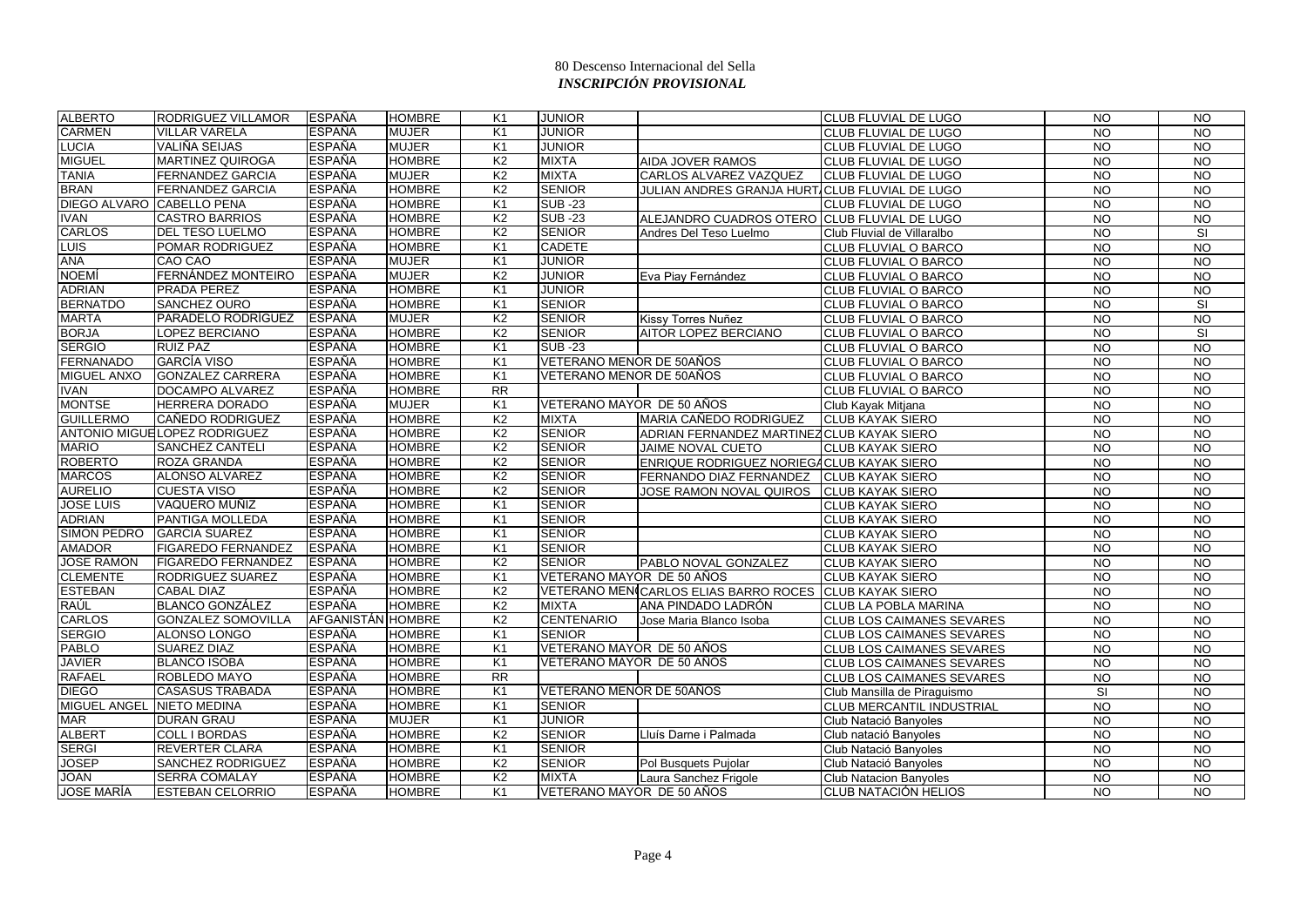| <b>NESTOR</b>       | <b>OTAEGUI IMAZ</b>               | ESPAÑA        | <b>HOMBRE</b> | K <sub>1</sub> | <b>CADETE</b>             |                                                 | Club Natacion Pamplona                | <b>NO</b>      | <b>NO</b>       |
|---------------------|-----------------------------------|---------------|---------------|----------------|---------------------------|-------------------------------------------------|---------------------------------------|----------------|-----------------|
| <b>MARIA</b>        | <b>OTEIZA GARDE</b>               | ESPAÑA        | <b>MUJER</b>  | K <sub>2</sub> | <b>CADETE</b>             | Silvia Viscarret Platón                         | Club Natacion Pamplona                | <b>NO</b>      | <b>NO</b>       |
| <b>ANDRE</b>        | <b>LALFUENTE URTASUN</b>          | <b>ESPAÑA</b> | <b>MUJER</b>  | K <sub>1</sub> | <b>JUNIOR</b>             |                                                 | Club Natacion Pamplona                | <b>NO</b>      | <b>NO</b>       |
| <b>MAITANE</b>      | PÉREZ DE HEREDIA GONZESPAÑA       |               | <b>MUJER</b>  | K <sub>1</sub> | <b>JUNIOR</b>             |                                                 | Club Natacion Pamplona                | <b>NO</b>      | $\overline{3}$  |
| <b>ERIKA</b>        | <b>PAJARES GARCÍA</b>             | <b>ESPAÑA</b> | <b>MUJER</b>  | K <sub>2</sub> | <b>JUNIOR</b>             | Maria Arreche Latienda                          | Club Natacion Pamplona                | <b>NO</b>      | <b>NO</b>       |
| <b>ALBERTO</b>      | <b>MARTINEZ IRUJO</b>             | ESPAÑA        | <b>HOMBRE</b> | K <sub>1</sub> | <b>SENIOR</b>             |                                                 | Club Natacion Pamplona                | <b>NO</b>      | <b>NO</b>       |
|                     | FRANCISCO JAV MARTINEZ IRUJO      | <b>ESPAÑA</b> | <b>HOMBRE</b> | K <sub>1</sub> | <b>SENIOR</b>             |                                                 | Club Natacion Pamplona                | <b>NO</b>      | $\overline{NQ}$ |
| <b>NIUTON</b>       | <b>RUBIO PADILLA</b>              | <b>ESPAÑA</b> | <b>HOMBRE</b> | K <sub>2</sub> | $SUB - 23$                | Ander Hernandez Zudaire                         | Club Natacion Pamplona                | <b>NO</b>      | <b>NO</b>       |
| <b>IOSU</b>         | <b>GIL ARAMBURU</b>               | <b>ESPAÑA</b> | <b>HOMBRE</b> | K <sub>2</sub> | <b>SUB-23</b>             | Aritz                                           | Club Natacion Pamplona                | <b>NO</b>      | <b>NO</b>       |
| <b>CARLOS</b>       | HORCADA IBAÑEZ                    | <b>ESPAÑA</b> | <b>HOMBRE</b> | K <sub>1</sub> | VETERANO MAYOR DE 50 AÑOS |                                                 | Club Natacion Pamplona                | <b>NO</b>      | <b>NO</b>       |
| <b>JUAN</b>         | <b>GORDERO MINGOT</b>             | <b>ESPAÑA</b> | <b>HOMBRE</b> | K <sub>2</sub> | <b>SENIOR</b>             | ROGER LÓPEZ DEVESA                              | CLUB NÀUTIC LA VILA JOIOSA            | <b>NO</b>      | NO.             |
| <b>DAVID</b>        | <b>GONZÁLEZ VILA</b>              | <b>ESPAÑA</b> | <b>HOMBRE</b> | K <sub>1</sub> | <b>CADETE</b>             |                                                 | <b>CLUB NÀUTIC LLEIDA</b>             | <b>NO</b>      | $\overline{10}$ |
| <b>FAUSTINO</b>     | <b>GONZÁLEZ ESTEVE</b>            | <b>ESPAÑA</b> | <b>HOMBRE</b> | K <sub>1</sub> | VETERANO MAYOR DE 50 AÑOS |                                                 | <b>CLUB NÀUTIC LLEIDA</b>             | <b>NO</b>      | $\overline{NQ}$ |
| JOSÉ                | PINTADO GONZÁLEZ                  | <b>ESPAÑA</b> | <b>HOMBRE</b> | K <sub>1</sub> | VETERANO MAYOR DE 50 AÑOS |                                                 | CLUB NÀUTIC LLEIDA                    | <b>NO</b>      | <b>NO</b>       |
| <b>JOAN</b>         | <b>RIBES MEDERO</b>               | ESPAÑA        | <b>HOMBRE</b> | K <sub>1</sub> | VETERANO MAYOR DE 50 AÑOS |                                                 | <b>CLUB NÀUTIC LLEIDA</b>             | <b>NO</b>      | <b>NO</b>       |
| <b>ROSENDO</b>      | <b>MESALLES MASCARILLA</b>        | <b>ESPAÑA</b> | <b>HOMBRE</b> | K <sub>1</sub> | VETERANO MAYOR DE 50 AÑOS |                                                 | CLUB NÀUTIC LLEIDA                    | <b>NO</b>      | <b>NO</b>       |
| <b>ANTONIO</b>      | <b>TEIXIDÓ BERNET</b>             | ESPAÑA        | <b>HOMBRE</b> | <b>RR</b>      |                           |                                                 | <b>CLUB NÀUTIC LLEIDA</b>             | <b>NO</b>      | $\overline{N}$  |
| <b>RAMON</b>        | <b>GONZALEZ RODRIGUEZ</b>         | <b>ESPAÑA</b> | <b>HOMBRE</b> | K <sub>1</sub> | VETERANO MENOR DE 50AÑOS  |                                                 | <b>CLUB NAUTICO ENSIDESA</b>          | <b>NO</b>      | $\overline{N}$  |
| <b>ALEJANDRO</b>    | <b>GARCÍA ZAPICO</b>              | ESPAÑA        | <b>HOMBRE</b> | C <sub>1</sub> | <b>SENIOR</b>             |                                                 | Club Náutico Ensidesa                 | <b>NO</b>      | <b>NO</b>       |
| <b>DAVID</b>        | <b>GARCÍA SANJUAN</b>             | ESPAÑA        | <b>HOMBRE</b> | C <sub>1</sub> | <b>JUNIOR</b>             |                                                 | <b>CLUB NAUTICO FIRRETE</b>           | <b>NO</b>      | <b>NO</b>       |
| <b>TOMAS</b>        | SORIANO SANTAMARIA                | <b>ESPAÑA</b> | <b>HOMBRE</b> | K <sub>2</sub> |                           | VETERANO MEN VICTOR PONZODA SOTO                | CLUB NAUTICO VILLAJOYOSA              | <b>NO</b>      | <b>NO</b>       |
| <b>VÍCTOR</b>       | <b>ALONSO BARCENILLA</b>          | <b>ESPAÑA</b> | <b>HOMBRE</b> | K <sub>1</sub> | <b>CADETE</b>             |                                                 | <b>CLUB PALENTINO LURPELAN</b>        | <b>NO</b>      | <b>NO</b>       |
| <b>SALVADOR</b>     | <b>PÉREZ DURÁNTEZ</b>             | <b>ESPAÑA</b> | <b>HOMBRE</b> | K <sub>1</sub> | <b>CADETE</b>             |                                                 | CLUB PALENTINO LURPELAN               | <b>NO</b>      | <b>NO</b>       |
| <b>ELVIRA</b>       | <b>GÓMEZ SAINZ</b>                | ESPAÑA        | <b>MUJER</b>  | K <sub>1</sub> | <b>CADETE</b>             |                                                 | <b>CLUB PALENTINO LURPELAN</b>        | <b>NO</b>      | <b>NO</b>       |
|                     | FRANCISCO JAV DOMÍNGUEZ CASTAÑO   | <b>ESPAÑA</b> | <b>HOMBRE</b> | K <sub>2</sub> | <b>CENTENARIO</b>         | LOTHAR DOTTMANN GARCÍA                          | CLUB PALENTINO LURPELAN               | <b>NO</b>      | <b>NO</b>       |
| <b>SARA</b>         | <b>ASENJO PASTOR</b>              | ESPAÑA        | <b>MUJER</b>  | K <sub>1</sub> | JUNIOR                    |                                                 | <b>CLUB PALENTINO LURPELAN</b>        | <b>NO</b>      | <b>NO</b>       |
| <b>SERGIO</b>       | NEGRETE MUÑOZ                     | <b>ESPAÑA</b> | <b>HOMBRE</b> | K <sub>1</sub> | <b>JUNIOR</b>             |                                                 | <b>CLUB PALENTINO LURPELAN</b>        | <b>NO</b>      | <b>NO</b>       |
| <b>ÁLVARO</b>       | SILVEIRA GUTIÉRREZ                | <b>ESPAÑA</b> | <b>HOMBRE</b> | K <sub>2</sub> | <b>JUNIOR</b>             | MARCOS DOMÍNGUEZ JUÁREZ CLUB PALENTINO LURPELAN |                                       | <b>NO</b>      | <b>NO</b>       |
|                     | <b>MARCO ANTONICSANTOS GARCÍA</b> | <b>ESPAÑA</b> | <b>HOMBRE</b> | K <sub>2</sub> | <b>SENIOR</b>             | DAVID MACHADO HERREZUELOCLUB PALENTINO LURPELAN |                                       | <b>NO</b>      | <b>NO</b>       |
| <b>DANIEL</b>       | LÓPEZ DIEZ                        | <b>ESPAÑA</b> | <b>HOMBRE</b> | K <sub>2</sub> | <b>SUB-23</b>             | PEDRO ZAPATERO ROJO                             | <b>CLUB PALENTINO LURPELAN</b>        | <b>NO</b>      | $\overline{N}$  |
| <b>SAMUEL</b>       | <b>ASENJO PASTOR</b>              | <b>ESPAÑA</b> | <b>HOMBRE</b> | K <sub>2</sub> | <b>SUB-23</b>             | <b>SERGIO MEDINA MERINO</b>                     | CLUB PALENTINO LURPELAN               | <b>NO</b>      | <b>NO</b>       |
| <b>ALVARO</b>       | <b>DOMINGO MEDINA</b>             | <b>ESPAÑA</b> | <b>HOMBRE</b> | K <sub>1</sub> | VETERANO MENOR DE 50AÑOS  |                                                 | <b>CLUB PALENTINO LURPELAN</b>        | <b>NO</b>      | <b>NO</b>       |
| <b>ELENA</b>        | HERNANZ SAN MILLAN                | <b>ESPAÑA</b> | <b>MUJER</b>  | K <sub>2</sub> | <b>CADETE</b>             | ANGELA M <sup>ª</sup> MIGOYA GARCIA             | ICLUB PIRAGUAS SIRIO-LOS CAUCES       | <b>NO</b>      | <b>NO</b>       |
| <b>MIGUEL</b>       | <b>ASPRON RIVERO</b>              | <b>ESPAÑA</b> | <b>HOMBRE</b> | K <sub>1</sub> | <b>CADETE</b>             |                                                 | CLUB PIRAGUAS SIRIO-LOS CAUCES        | <b>NO</b>      | <b>NO</b>       |
| <b>RUBEN</b>        | PALMA CABALLO                     | ESPAÑA        | <b>HOMBRE</b> | K <sub>1</sub> | <b>CADETE</b>             |                                                 | <b>CLUB PIRAGUAS SIRIO-LOS CAUCES</b> | <b>NO</b>      | $\overline{3}$  |
| <b>FAVILA</b>       | <b>GONZALEZ NARCIANDI</b>         | <b>ESPAÑA</b> | <b>HOMBRE</b> | K <sub>1</sub> | <b>CADETE</b>             |                                                 | CLUB PIRAGUAS SIRIO-LOS CAUCES        | <b>NO</b>      | <b>NO</b>       |
| <b>ABEL</b>         | <b>GARCIA CIMENTADA</b>           | <b>ESPAÑA</b> | <b>HOMBRE</b> | K <sub>1</sub> | <b>CADETE</b>             |                                                 | CLUB PIRAGUAS SIRIO-LOS CAUCES        | <b>NO</b>      | <b>NO</b>       |
| <b>ELOY</b>         | <b>PALACIOS GOAS</b>              | ESPAÑA        | <b>HOMBRE</b> | K <sub>2</sub> | <b>JUNIOR</b>             | <b>SAMUEL GARCIA GARCIA</b>                     | <b>CLUB PIRAGUAS SIRIO-LOS CAUCES</b> | <b>NO</b>      | <b>NO</b>       |
| <b>SILVIA</b>       | <b>GOMEZ CABEZA</b>               | ESPAÑA        | <b>MUJER</b>  | K <sub>2</sub> | <b>SENIOR</b>             | CELIA SOMOANO HEDREÑO                           | <b>CLUB PIRAGUAS SIRIO-LOS CAUCES</b> | $\overline{N}$ | <b>NO</b>       |
| <b>CARLOS JOSE</b>  | <b>DURAN MARTINEZ</b>             | <b>ESPAÑA</b> | <b>HOMBRE</b> | K <sub>2</sub> | <b>SENIOR</b>             | JOAQUIN MEANA MENDEZ                            | CLUB PIRAGUAS SIRIO-LOS CAUCES        | <b>NO</b>      | <b>NO</b>       |
| <b>JOSE LUIS</b>    | <b>HERNANZ PANDIELLA</b>          | <b>ESPAÑA</b> | <b>HOMBRE</b> | K <sub>1</sub> | <b>SENIOR</b>             |                                                 | CLUB PIRAGUAS SIRIO-LOS CAUCES        | <b>NO</b>      | $\overline{10}$ |
| <b>OSCAR</b>        | MARTINEZ DEL CUETO                | <b>ESPAÑA</b> | <b>HOMBRE</b> | K <sub>1</sub> | <b>SENIOR</b>             |                                                 | CLUB PIRAGUAS SIRIO-LOS CAUCES        | <b>NO</b>      | SI              |
| <b>ALFREDO</b>      | SUAREZ GONZALEZ                   | <b>ESPAÑA</b> | <b>HOMBRE</b> | K <sub>2</sub> |                           | VETERANO MAY(ANGEL CATENA ASUNSOLO              | CLUB PIRAGUAS SIRIO-LOS CAUCES        | <b>NO</b>      | <b>NO</b>       |
| <b>ANGEL DANIEL</b> | <b>SOMOANO FERNANDEZ</b>          | <b>ESPAÑA</b> | <b>HOMBRE</b> | K <sub>2</sub> |                           | VETERANO MAY(JUAN CARLOS BAÑOS PEREZ            | <b>CLUB PIRAGUAS SIRIO-LOS CAUCES</b> | <b>NO</b>      | $\overline{N}$  |
| <b>JOSE RAMON</b>   | <b>RIVERA VEGA</b>                | <b>ESPAÑA</b> | <b>HOMBRE</b> | K <sub>1</sub> | VETERANO MENOR DE 50AÑOS  |                                                 | <b>CLUB PIRAGUAS SIRIO-LOS CAUCES</b> | <b>NO</b>      | <b>NO</b>       |
| <b>PABLO</b>        | <b>ESTRADA MARTINEZ</b>           | <b>ESPAÑA</b> | <b>HOMBRE</b> | K <sub>1</sub> | <b>CADETE</b>             |                                                 | Club Piraguas Villaviciosa El Gaitero | <b>NO</b>      | <b>NO</b>       |
| <b>MIGUEL</b>       | <b>SERRANO PRIETO</b>             | ESPAÑA        | HOMBRE        | K <sub>1</sub> | CADETE                    |                                                 | Club Piraguas Villaviciosa El Gaitero | <b>NO</b>      | <b>NO</b>       |
| RUBÉN               | RODRIGUEZ GIL                     | <b>ESPAÑA</b> | <b>HOMBRE</b> | K <sub>2</sub> | <b>CADETE</b>             | Marcos Estrada Andrade                          | Club Piraguas Villaviciosa El Gaitero | <b>NO</b>      | <b>NO</b>       |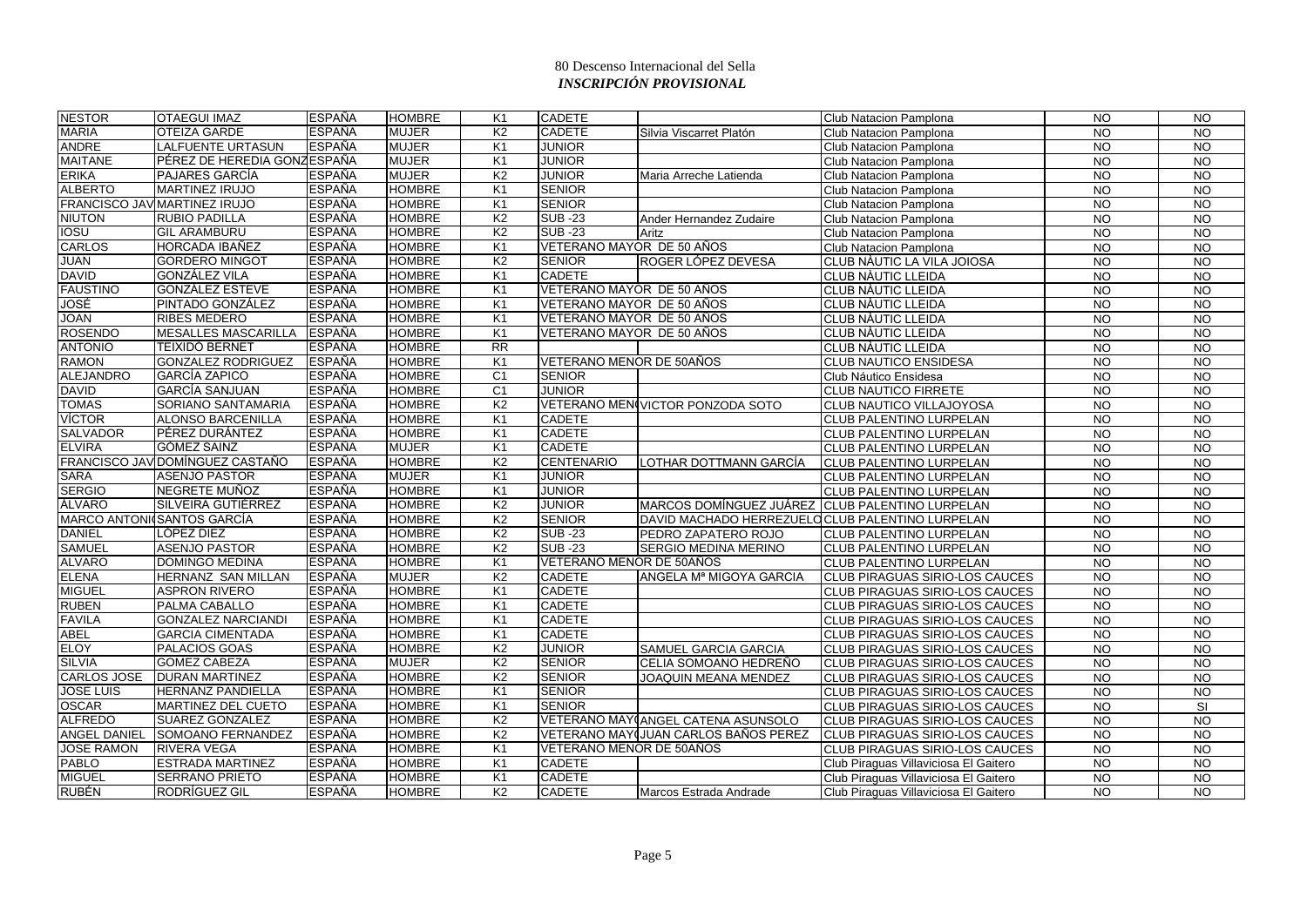| <b>LUCAS</b>        | <b>ESTRADA ANDRADE</b>          | <b>ESPAÑA</b>     | <b>HOMBRE</b> | K <sub>2</sub> | <b>CADETE</b>                   | Sergio Riesgo García             | Club Piraguas Villaviciosa El Gaitero | <b>NO</b>      | <b>NO</b>       |
|---------------------|---------------------------------|-------------------|---------------|----------------|---------------------------------|----------------------------------|---------------------------------------|----------------|-----------------|
| <b>DIEGO</b>        | ALVAREZ FERNÁNDEZ               | <b>ESPAÑA</b>     | <b>HOMBRE</b> | K1             | <b>CADETE</b>                   |                                  | Club Piraguas Villaviciosa El Gaitero | <b>NO</b>      | <b>NO</b>       |
| <b>NORA</b>         | <b>REY RODRIGUEZ</b>            | <b>ESPAÑA</b>     | <b>MUJER</b>  | K <sub>2</sub> | <b>JUNIOR</b>                   | BARBARA PARDO MAS                | Club Piraguas Villaviciosa El Gaitero | <b>NO</b>      | <b>NO</b>       |
| <b>CRISTOBAL</b>    | <b>CUESTA COLLADA</b>           | <b>ESPAÑA</b>     | <b>HOMBRE</b> | K <sub>2</sub> | <b>JUNIOR</b>                   | Juan Serrano Prieto              | Club Piraguas Villaviciosa El Gaitero | <b>NO</b>      | $\overline{3}$  |
|                     | ALEJANDRO VAL VALLIBA ABARÍA    | <b>ESPAÑA</b>     | <b>HOMBRE</b> | K <sub>2</sub> | <b>MIXTA</b>                    | Julia Estrada Martínez           | Club Piraguas Villaviciosa El Gaitero | <b>NO</b>      | <b>NO</b>       |
| <b>RUBÉN</b>        | DÍAZ GARCÍA                     | <b>ESPAÑA</b>     | <b>HOMBRE</b> | K2             | <b>MIXTA</b>                    | Aída Villazón Busta              | Club Piraguas Villaviciosa El Gaitero | <b>NO</b>      | <b>NO</b>       |
| <b>ALFONSO</b>      | <b>PALACIO ESTRADA</b>          | <b>ESPAÑA</b>     | <b>HOMBRE</b> | K2             | <b>MIXTA</b>                    | CARMEN OLIVARES ALONSO           | Club Piraguas Villaviciosa El Gaitero | <b>NO</b>      | $\overline{10}$ |
| <b>HUGO</b>         | <b>MIRANDA SÁNCHEZ</b>          | <b>ESPAÑA</b>     | <b>HOMBRE</b> | K <sub>1</sub> | <b>SENIOR</b>                   |                                  | Club Piraguas Villaviciosa El Gaitero | <b>NO</b>      | SI              |
| <b>PABLO</b>        | <b>SOLARES HEVIA</b>            | <b>ESPAÑA</b>     | <b>HOMBRE</b> | K <sub>1</sub> | <b>SENIOR</b>                   |                                  | Club Piraguas Villaviciosa El Gaitero | <b>SI</b>      | SI              |
| <b>LUCIA</b>        | <b>VALLE FERNANDEZ</b>          | <b>ESPAÑA</b>     | <b>MUJER</b>  | K <sub>1</sub> | <b>SENIOR</b>                   |                                  | Club Piraguas Villaviciosa El Gaitero | <b>NO</b>      | $\overline{3}$  |
| <b>SANDRA</b>       | <b>BERROS CUESTA</b>            | <b>ESPAÑA</b>     | <b>MUJER</b>  | K1             | <b>SUB-23</b>                   |                                  | Club Piraguas Villaviciosa El Gaitero | NO.            | <b>NO</b>       |
| <b>FRANCISCO</b>    | LLÁCER FEMENÍA                  | <b>ESPAÑA</b>     | <b>HOMBRE</b> | K <sub>2</sub> |                                 | VETERANO MENCJAVIER GIL CASTILLO | CLUB PIRAGÜISME DÉNIA                 | <b>NO</b>      | $\overline{10}$ |
| <b>GERMÁN</b>       | PEREZ GONZALEZ                  | <b>ESPAÑA</b>     | <b>HOMBRE</b> | K <sub>2</sub> | <b>CENTENARIO</b>               | <b>Fernando Suarez Fuentes</b>   | Club piraqüismo Abedul                | $\overline{N}$ | $\overline{10}$ |
|                     | PEDRO MARIAN TEXERIRA MONTEIRO  | <b>ESPAÑA</b>     | <b>HOMBRE</b> | K <sub>1</sub> | <b>CADETE</b>                   |                                  | CLUB PIRAGÜISMO ANTARES               | <b>NO</b>      | <b>NO</b>       |
| <b>IKER</b>         | <b>GALLARRETA PINDADO</b>       | <b>ESPAÑA</b>     | <b>HOMBRE</b> | K1             | <b>CADETE</b>                   |                                  | <b>CLUB PIRAGÜISMO ANTARES</b>        | <b>NO</b>      | <b>NO</b>       |
| <b>GONZALO</b>      | <b>SAEZ GARCIA</b>              | <b>ESPAÑA</b>     | <b>HOMBRE</b> | K <sub>2</sub> | <b>CADETE</b>                   | <b>MARCOS</b>                    | CLUB PIRAGÜISMO ANTARES               | <b>NO</b>      | <b>NO</b>       |
| <b>IRENE</b>        | <b>GONZALEZ VELAZQUEZ</b>       | <b>ESPAÑA</b>     | <b>MUJER</b>  | K2             | <b>CADETE</b>                   | <b>LIDIA</b>                     | <b>CLUB PIRAGÜISMO ANTARES</b>        | <b>NO</b>      | $\overline{3}$  |
| <b>ANDER</b>        | <b>OCHOA LOPEZ</b>              | <b>ESPAÑA</b>     | <b>HOMBRE</b> | K <sub>2</sub> | <b>JUNIOR</b>                   | <b>GUILLERMO</b>                 | <b>CLUB PIRAGÜISMO ANTARES</b>        | $\overline{N}$ | $\overline{NO}$ |
| <b>ANTONIO</b>      | ALONSO ALONSO                   | <b>ESPAÑA</b>     | <b>HOMBRE</b> | K1             | <b>SENIOR</b>                   |                                  | <b>CLUB PIRAGÜISMO ANTARES</b>        | <b>NO</b>      | <b>NO</b>       |
| <b>DANIEL</b>       | SALAZAR ARANSAEZ                | <b>ESPAÑA</b>     | <b>HOMBRE</b> | K <sub>2</sub> | <b>SENIOR</b>                   | <b>DAVID</b>                     | CLUB PIRAGÜISMO ANTARES               | <b>NO</b>      | <b>SI</b>       |
| <b>JESUS MARIA</b>  | <b>GONZALEZ DIEZ</b>            | <b>ESPAÑA</b>     | <b>HOMBRE</b> | K <sub>1</sub> | VETERANO MAYOR DE 50 AÑOS       |                                  | CLUB PIRAGÜISMO ANTARES               | <b>NO</b>      | N <sub>O</sub>  |
| <b>JOSE MANUEL</b>  | <b>AMORES MARCOS</b>            | <b>ESPAÑA</b>     | <b>HOMBRE</b> | K1             | VETERANO MAYOR DE 50 AÑOS       |                                  | CLUB PIRAGÜISMO ANTARES               | <b>NO</b>      | <b>NO</b>       |
| <b>MIKEL</b>        | <b>EGUIBAR IBINAGA</b>          | <b>ESPAÑA</b>     | <b>HOMBRE</b> | K <sub>1</sub> | VETERANO MENOR DE 50AÑOS        |                                  | <b>CLUB PIRAGÜISMO ANTARES</b>        | N <sub>O</sub> | $\overline{10}$ |
| <b>FLORES</b>       | <b>GALLARRETA GARCIA</b>        | <b>ESPAÑA</b>     | <b>HOMBRE</b> | K <sub>1</sub> | VETERANO MENOR DE 50AÑOS        |                                  | <b>CLUB PIRAGÜISMO ANTARES</b>        | <b>NO</b>      | $\overline{3}$  |
| <b>TEODORO</b>      | <b>AUSTRI VAQUERO</b>           | <b>ESPAÑA</b>     | <b>HOMBRE</b> | K <sub>2</sub> | <b>VETERANO MEN¢FELIX MARIA</b> |                                  | <b>CLUB PIRAGÜISMO ANTARES</b>        | <b>NO</b>      | <b>NO</b>       |
| <b>CLARA</b>        | <b>RONCERO DURAN</b>            | <b>ESPAÑA</b>     | <b>MUJER</b>  | K <sub>1</sub> | <b>JUNIOR</b>                   |                                  | CLUB PIRAGUISMO BADAJOZ               | <b>NO</b>      | <b>NO</b>       |
| <b>MARCOS</b>       | <b>CALVO CARRILLO</b>           | <b>ESPAÑA</b>     | <b>HOMBRE</b> | K <sub>1</sub> | <b>SENIOR</b>                   |                                  | <b>CLUB PIRAGUISMO BADAJOZ</b>        | <b>NO</b>      | <b>NO</b>       |
| <b>CURRO</b>        | <b>BARRERO CARRILLO</b>         | <b>ESPAÑA</b>     | <b>HOMBRE</b> | K <sub>2</sub> | <b>SENIOR</b>                   | LUIS RODRIGUEZ GUISADO           | <b>CLUB PIRAGUISMO BADAJOZ</b>        | <b>NO</b>      | <b>NO</b>       |
| <b>LUCIA</b>        | RIBERA GARCIA                   | <b>ESPAÑA</b>     | <b>MUJER</b>  | K <sub>2</sub> | <b>SENIOR</b>                   | MARÍA HERNANDEZ HIDALGO          | <b>CLUB PIRAGUISMO BADAJOZ</b>        | <b>NO</b>      | <b>NO</b>       |
| <b>ISMAEL</b>       | <b>GARCÍA OTERO</b>             | <b>ESPAÑA</b>     | <b>HOMBRE</b> | K <sub>1</sub> | <b>SENIOR</b>                   |                                  | CLUB PIRAGÜISMO C. P. PORTONOVO       | <b>NO</b>      | $\overline{N}$  |
| <b>GUILLERMO</b>    | <b>GRAS RODRIGUEZ</b>           | <b>ESPAÑA</b>     | <b>HOMBRE</b> | K1             | <b>CADETE</b>                   |                                  | CLUB PIRAGÜISMO CASTELLON             | <b>NO</b>      | <b>NO</b>       |
| <b>ANDRES</b>       | <b>VILA BORREGO</b>             | ESPAÑA            | <b>HOMBRE</b> | K1             | <b>CADETE</b>                   |                                  | CLUB PIRAGÜISMO CASTELLON             | <b>NO</b>      | <b>NO</b>       |
| <b>DAVID</b>        | <b>PITARCH FONT</b>             | <b>ESPAÑA</b>     | <b>HOMBRE</b> | K <sub>1</sub> | <b>JUNIOR</b>                   |                                  | CLUB PIRAGÜISMO CASTELLON             | <b>NO</b>      | <b>NO</b>       |
| <b>JORGE</b>        | <b>JUAN CAZALLA</b>             | AFGANISTÁN HOMBRE |               | K <sub>1</sub> | <b>JUNIOR</b>                   |                                  | CLUB PIRAGÜISMO CASTELLON             | <b>NO</b>      | <b>NO</b>       |
| <b>MANUEL</b>       | <b>SOLER BARREDA</b>            | <b>ESPAÑA</b>     | <b>HOMBRE</b> | K <sub>1</sub> | <b>JUNIOR</b>                   |                                  | CLUB PIRAGÜISMO CASTELLON             | <b>NO</b>      | $\overline{3}$  |
| <b>OSCAR</b>        | <b>CABEZON HERRERO</b>          | <b>ESPAÑA</b>     | <b>HOMBRE</b> | K <sub>2</sub> | <b>MIXTA</b>                    | PILAR CINTO CASTELLANO           | CLUB PIRAGÜISMO CASTELLON             | <b>NO</b>      | <b>NO</b>       |
| <b>CARLOS</b>       | CINTO CASTELLANO                | <b>ESPAÑA</b>     | <b>HOMBRE</b> | K <sub>2</sub> | <b>MIXTA</b>                    | <b>CLARA GIL PATON</b>           | CLUB PIRAGÜISMO CASTELLON             | <b>NO</b>      | <b>NO</b>       |
| <b>PALOMA</b>       | <b>CINTO HUMBRIA</b>            | <b>ESPAÑA</b>     | <b>MUJER</b>  | K <sub>2</sub> | <b>MIXTA</b>                    | JORGE CINTO CASTELLANO           | CLUB PIRAGÜISMO CASTELLON             | <b>NO</b>      | <b>NO</b>       |
| <b>IVAN JOSE</b>    | <b>VAZQUEZ FEIJOO</b>           | <b>ESPAÑA</b>     | <b>HOMBRE</b> | K <sub>2</sub> | <b>CENTENARIO</b>               | <b>GONZALO</b>                   | CLUB PIRAGÜISMO CIUDAD DE LUGO        | $\overline{N}$ | $\overline{N}$  |
| <b>JULIO</b>        | <b>GONZALEZ MATILLA</b>         | <b>ESPAÑA</b>     | <b>HOMBRE</b> | K <sub>1</sub> | <b>JUNIOR</b>                   |                                  | CLUB PIRAGÜISMO CIUDAD DE LUGO        | <b>NO</b>      | <b>NO</b>       |
| <b>MARIA</b>        | <b>LANCHO LAVILLA</b>           | <b>ESPAÑA</b>     | <b>MUJER</b>  | K <sub>2</sub> | <b>JUNIOR</b>                   | <b>CLARA GONZALEZ</b>            | CLUB PIRAGÜISMO CIUDAD DE LUGO        | <b>NO</b>      | <b>NO</b>       |
| <b>JOSE MANUEL</b>  | <b>JUBON FOLGUEIRAS</b>         | <b>ESPAÑA</b>     | <b>HOMBRE</b> | K <sub>2</sub> |                                 | VETERANO MENIDIEGO PÉREZ MÉNDEZ  | CLUB PIRAGÜISMO CIUDAD DE LUGO        | <b>NO</b>      | $\overline{3}$  |
| <b>IVAN</b>         | DOMINGUEZ BASDEDIOS             | <b>ESPAÑA</b>     | <b>HOMBRE</b> | K <sub>2</sub> | <b>SENIOR</b>                   | <b>ADRIAN TORRES BEA</b>         | CLUB PIRAGÜISMO CP PORTONOVO          | <b>NO</b>      | <b>NO</b>       |
| <b>ARANTZA</b>      | <b>TOLEDO ESPINILLA</b>         | <b>ESPAÑA</b>     | <b>MUJER</b>  | K <sub>1</sub> | <b>JUNIOR</b>                   |                                  | Club Piraqüismo Cuenca con Carácter   | $\overline{N}$ | $\overline{3}$  |
| <b>MARÍA</b>        | LÓPEZ PINÓS                     | <b>ESPAÑA</b>     | <b>MUJER</b>  | K <sub>2</sub> | <b>JUNIOR</b>                   | Lucía Sáiz Martínez              | Club Piraqüismo Cuenca con Carácter   | <b>NO</b>      | <b>NO</b>       |
| <b>CARLOS JULIO</b> | <b>GÓMEZ CELADA</b>             | <b>ESPAÑA</b>     | <b>HOMBRE</b> | K <sub>2</sub> | <b>JUNIOR</b>                   | Victor Pardo Serrano             | Club Piragüismo Cuenca con Carácter   | <b>NO</b>      | <b>NO</b>       |
|                     | ANTONIO ROBEH RODRIGUEZ ALCOVER | <b>ESPAÑA</b>     | HOMBRE        | C <sub>1</sub> | <b>JUNIOR</b>                   |                                  | Club Piraqüismo Cuenca con Carácter   | <b>NO</b>      | <b>NO</b>       |
| <b>SAMUEL</b>       | ALCALDE DEL SANTO               | ESPAÑA            | <b>HOMBRE</b> | C <sub>1</sub> | <b>JUNIOR</b>                   |                                  | Club Piragüismo Cuenca con Carácter   | <b>NO</b>      | <b>NO</b>       |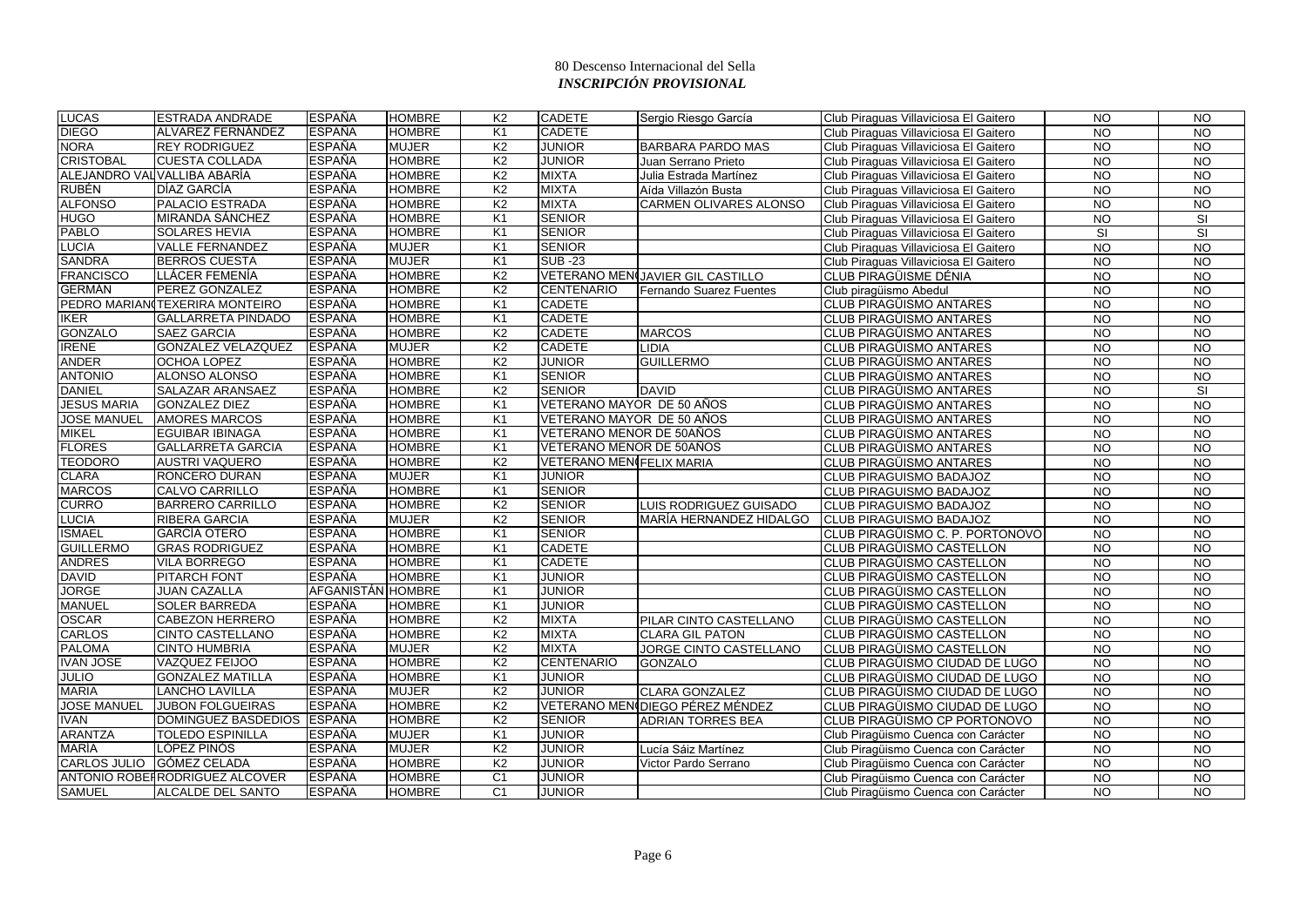| <b>JAVIER</b>            | <b>RUIZ VILLAR</b>                        | <b>ESPAÑA</b>           | <b>HOMBRE</b> | C <sub>2</sub>  | <b>JUNIOR</b>                  | Pablo López Belinchón                                      | Club Piragüismo Cuenca con Carácter                      | <b>NO</b>      | <b>NO</b>       |
|--------------------------|-------------------------------------------|-------------------------|---------------|-----------------|--------------------------------|------------------------------------------------------------|----------------------------------------------------------|----------------|-----------------|
| <b>ALEJANDRO</b>         | LÓPEZ BARAMBIO                            | <b>ESPAÑA</b>           | <b>HOMBRE</b> | K <sub>2</sub>  | <b>SUB-23</b>                  | PABLO DE MIGUEL HERRÁIZ                                    | CLUB PIRAGÜISMO CUENCA CON CAR                           | <b>NO</b>      | <b>NO</b>       |
| <b>JUAN JOSÉ</b>         | LÓPEZ LÓPEZ                               | <b>ESPAÑA</b>           | <b>HOMBRE</b> | K <sub>1</sub>  | VETERANO MENOR DE 50AÑOS       |                                                            | Club Piragüismo Cuenca con Carácter                      | <b>NO</b>      | <b>NO</b>       |
|                          | RAFAEL MANUELLÓPEZ ROMERO                 | <b>ESPAÑA</b>           | <b>HOMBRE</b> | $\overline{RR}$ |                                |                                                            | Club Piragüismo Cuenca con Carácter                      | <b>NO</b>      | $\overline{3}$  |
| <b>JAVIER</b>            | <b>CUETO ALVAREZ</b>                      | <b>ESPAÑA</b>           | <b>HOMBRE</b> | K <sub>1</sub>  | <b>CADETE</b>                  |                                                            | <b>CLUB PIRAGUISMO EL SELLA-CERÁMIO</b>                  | <b>NO</b>      | <b>NO</b>       |
| <b>IVAN</b>              | COVIAN GÓMEZ                              | ESPAÑA                  | <b>HOMBRE</b> | K <sub>1</sub>  | <b>SUB -23</b>                 |                                                            | CLUB PIRAGUISMO EL SELLA-CERÁMIO                         | <b>NO</b>      | SI              |
| <b>JOAQUIN</b>           | <b>GONZALEZ DE HARO</b>                   | <b>ESPAÑA</b>           | <b>HOMBRE</b> | $\overline{RR}$ |                                |                                                            | Club Piraguismo Granada                                  | <b>NO</b>      | N <sub>O</sub>  |
| <b>PABLO</b>             | <b>BAEZA HERNANZ</b>                      | <b>ESPAÑA</b>           | <b>HOMBRE</b> | K <sub>1</sub>  | <b>SENIOR</b>                  |                                                            | Club Piraqüismo Las Grajas                               | <b>NO</b>      | <b>NO</b>       |
| <b>RODRIGO</b>           | NAVARRO FERNANDEZ                         | <b>ESPAÑA</b>           | <b>HOMBRE</b> | K <sub>2</sub>  | <b>MIXTA</b>                   | MARIA ALONSO RODRIGUEZ                                     | <b>CLUB PIRAGUISMO OLIVICO</b>                           | <b>NO</b>      | <b>NO</b>       |
| <b>MARIO</b>             | SOAGE BAÑOS                               | <b>ESPAÑA</b>           | <b>HOMBRE</b> | K1              | <b>SENIOR</b>                  |                                                            | <b>CLUB PIRAGUISMO OLIVICO</b>                           | <b>NO</b>      | $\overline{N}$  |
| <b>BERNARDO</b>          | <b>RODRIGUEZ MARTIN</b>                   | <b>ESPAÑA</b>           | <b>HOMBRE</b> | K <sub>1</sub>  | <b>SENIOR</b>                  |                                                            | <b>CLUB PIRAGUISMO OLIVICO</b>                           | <b>NO</b>      | <b>NO</b>       |
| <b>FERNANDO</b>          | <b>BARRAL PIO</b>                         | <b>ESPAÑA</b>           | <b>HOMBRE</b> | K <sub>1</sub>  | VETERANO MENOR DE 50AÑOS       |                                                            | CLUB PIRAGUISMO OLIVICO                                  | <b>NO</b>      | <b>NO</b>       |
| <b>MARIA</b>             | DEL PALACIO BAAMONDE ESPAÑA               |                         | <b>MUJER</b>  | K <sub>1</sub>  | VETERANO MENOR DE 50AÑOS       |                                                            | <b>CLUB PIRAGUISMO OLIVICO</b>                           | <b>NO</b>      | $\overline{3}$  |
| <b>JAVIER</b>            | <b>ARAUJO BLAZQUEZ</b>                    | <b>ESPAÑA</b>           | <b>HOMBRE</b> | K <sub>1</sub>  | VETERANO MENOR DE 50AÑOS       |                                                            | CLUB PIRAGUISMO OLIVICO                                  | <b>NO</b>      | $\overline{3}$  |
| <b>SEBASTIÁN</b>         | LÓPEZ MUGUERZA                            | <b>ESPAÑA</b>           | <b>HOMBRE</b> | K <sub>2</sub>  | <b>CADETE</b>                  | Victor Arcos Mañas                                         | Club Piragüismo Pamplona                                 | $\overline{N}$ | $\overline{10}$ |
| <b>DANIEL</b>            | <b>ECHAVARRI MIQUEO</b>                   | <b>ESPAÑA</b>           | <b>HOMBRE</b> | K <sub>1</sub>  | <b>JUNIOR</b>                  |                                                            | Club Piragüismo Pamplona                                 | <b>NO</b>      | <b>NO</b>       |
| <b>AMAIA</b>             | <b>OSABA OLABERRI</b>                     | <b>ESPAÑA</b>           | <b>MUJER</b>  | K <sub>2</sub>  | <b>SENIOR</b>                  | Anna Koziskova                                             | Club Piragüismo Pamplona                                 | <b>NO</b>      | SI              |
| <b>PEDRO</b>             | <b>AREAL ABREU</b>                        | <b>ESPAÑA</b>           | <b>HOMBRE</b> | C <sub>1</sub>  | <b>SENIOR</b>                  |                                                            | Club Piragüismo Pamplona                                 | <b>NO</b>      | $\overline{NQ}$ |
| <b>AITOR</b>             | LÓPEZ MUGUERZA                            | <b>ESPAÑA</b>           | <b>HOMBRE</b> | K <sub>2</sub>  | <b>SUB-23</b>                  | Iñigo López Muguerza                                       | Club Piragüismo Pamplona                                 | <b>NO</b>      | $\overline{NO}$ |
| <b>ADRIAN</b>            | SIEIRO BARREIRO                           | <b>ESPAÑA</b>           | <b>HOMBRE</b> | C <sub>2</sub>  | <b>SENIOR</b>                  | Sergio Vallejo Esperón                                     | Club Piragüismo Poio Conservas Pescam                    | <b>NO</b>      | <b>NO</b>       |
| <b>AITANA</b>            | <b>GASTALDO ARIZA</b>                     | <b>ESPAÑA</b>           | <b>MUJER</b>  | K1              | <b>CADETE</b>                  |                                                            | Club Piragüismo Silla                                    | <b>NO</b>      | <b>NO</b>       |
| <b>FRANCISCO</b>         | <b>GIL GARCIA</b>                         | <b>ESPAÑA</b>           | <b>HOMBRE</b> | K <sub>2</sub>  | <b>SENIOR</b>                  | MARCOS CLIMENT QUEREMON CLUB PIRAGÜISMO SILLA              |                                                          | <b>NO</b>      | $\overline{N}$  |
| <b>ALBERTO</b>           | <b>ALONSO ZAFRA</b>                       | <b>ESPAÑA</b>           | <b>HOMBRE</b> | K <sub>2</sub>  | <b>JUNIOR</b>                  | ANGEL ABELLEIRA LAMELA                                     | club piraqüismo tartessos huelva                         | <b>NO</b>      | $\overline{3}$  |
| <b>TOMAS</b>             | ABELLEIRA LAMELA                          | <b>ESPAÑA</b>           | <b>HOMBRE</b> | K <sub>1</sub>  | <b>SUB-23</b>                  |                                                            | CLUB PIRAGÜISMO TARTESSOS HUEL                           | <b>NO</b>      | $\overline{3}$  |
| <b>ALBERTO</b>           | ALONSO SOBRADO                            | <b>ESPAÑA</b>           | <b>HOMBRE</b> | K <sub>1</sub>  | VETERANO MENOR DE 50AÑOS       |                                                            | club piraqüismo tartessos huelva                         | <b>NO</b>      | <b>NO</b>       |
| <b>ANTONIO</b>           | <b>PUIG RUIZ</b>                          | <b>ESPAÑA</b>           | <b>HOMBRE</b> | K <sub>2</sub>  | <b>MIXTA</b>                   | MARIA PAZ PUIG ACEYTUNO                                    | <b>CLUB PIRAGUISMO TRIANA</b>                            | <b>NO</b>      | <b>NO</b>       |
| <b>CAYETANO</b>          | GARCIA DE LA BORBOLLA ESPAÑA              |                         | <b>HOMBRE</b> | C <sub>1</sub>  | <b>SENIOR</b>                  |                                                            | club piraquismo triana                                   | <b>NO</b>      | $\overline{NQ}$ |
|                          | JOSÉ ANTONIO GONZALEZ VÉLEZ SALGUI ESPAÑA |                         | <b>HOMBRE</b> | K <sub>1</sub>  | VETERANO MAYOR DE 50 AÑOS      |                                                            | Club Piraguismo Triana                                   | <b>NO</b>      | <b>NO</b>       |
| <b>FRANCISCO</b>         | LOPEZ DORADO                              | <b>ESPAÑA</b>           | <b>HOMBRE</b> | C <sub>1</sub>  | VETERANO MAYOR DE 50 AÑOS      |                                                            | club piraguismo triana                                   | <b>NO</b>      | <b>NO</b>       |
| <b>ENRIQUE</b>           | CHACON ALVAREZ                            | <b>ESPAÑA</b>           | <b>HOMBRE</b> | K <sub>1</sub>  | VETERANO MENOR DE 50AÑOS       |                                                            | club piraguismo triana                                   | <b>NO</b>      | <b>NO</b>       |
| <b>CARLOS</b>            | <b>HERNANDEZ ASTOLA</b>                   | <b>ESPAÑA</b>           | <b>HOMBRE</b> | K <sub>1</sub>  | VETERANO MAYOR DE 50 AÑOS      |                                                            | CLUB PIRAGÜISMO TRIANA                                   | NO.            | <b>NO</b>       |
|                          | DAVID MANUEL MOSQUERA LENDOIRO            | <b>ESPAÑA</b>           | <b>HOMBRE</b> | C <sub>1</sub>  | <b>SENIOR</b>                  |                                                            | Club Ría de Betanzos                                     | <b>SI</b>      | $\overline{3}$  |
| <b>CELIA</b>             | <b>MONTERO PASCUAL</b>                    | <b>ESPAÑA</b>           | <b>MUJER</b>  | K <sub>2</sub>  | <b>MIXTA</b>                   | CELIA MONTERO PASCUAL                                      | CLUB SALAMANCA CANOE KAYAK                               | <b>NO</b>      | $\overline{3}$  |
| <b>DAVID</b>             | <b>RODRIGUEZ MANGAS</b>                   | <b>ESPAÑA</b>           | <b>HOMBRE</b> | K <sub>2</sub>  | <b>SUB-23</b>                  | <b>IVAN RAMOS MALMIERCA</b>                                | CLUB SALAMANCA CANOE KAYAK                               | <b>NO</b>      | <b>NO</b>       |
|                          | FERNANDO ÂNG ALVES DA COSTA               | <b>PORTUGAL</b>         | <b>HOMBRE</b> | K <sub>2</sub>  | <b>MIXTA</b>                   | Ana Paula dos Santos Bernardo C Clube de Canoagem do Porto |                                                          | <b>NO</b>      | <b>NO</b>       |
| <b>MIGUEL</b>            | <b>ALVAREZ CABANA</b>                     | <b>ESPAÑA</b>           | <b>HOMBRE</b> | K1              | <b>SENIOR</b>                  |                                                            | CLUBE DEPORTIVO NAUTICO DE MIÑO                          | <b>NO</b>      | $\overline{N}$  |
| <b>JUAN</b>              | VÁZQUEZ AMADO                             | <b>ESPAÑA</b>           | <b>HOMBRE</b> | K <sub>1</sub>  | <b>SUB-23</b>                  |                                                            | CLUBE DEPORTIVO NAUTICO DE MIÑO                          | <b>NO</b>      | $\overline{NQ}$ |
| <b>RUBEN</b>             | PURRIÑOS ÁLVAREZ                          | <b>ESPAÑA</b>           | <b>HOMBRE</b> | K <sub>2</sub>  | <b>SUB-23</b>                  |                                                            | ALEXANDRE CARBALLO ÁLVARICLUBE DEPORTIVO NAUTICO DE MIÑO | <b>NO</b>      | <b>NO</b>       |
| <b>PABLO</b>             | <b>OTERO PARDO</b>                        | <b>ESPAÑA</b>           | <b>HOMBRE</b> | K <sub>1</sub>  | <b>JUNIOR</b>                  |                                                            | Clube Piraguismo Altruán de Ribadeo                      | <b>NO</b>      | <b>NO</b>       |
| <b>DANIEL</b>            | <b>GARCIA PULPEIRO</b>                    | <b>ESPAÑA</b>           | <b>HOMBRE</b> | K <sub>1</sub>  | <b>JUNIOR</b>                  |                                                            | Clube Piraguismo Altruán de Ribadeo                      | <b>NO</b>      | <b>NO</b>       |
| <b>MARCOS</b>            | <b>MARTINEZ PULPEIRO</b>                  | <b>ESPAÑA</b>           | <b>HOMBRE</b> | K <sub>1</sub>  | <b>SUB -23</b>                 |                                                            | Clube Piraguismo Altruán de Ribadeo                      | <b>NO</b>      | $\overline{3}$  |
| <b>ALISON</b>            | <b>DARK</b>                               | <b>REINO UNIDOMUJER</b> |               | K <sub>2</sub>  | <b>MIXTA</b>                   | <b>SIMON DARK</b>                                          | <b>CNF</b>                                               | <b>NO</b>      | $\overline{10}$ |
| MAXI                     | <b>LLAMEDO BLANCO</b>                     | <b>ESPAÑA</b>           | <b>HOMBRE</b> | K <sub>1</sub>  | VETERANO MAYOR DE 50 AÑOS      |                                                            | <b>CODIS</b>                                             | <b>NO</b>      | <b>NO</b>       |
| PEDRO RAFAEL LOPEZ FERRO |                                           | VENEZUELA               | <b>HOMBRE</b> | K <sub>2</sub>  |                                | VETERANO MAY (Pedro Javier Lopez Vazquez                   | Colegio de Ingenieros de Venezuela                       | <b>NO</b>      | <b>NO</b>       |
| <b>JAKUB</b>             | <b>ADAM</b>                               | REPÚBLICA CHOMBRE       |               | K <sub>2</sub>  | <b>SENIOR</b>                  | Keith Moule                                                | <b>Czech Republic</b>                                    | <b>SI</b>      | $\overline{N}$  |
| <b>MATOUS</b>            | <b>PAVLIK</b>                             | REPÚBLICA CHOMBRE       |               | K <sub>2</sub>  | <b>SENIOR</b>                  | David Kotrc                                                | Czech Republic                                           | <b>SI</b>      | <b>NO</b>       |
| <b>RAOUL</b>             | <b>GOOSEN</b>                             | <b>SUDÁFRICA</b>        | <b>HOMBRE</b> | K <sub>2</sub>  | <b>VETERANO MAY Danny Hanf</b> |                                                            | Dabulamanzi                                              | SI             | SI              |
| <b>ROD</b>               | PENALUNA                                  | SUDÁFRICA               | <b>HOMBRE</b> | K <sub>2</sub>  | <b>VETERANO MAY Gary Ralph</b> |                                                            | Dabulamanzi (South Africa)                               | SI             | <b>NO</b>       |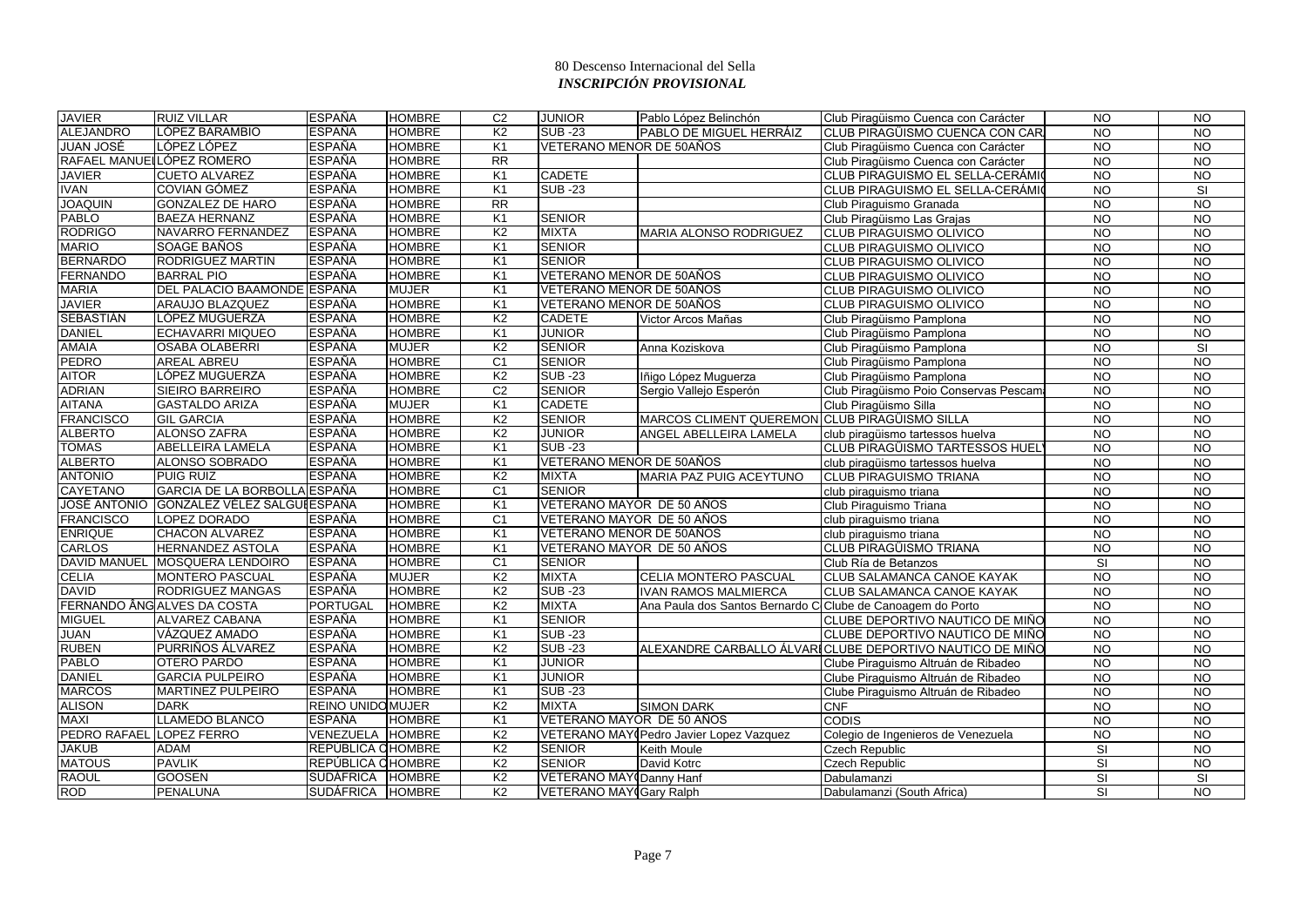| <b>SEAN</b>                   | <b>EVANS</b>                     | SUDÁFRICA        | <b>HOMBRE</b> | K <sub>2</sub>  | <b>MIXTA</b>              | Sarah Evans                                      | Dabulamanzi South Africa                                | <b>NO</b>                | $\overline{NQ}$          |
|-------------------------------|----------------------------------|------------------|---------------|-----------------|---------------------------|--------------------------------------------------|---------------------------------------------------------|--------------------------|--------------------------|
| <b>SARAH</b>                  | <b>ROBINSON</b>                  | <b>SUDÁFRICA</b> | <b>MUJER</b>  | K <sub>2</sub>  | <b>MIXTA</b>              | Paul Robinson                                    | Dabulamanzi, South Africa                               | <b>NO</b>                | <b>NO</b>                |
| <b>CRUZ</b>                   | <b>JUANES MORAN</b>              | <b>ESPAÑA</b>    | <b>HOMBRE</b> | K <sub>1</sub>  | VETERANO MENOR DE 50AÑOS  |                                                  | Delfines del carrion                                    | SI                       | <b>NO</b>                |
| <b>HAIZEA</b>                 | ORBEGOZO PAREDES                 | <b>ESPAÑA</b>    | <b>MUJER</b>  | K <sub>2</sub>  | <b>MIXTA</b>              | anDER ORBEGOZO PAREDES                           | dONOSTIA KAYAK K.E.                                     | <b>NO</b>                | $\overline{3}$           |
| <b>EUKENE</b>                 | <b>SAEZ MORCILLO</b>             | <b>ESPAÑA</b>    | <b>MUJER</b>  | K <sub>2</sub>  | <b>MIXTA</b>              | IÑAKI FERNANDEZ SANCHO                           | DONOSTIA KAYAK K.E.                                     | <b>NO</b>                | <b>NO</b>                |
| <b>BEGOÑA</b>                 | LAZKANO GUIMERANS                | <b>ESPAÑA</b>    | <b>MUJER</b>  | K <sub>2</sub>  | <b>MIXTA</b>              | ION CARBALLO MOREDA                              | DONOSTIA KAYAK K.E.                                     | <b>NO</b>                | <b>NO</b>                |
| <b>JAVIER</b>                 | HERRERA ALVAREZ                  | <b>ESPAÑA</b>    | <b>HOMBRE</b> | C <sub>1</sub>  | <b>SENIOR</b>             |                                                  | DONOSTIA KAYAK K.E.                                     | <b>NO</b>                | <b>NO</b>                |
| <b>AMAIA</b>                  | <b>BENAVENTE BABACE</b>          | <b>ESPAÑA</b>    | <b>MUJER</b>  | K <sub>1</sub>  | <b>SUB-23</b>             |                                                  | DONOSTIA KAYAK K.E.                                     | <b>NO</b>                | <b>NO</b>                |
| <b>ASIER</b>                  | LERSUNDI JIMENEZ                 | <b>ESPAÑA</b>    | <b>HOMBRE</b> | K <sub>2</sub>  | <b>SUB-23</b>             | AITOR VILARIÑO ROMERO                            | DONOSTIA KAYAK K.E.                                     | <b>NO</b>                | <b>NO</b>                |
| <b>MIGUEL</b>                 | <b>BARBERO CARABIAS</b>          | <b>ESPAÑA</b>    | <b>HOMBRE</b> | K <sub>1</sub>  | <b>CADETE</b>             |                                                  | EMMA GÓMEZ ESTEBARANZ                                   | <b>NO</b>                | $\overline{NQ}$          |
| <b>LUIS</b>                   | <b>BARBERO HERNÁNDEZ</b>         | <b>ESPAÑA</b>    | <b>HOMBRE</b> | K <sub>2</sub>  | <b>MIXTA</b>              | MARIA ISABLE CARABIAS COST EMMA GÓMEZ ESTEBARANZ |                                                         | <b>NO</b>                | <b>NO</b>                |
| <b>PABLO</b>                  | MORENO CORDERO                   | <b>ESPAÑA</b>    | <b>HOMBRE</b> | K <sub>2</sub>  | <b>SENIOR</b>             | Fernando Suárez Garcia                           | Equipo Autonomico Andaluz                               | SI                       | SI                       |
| <b>FRANCISCO</b>              | <b>CUBELOS SÁNCHEZ</b>           | <b>ESPAÑA</b>    | <b>HOMBRE</b> | K <sub>2</sub>  | <b>SENIOR</b>             | Rodrigo Cubelos Sánchez                          | EQUIPO AUTONÓMICO CASTILLA-LA M                         | SI                       | $\overline{\mathsf{SI}}$ |
| <b>ENRIQUE</b>                | <b>RUBIO GONZÁLEZ</b>            | <b>ESPAÑA</b>    | <b>HOMBRE</b> | K <sub>2</sub>  | <b>SENIOR</b>             | Miquel Molero Martín                             | EQUIPO AUTONÓMICO CASTILLA-LA M                         | SI                       | $\overline{10}$          |
| <b>MIGUEL</b>                 | SÁNCHEZ MELGAREJO                | <b>ESPAÑA</b>    | <b>HOMBRE</b> | K <sub>1</sub>  | <b>SENIOR</b>             |                                                  | EQUIPO AUTONÓMICO CASTILLA-LA M                         | SI                       | $\overline{10}$          |
| <b>JORGE</b>                  | <b>BACHERO MAS</b>               | <b>ESPAÑA</b>    | <b>HOMBRE</b> | K <sub>1</sub>  | <b>SENIOR</b>             |                                                  | Equipo autonómico comunidad valnciana                   | <b>SI</b>                | <b>NO</b>                |
| <b>JUAN</b>                   | ROSETE DIAZ                      | ESPAÑA           | <b>HOMBRE</b> | K <sub>2</sub>  | <b>CADETE</b>             | <b>HUGO CUETO CORO</b>                           | EQUIPO AUTONOMICO DE ASTURIAS                           | <b>NO</b>                | <b>NO</b>                |
| <b>JUAN</b>                   | <b>BUSTO GUTIERREZ</b>           | <b>ESPAÑA</b>    | <b>HOMBRE</b> | K <sub>2</sub>  | <b>SENIOR</b>             | <b>EMILIO LLAMEDO IGLESIAS</b>                   | EQUIPO AUTONOMICO DE ASTURIAS                           | SI                       | SI                       |
| <b>OMAR</b>                   | PRIETO ALVAREZ                   | ESPAÑA           | <b>HOMBRE</b> | K <sub>2</sub>  | <b>SENIOR</b>             | <b>IVAN ESTRADA ALVAREZ</b>                      | EQUIPO AUTONOMICO DE ASTURIAS                           | $\overline{\mathsf{SI}}$ | $\overline{\mathsf{SI}}$ |
| <b>MARCOS</b>                 | LOPEZ GARCIA                     | <b>ESPAÑA</b>    | <b>HOMBRE</b> | K <sub>1</sub>  | <b>SENIOR</b>             |                                                  | EQUIPO AUTONOMICO DE ASTURIAS                           | SI                       | SI                       |
| <b>BREOGÁN</b>                | MONTEAGUDO MORAÑA                | <b>ESPAÑA</b>    | <b>HOMBRE</b> | K <sub>2</sub>  | <b>SUB-23</b>             | lago Monteagudo Moraña                           | Equipo autonomico de Galicia                            | <b>NO</b>                | $\overline{10}$          |
| <b>JOSÉ RAMÓN</b>             | <b>ESTEVEZ LOPEZ</b>             | <b>ESPAÑA</b>    | <b>HOMBRE</b> | K <sub>2</sub>  | <b>SENIOR</b>             | Antonio Jorge Rey Agulló                         | EQUIPO AUTONÓMICO DE GALICIA                            | SI                       | SI                       |
| <b>FILIPE</b>                 | <b>BESADA PORTO</b>              | ESPAÑA           | <b>HOMBRE</b> | K <sub>1</sub>  | <b>SENIOR</b>             |                                                  | Equipo Autonómico de Navarra                            | SI                       | SI                       |
| <b>AMAIA</b>                  | <b>ORTIZ DE ZARATE OSA</b>       | <b>ESPAÑA</b>    | <b>MUJER</b>  | K <sub>2</sub>  | <b>SENIOR</b>             | <b>HELENE CARMONA OSA</b>                        | EQUIPO AUTONÓMICO PAIS VACO                             | <b>NO</b>                | $\overline{10}$          |
| <b>IRATI</b>                  | <b>OSA IRURETA</b>               | ESPAÑA           | <b>MUJER</b>  | K <sub>1</sub>  | <b>SENIOR</b>             |                                                  | EQUIPO AUTONÓMICO PAIS VACO                             | <b>NO</b>                | <b>NO</b>                |
| <b>OIHAN</b>                  | <b>SAYAR GARCIA</b>              | ESPAÑA           | <b>HOMBRE</b> | K <sub>2</sub>  | <b>SENIOR</b>             | <b>ERIK AROZENA ARNAEZ</b>                       | EQUIPO AUTONÓMICO PAIS VACO                             | <b>SI</b>                | <b>SI</b>                |
| <b>IMANOL</b>                 | BARRUETABEÑA AMILIBIA ESPAÑA     |                  | <b>HOMBRE</b> | K <sub>2</sub>  | <b>SENIOR</b>             | UNAI GEREKA GOIENETXE                            | EQUIPO AUTONÓMICO PAIS VACO                             | SI                       | SI                       |
| <b>JON</b>                    | <b>MORENO BENITO</b>             | <b>ESPAÑA</b>    | <b>HOMBRE</b> | K <sub>1</sub>  | <b>SENIOR</b>             |                                                  | EQUIPO AUTONÓMICO PAIS VACO                             | SI                       | SI                       |
| <b>XABIER</b>                 | RUIZ DE ARECHAVALETA I ESPAÑA    |                  | HOMBRE        | K <sub>1</sub>  | <b>SENIOR</b>             |                                                  | EQUIPO AUTONÓMICO PAIS VACO                             | SI                       | SI                       |
| <b>MAURICIO EZEQ LARROQUE</b> |                                  | ARGENTINA        | <b>HOMBRE</b> | K <sub>1</sub>  | <b>JUNIOR</b>             |                                                  | EQUIPO NACIONAL ARGENTINO                               | SI                       | <b>NO</b>                |
| <b>MATIAS</b>                 | <b>MALAVAL</b>                   | <b>ARGENTINA</b> | <b>HOMBRE</b> | K <sub>2</sub>  | <b>JUNIOR</b>             | MALAVAL JOAQUIN                                  | EQUIPO NACIONAL ARGENTINO                               | SI                       | <b>NO</b>                |
| <b>AGUSTIN</b>                | <b>RODRIGUEZ</b>                 | <b>ARGENTINA</b> | <b>HOMBRE</b> | K <sub>2</sub>  | <b>JUNIOR</b>             | JOAQUIN RANEDO                                   | EQUIPO NACIONAL ARGENTINO                               | SI                       | $\overline{10}$          |
| <b>MANUEL</b>                 | <b>GARAYCOCHEA</b>               | ARGENTINA        | <b>HOMBRE</b> | K <sub>2</sub>  | <b>SENIOR</b>             | Sebastian Garaycochea                            | EQUIPO NACIONAL ARGENTINO                               | SI                       | $\overline{10}$          |
| MARCELO OSCA FEIJOO           |                                  | ARGENTINA        | <b>HOMBRE</b> | K <sub>1</sub>  | VETERANO MAYOR DE 50 AÑOS |                                                  | EQUIPO NACIONAL ARGENTINO                               | SI                       | <b>NO</b>                |
| <b>KAMAL</b>                  | <b>EL HOMAS</b>                  | MARRUECOS HOMBRE |               | K <sub>1</sub>  | <b>SUB-23</b>             |                                                  | EQUIPO NACIONAL DE MARRUECOS                            | SI                       | $\overline{3}$           |
| <b>DIEGO</b>                  | <b>ROMERO FRAGA</b>              | <b>ESPAÑA</b>    | <b>HOMBRE</b> | C <sub>1</sub>  | <b>SENIOR</b>             |                                                  | EQUIPO NACIONAL ESPAÑA                                  | <b>NO</b>                | <b>NO</b>                |
| <b>MANUEL ANTON CAMPOS</b>    |                                  | <b>ESPAÑA</b>    | <b>HOMBRE</b> | C <sub>2</sub>  | <b>SENIOR</b>             | JOSÉ MANUEL SÁNCHEZ                              | EQUIPO NACIONAL ESPAÑA                                  | <b>NO</b>                | <b>NO</b>                |
| <b>WALTER</b>                 | <b>BOUZÁN</b>                    | <b>ESPAÑA</b>    | <b>HOMBRE</b> | K <sub>2</sub>  | <b>SENIOR</b>             | ÁLVARO FERNÁNDEZ FIUZA                           | EQUIPO NACIONAL ESPAÑA                                  | SI                       | SI                       |
| <b>ESTEFANÍA</b>              | <b>FERNÁNDEZ</b>                 | ESPAÑA           | <b>MUJER</b>  | K <sub>2</sub>  | <b>SENIOR</b>             | NURIA VILLACÉ                                    | EQUIPO NACIONAL ESPAÑA                                  | SI                       | $\overline{N}$           |
| <b>OLATZ</b>                  | <b>ZABALA</b>                    | <b>ESPAÑA</b>    | <b>MUJER</b>  | K <sub>2</sub>  | <b>SENIOR</b>             | <b>AURORA FIGUERAS</b>                           | EQUIPO NACIONAL ESPAÑA                                  | SI                       | <b>NO</b>                |
| <b>EVA</b>                    | <b>BARRIOS</b>                   | <b>ESPAÑA</b>    | <b>MUJER</b>  | K <sub>1</sub>  | <b>SENIOR</b>             |                                                  | EQUIPO NACIONAL ESPAÑA                                  | SI                       | <b>NO</b>                |
| <b>RUDEMARLYN</b>             | URDANETA CAMACHO                 | VENEZUELA        | <b>MUJER</b>  | K <sub>1</sub>  | VETERANO MENOR DE 50AÑOS  |                                                  | EQUIPO NACIONAL VENEZUELA                               | <b>NO</b>                | $\overline{10}$          |
| JOSE CALASANZ SILVA NAVA      |                                  | VENEZUELA        | <b>HOMBRE</b> | C <sub>1</sub>  | VETERANO MENOR DE 50AÑOS  |                                                  | EQUIPO NACIONAL VENEZUELA                               | NO.                      | <b>NO</b>                |
| <b>JUAN CARLOS</b>            | <b>GUEVARA PÉREZ</b>             | VENEZUELA        | <b>HOMBRE</b> | C <sub>1</sub>  | VETERANO MENOR DE 50AÑOS  |                                                  | EQUIPO NACIONAL VENEZUELA                               | <b>NO</b>                | $\overline{3}$           |
|                               | WILSON ALEXAN CARRILLO HERNANDEZ | VENEZUELA        | <b>HOMBRE</b> | $\overline{RR}$ |                           |                                                  | EQUIPO NACIONAL VENEZUELA                               | <b>NO</b>                | <b>NO</b>                |
|                               | LAUTARO MANU RODRIGUEZ CUETO     | <b>ARGENTINA</b> | <b>HOMBRE</b> | K <sub>1</sub>  | <b>SENIOR</b>             |                                                  | Escuela de Canotaje de Puerto General S                 | <b>NO</b>                | <b>NO</b>                |
| <b>JUAN JOSE</b>              | <b>CASTILLO RODRIGUEZ</b>        | <b>ESPAÑA</b>    | <b>HOMBRE</b> | K <sub>2</sub>  | <b>CENTENARIO</b>         |                                                  | JOSE REYES RODRIGUEZ RODIESCUELA DE KAYAK DE MAR AVILES | <b>NO</b>                | <b>NO</b>                |
| <b>JORGE</b>                  | <b>CINTO HUMBRIA</b>             | <b>ESPAÑA</b>    | <b>HOMBRE</b> | K <sub>2</sub>  | <b>CENTENARIO</b>         | Giuseppe Canu                                    | ESCUELA DE PIRAGUISMO ARANJUEZ                          | <b>NO</b>                | <b>NO</b>                |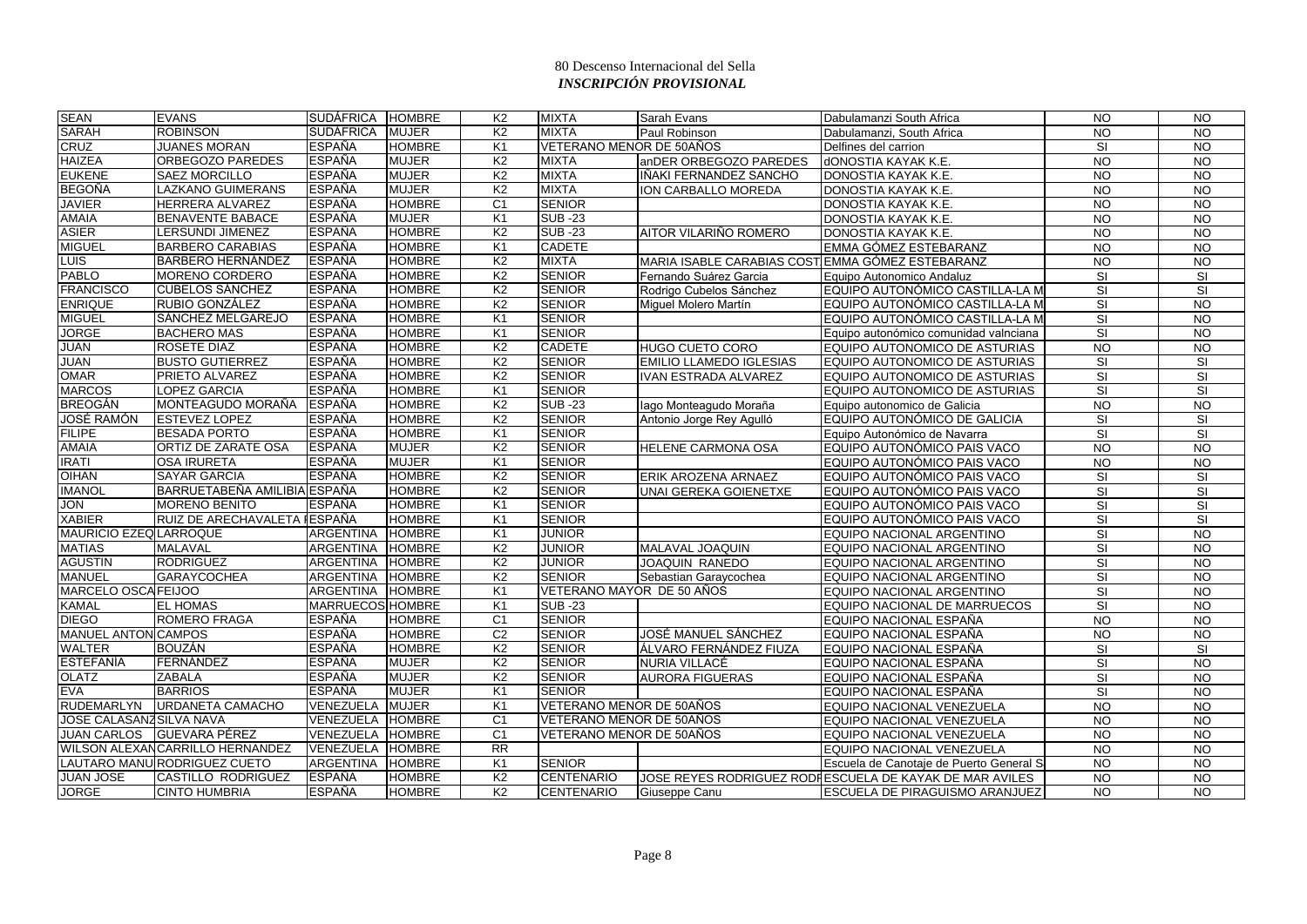| NAHUEL LAUTAR CARRIÓN    |                              | ARGENTINA HOMBRE |               | K <sub>1</sub> | <b>SUB-23</b>             |                                                      | Escuela Municipal de Patagones                                      | <b>NO</b>       | <b>NO</b>       |
|--------------------------|------------------------------|------------------|---------------|----------------|---------------------------|------------------------------------------------------|---------------------------------------------------------------------|-----------------|-----------------|
|                          | JUAN ANTONIO  GÓMEZ NÚÑEZ    | <b>ESPAÑA</b>    | <b>HOMBRE</b> | K <sub>2</sub> | <b>SENIOR</b>             |                                                      | JOSE ANTONIO ALFARO BARRAIESCUELA PIRAGUISMO ARANJUEZ               | <b>NO</b>       | <b>NO</b>       |
| <b>JORGE</b>             | <b>RODRÍGUEZ RODRÍGUEZ</b>   | <b>ESPAÑA</b>    | <b>HOMBRE</b> | K1             | <b>SENIOR</b>             |                                                      | ESCUELA PIRAGUISMO ARANJUEZ                                         | <b>NO</b>       | <b>NO</b>       |
| <b>LUCIA</b>             | <b>ARQUERO OLMEDO</b>        | <b>ESPAÑA</b>    | <b>MUJER</b>  | K1             | <b>SENIOR</b>             |                                                      | ESCUELA PIRAGUISMO ARANJUEZ                                         | <b>NO</b>       | N <sub>O</sub>  |
| <b>MERCEDES</b>          | <b>COBOS TELLEZ</b>          | <b>ESPAÑA</b>    | <b>MUJER</b>  | K <sub>2</sub> | <b>SENIOR</b>             |                                                      | CONCEPCION VIZCAINO VERGAESCUELA PIRAGUISMO ARANJUEZ                | <b>NO</b>       | <b>NO</b>       |
| <b>ALVARO</b>            | <b>GARRIDO VELASCO</b>       | <b>ESPAÑA</b>    | <b>HOMBRE</b> | C <sub>2</sub> | <b>SENIOR</b>             | IGNACIO CALVO MOYA                                   | ESCUELA PIRAGUISMO ARANJUEZ                                         | NO.             | <b>NO</b>       |
| <b>ANGEL</b>             | <b>ESTEBAN ORTEGA</b>        | <b>ESPAÑA</b>    | <b>HOMBRE</b> | C <sub>2</sub> | <b>SENIOR</b>             | <b>GONZALO MARTIN FIJO</b>                           | ESCUELA PIRAGUISMO ARANJUEZ                                         | <b>NO</b>       | <b>NO</b>       |
| JUAN                     | <b>MANZANARES RUIZ</b>       | <b>ESPAÑA</b>    | <b>HOMBRE</b> | C <sub>2</sub> | <b>SENIOR</b>             | <b>IKER RODRIGUEZ LAGUNA</b>                         | ESCUELA PIRAGUISMO ARANJUEZ                                         | <b>NO</b>       | <b>NO</b>       |
| <b>DAVID</b>             | RODRIGUEZ DORADO             | <b>ESPAÑA</b>    | <b>HOMBRE</b> | K <sub>2</sub> | <b>SENIOR</b>             | <b>ADRIAN MARTIN TORRES</b>                          | ESCUELA PIRAGUISMO ARANJUEZ                                         | SI              | <b>SI</b>       |
| <b>CAROLINA</b>          | <b>MASSAGUES JULIAN</b>      | <b>ESPAÑA</b>    | <b>MUJER</b>  | K <sub>1</sub> | <b>SUB-23</b>             |                                                      | ESCUELA PIRAGUISMO ARANJUEZ                                         | <b>NO</b>       | <b>NO</b>       |
| <b>ENRIQUE</b>           | <b>ADAN HERNANDEZ</b>        | <b>ESPAÑA</b>    | <b>HOMBRE</b> | K <sub>1</sub> | $SUB - 23$                |                                                      | ESCUELA PIRAGUISMO ARANJUEZ                                         | <b>NO</b>       | <b>NO</b>       |
| <b>SAMUEL</b>            | <b>SAAVEDRA BONET</b>        | <b>ESPAÑA</b>    | <b>HOMBRE</b> | K <sub>1</sub> | <b>SUB-23</b>             |                                                      | ESCUELA PIRAGUISMO ARANJUEZ                                         | N <sub>O</sub>  | N <sub>O</sub>  |
| <b>JESUS</b>             | <b>COBOS TELLEZ</b>          | <b>ESPAÑA</b>    | <b>HOMBRE</b> | K <sub>1</sub> | VETERANO MAYOR DE 50 AÑOS |                                                      | <b>ESCUELA PIRAGUISMO ARANJUEZ</b>                                  | $\overline{NO}$ | N <sub>O</sub>  |
| <b>PABLO</b>             | <b>RODRIGUEZ TORRE</b>       | <b>ESPAÑA</b>    | <b>HOMBRE</b> | K <sub>2</sub> |                           |                                                      | VETERANO MENIJOSE JAVIER VIZCAINO CHOCA ESCUELA PIRAGUISMO ARANJUEZ | <b>NO</b>       | <b>NO</b>       |
| <b>OSCAR</b>             | <b>ORTEGA MALIBRAN</b>       | <b>ESPAÑA</b>    | <b>HOMBRE</b> | K <sub>2</sub> |                           | VETERANO MENICARLOS ORTEGA MALIBRAN                  | ESCUELA PIRAGUISMO ARANJUEZ                                         | <b>NO</b>       | <b>NO</b>       |
| JUAN ANTONIO GOMEZ NUÑEZ |                              | <b>ESPAÑA</b>    | <b>HOMBRE</b> | K1             | VETERANO MENOR DE 50AÑOS  |                                                      | ESCUELA PIRAGUISMO ARANJUEZ                                         | <b>NO</b>       | <b>NO</b>       |
| <b>JOSE IGNACIO</b>      | <b>MARTIN PACHECO</b>        | <b>ESPAÑA</b>    | <b>HOMBRE</b> | K1             | VETERANO MENOR DE 50AÑOS  |                                                      | ESCUELA PIRAGUISMO ARANJUEZ                                         | <b>NO</b>       | N <sub>O</sub>  |
| <b>JULIO</b>             | <b>MORENO PRIETO</b>         | <b>ESPAÑA</b>    | <b>HOMBRE</b> | K <sub>1</sub> | <b>SENIOR</b>             |                                                      | extremadura                                                         | <b>SI</b>       | <b>SI</b>       |
| <b>ANGEL</b>             | <b>DOMINGUEZ GALAN</b>       | <b>ESPAÑA</b>    | <b>HOMBRE</b> | K <sub>2</sub> | <b>SENIOR</b>             | santiago lamela rivero                               | FEDERACIÓN ANDALUZA                                                 | <b>NO</b>       | <b>NO</b>       |
| <b>DAVID</b>             | <b>MARTINEZ ESTEVEZ</b>      | <b>ESPAÑA</b>    | <b>HOMBRE</b> | K <sub>2</sub> | <b>SENIOR</b>             | jose antonio cespedes calderon                       | FEDERACIÓN ANDALUZA                                                 | <b>NO</b>       | <b>NO</b>       |
|                          | JUAN FRANCISC FERRERO OSORIO |                  | <b>HOMBRE</b> | K <sub>1</sub> | <b>JUNIOR</b>             |                                                      | FEDERACIÓN ANDALUZA DE PIRAGUIS                                     | <b>NO</b>       | <b>NO</b>       |
| <b>ANTONIO</b>           | <b>DELGADO VIGUIN</b>        | <b>ESPAÑA</b>    | <b>HOMBRE</b> | C <sub>2</sub> | <b>SENIOR</b>             | Ramo Figueroa Fernández                              | Federación Andaluza de Piragüismo                                   | <b>NO</b>       | SI              |
| <b>PABLO</b>             | <b>MOLINA MATO</b>           | <b>ESPAÑA</b>    | <b>HOMBRE</b> | K1             | <b>SENIOR</b>             |                                                      | Federación Andaluza de Piragüismo                                   | SI              | <b>NO</b>       |
| <b>CARLOS</b>            | <b>CARRANZA OSUNA</b>        | <b>ESPAÑA</b>    | <b>HOMBRE</b> | K <sub>2</sub> | <b>SENIOR</b>             | FERNANDO TENORIO PEÑA                                | Federación Andaluza de Piragüismo                                   | SI              | <b>NO</b>       |
| <b>DAVID</b>             | <b>CEPEDA DEL TORO</b>       | <b>ESPAÑA</b>    | <b>HOMBRE</b> | K1             | <b>SENIOR</b>             |                                                      | Federación Andaluza de Piragüismo                                   | SI              | <b>NO</b>       |
| <b>ADRIÁN</b>            | SALINERO GONZALEZ            | <b>ESPAÑA</b>    | <b>HOMBRE</b> | K <sub>2</sub> | <b>SENIOR</b>             |                                                      | ÁLVARO COMBET DE LARENNE Federación Andaluza de Piragüismo          | <b>SI</b>       | <b>NO</b>       |
| <b>GONZALO</b>           | GARCÍA FRENÁNDEZ             | <b>ESPAÑA</b>    | <b>HOMBRE</b> | K <sub>2</sub> | <b>SENIOR</b>             | ANTONIO CARMONA JURADO                               | Federación Andaluza de Piragüismo                                   | <b>SI</b>       | <b>NO</b>       |
| FRANCISCO M.             | <b>MAIRELES MESA</b>         | <b>ESPAÑA</b>    | <b>HOMBRE</b> | K <sub>1</sub> | <b>SENIOR</b>             |                                                      | Federación Andaluza de Piragüismo                                   | <b>SI</b>       | <b>NO</b>       |
| <b>PABLO</b>             | <b>COMBET DE LARENNE</b>     | <b>ESPAÑA</b>    | <b>HOMBRE</b> | K <sub>1</sub> | <b>SUB-23</b>             |                                                      | Federación Andaluza de Piragüismo                                   | SI              | <b>NO</b>       |
| <b>ANTONIO</b>           | <b>RUIZ INFANTE</b>          | <b>ESPAÑA</b>    | <b>HOMBRE</b> | K <sub>2</sub> | <b>SUB-23</b>             | VICENTE FERNÁNDEZ RAMOS                              | Federación Andaluza de Piragüismo                                   | SI              | <b>NO</b>       |
| <b>FERNANDO</b>          | <b>DASTIS BARRANTES</b>      | <b>ESPAÑA</b>    | <b>HOMBRE</b> | K <sub>1</sub> | <b>SUB-23</b>             |                                                      | Federación Andaluza de Piragüismo                                   | SI              | <b>NO</b>       |
| ÁLVARO                   | GARCÍA CAMPAÑON              | <b>ESPAÑA</b>    | <b>HOMBRE</b> | C <sub>1</sub> | VETERANO MENOR DE 50AÑOS  |                                                      | Federación Andaluza de Piragüismo                                   | <b>NO</b>       | <b>NO</b>       |
| <b>FERMIN</b>            | <b>FEIJOO</b>                | <b>ARGENTINA</b> | <b>HOMBRE</b> | K1             | <b>JUNIOR</b>             |                                                      | FEDERACION AUTONOMA DE BUENOS                                       | <b>SI</b>       | <b>NO</b>       |
| JULIAN                   | ALGAÑARAS                    | <b>ARGENTINA</b> | <b>HOMBRE</b> | K <sub>2</sub> | <b>SENIOR</b>             | <b>AGUSTIN VERNICE</b>                               | FEDERACION AUTONOMA DE BUENOS                                       | <b>SI</b>       | <b>NO</b>       |
| <b>NAHUEL</b>            | <b>FEIJOO</b>                | <b>ARGENTINA</b> | <b>HOMBRE</b> | K <sub>1</sub> | <b>SUB -23</b>            |                                                      | <b>FEDERACION AUTONOMA DE BUENOS</b>                                | SI              | N <sub>O</sub>  |
| <b>SEBASTIAN</b>         | <b>JOCANO</b>                | <b>ARGENTINA</b> | <b>HOMBRE</b> | K <sub>1</sub> | <b>SUB-23</b>             |                                                      | FEDERACION AUTONOMA DE BUENOS                                       | SI              | <b>NO</b>       |
| <b>MANUEL</b>            | LASCANO                      | <b>ARGENTINA</b> | <b>HOMBRE</b> | K <sub>2</sub> | <b>SUB-23</b>             | <b>SEBASTIAN</b>                                     | FEDERACION AUTONOMA DE BUENOS                                       | SI              | <b>NO</b>       |
| <b>FRANCO</b>            | <b>DELLASALDA</b>            | <b>ARGENTINA</b> | <b>HOMBRE</b> | K <sub>1</sub> | <b>SUB-23</b>             |                                                      | FEDERACION AUTONOMA DE BUENOS                                       | <b>SI</b>       | <b>NO</b>       |
| <b>AGUSTIN</b>           | <b>RUGGERI</b>               | <b>ARGENTINA</b> | <b>HOMBRE</b> | K <sub>1</sub> | <b>JUNIOR</b>             |                                                      | FEDERACION AUTONOMA DE SANTA F                                      | SI              | $\overline{NQ}$ |
| <b>PEDRO</b>             | ANGULO HERNÁNDEZ             | <b>ESPAÑA</b>    | <b>HOMBRE</b> | K <sub>2</sub> | <b>SENIOR</b>             | ALEJANDRO DEL VAL SÁNCHEZ FEDERACION CASTILLA Y LEON |                                                                     | SI              | SI              |
| <b>DAVID</b>             | <b>FLECHA</b>                | <b>ESPAÑA</b>    | <b>HOMBRE</b> | K1             | <b>SENIOR</b>             |                                                      | FEDERACION EXTREMEÑA DE PIRAGU                                      | SI              | SI              |
| <b>ALEJANDRO</b>         | <b>RIBERA GARCIA</b>         | <b>ESPAÑA</b>    | <b>HOMBRE</b> | K <sub>2</sub> | <b>SENIOR</b>             | <b>MARCOS SANCHEZ</b>                                | FEDERACIÓN EXTREMEÑA DE PIRAGÜ                                      | SI              | <b>NO</b>       |
| <b>DAVID</b>             | <b>BARREIRO HERMELO</b>      | <b>ESPAÑA</b>    | <b>HOMBRE</b> | C <sub>2</sub> | <b>SENIOR</b>             | Noel Dominguez Martin                                | <b>FEDERACION GALLEGA</b>                                           | SI              | <b>NO</b>       |
| <b>JESUS</b>             | <b>RODRIGUEZ LEON</b>        | <b>ESPAÑA</b>    | <b>HOMBRE</b> | K1             | <b>SENIOR</b>             |                                                      | <b>FEDERACION GALLEGA DE PIRAGUISN</b>                              | <b>SI</b>       | <b>SI</b>       |
| <b>FACUNDO</b>           | <b>LUCERO</b>                | <b>ARGENTINA</b> | <b>HOMBRE</b> | K <sub>1</sub> | <b>JUNIOR</b>             |                                                      | FEDERACION RIO NEGRINA DE CANOT                                     | <b>SI</b>       | <b>NO</b>       |
| ÁLVARO                   | ARGÜELLO JUNQUERA            | <b>ESPAÑA</b>    | <b>HOMBRE</b> | K <sub>2</sub> | <b>CADETE</b>             | ALONSO CORRAL MUÑOZ                                  | FERTIBERIA - ASOCIACIÓN ATLÉTICA /                                  | <b>NO</b>       | NO              |
| <b>CLAUDIA</b>           | DE LOS TOYOS BOJ             | <b>ESPAÑA</b>    | <b>MUJER</b>  | K <sub>2</sub> | <b>CADETE</b>             |                                                      | NATALIA CABANAS FERNÁNDEZ FERTIBERIA - ASOCIACIÓN ATLÉTICA /        | <b>NO</b>       | <b>NO</b>       |
| <b>PABLO</b>             | <b>MARTÍNEZ HUERRES</b>      | <b>ESPAÑA</b>    | <b>HOMBRE</b> | C <sub>1</sub> | <b>CADETE</b>             |                                                      | FERTIBERIA - ASOCIACIÓN ATLÉTICA A                                  | <b>NO</b>       | <b>NO</b>       |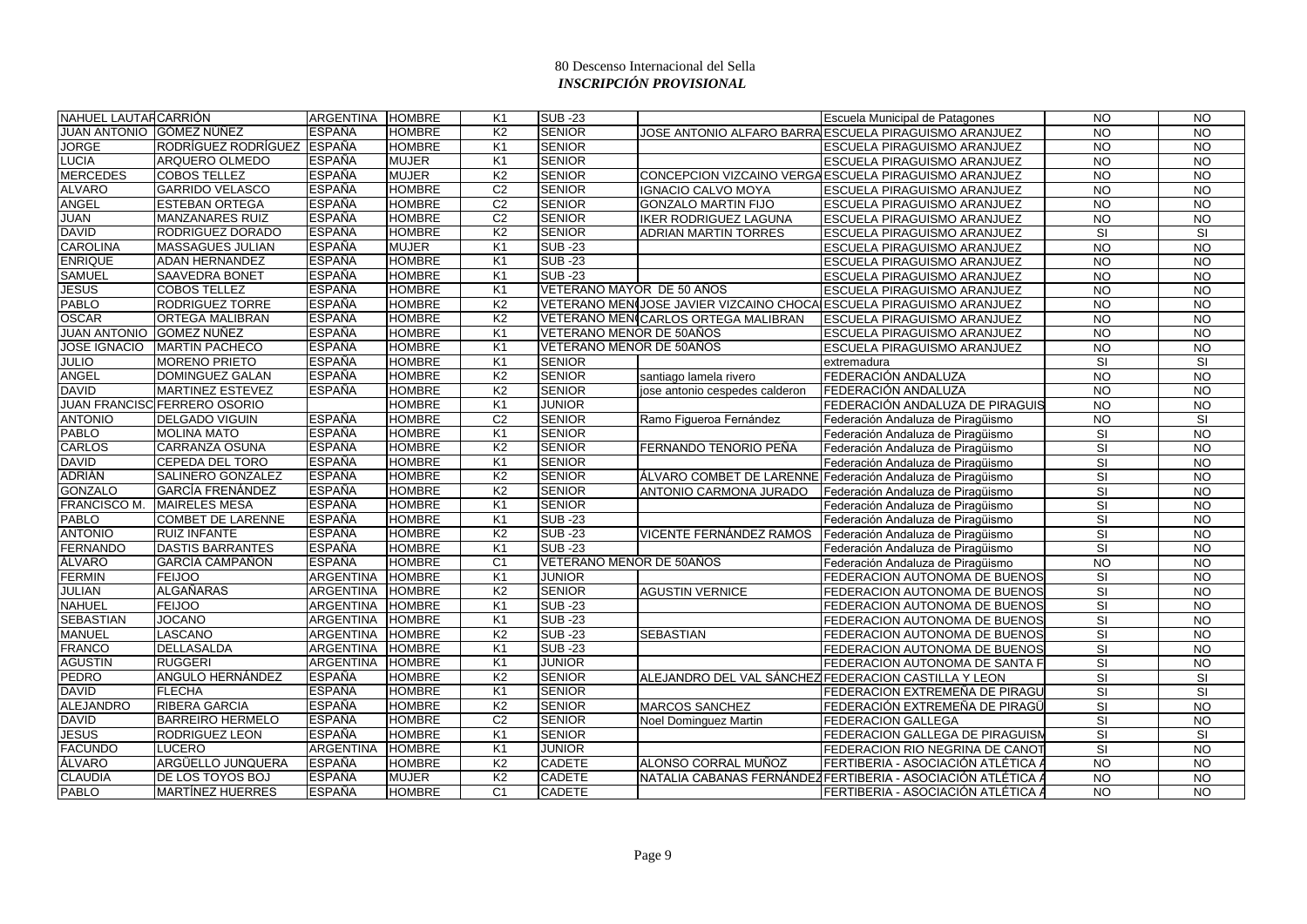| <b>ALFREDO</b>     | FERNÁNDEZ IZQUIERDO                        | <b>ESPAÑA</b>    | <b>HOMBRE</b> | C <sub>1</sub> | <b>CADETE</b>             |                                | FERTIBERIA - ASOCIACIÓN ATLÉTICA A                          | <b>NO</b>       | <b>NO</b>               |
|--------------------|--------------------------------------------|------------------|---------------|----------------|---------------------------|--------------------------------|-------------------------------------------------------------|-----------------|-------------------------|
| <b>SANTIAGO</b>    | <b>CAMPA PELÁEZ</b>                        | <b>ESPAÑA</b>    | <b>HOMBRE</b> | K <sub>1</sub> | <b>CADETE</b>             |                                | FERTIBERIA - ASOCIACIÓN ATLÉTICA /                          | <b>NO</b>       | <b>NO</b>               |
| <b>ALEXIS</b>      | <b>CASTRO LARIONOV</b>                     | <b>ESPAÑA</b>    | <b>HOMBRE</b> | K <sub>1</sub> | <b>CADETE</b>             |                                | FERTIBERIA - ASOCIACIÓN ATLÉTICA /                          | <b>NO</b>       | <b>NO</b>               |
| <b>GABRIEL</b>     | TUSET FERNÁNDEZ                            | <b>ESPAÑA</b>    | <b>HOMBRE</b> | K <sub>2</sub> | JUNIOR                    |                                | SUSANA GONZÁLEZ FERNÁNDE FERTIBERIA - ASOCIACIÓN ATLÉTICA / | <b>NO</b>       | <b>NO</b>               |
| <b>IVÁN</b>        | FERNÁNDEZ GONZÁLEZ                         | <b>ESPAÑA</b>    | <b>HOMBRE</b> | K <sub>1</sub> | JUNIOR                    |                                | FERTIBERIA - ASOCIACIÓN ATLÉTICA /                          | <b>NO</b>       | <b>NO</b>               |
| <b>CARLOTA</b>     | ÁLVAREZ JUNQUERA                           | <b>ESPAÑA</b>    | <b>MUJER</b>  | K <sub>2</sub> | <b>SUB-23</b>             |                                | LAURA CABANAS FERNÁNDEZ FERTIBERIA - ASOCIACIÓN ATLÉTICA /  | <b>NO</b>       | N <sub>O</sub>          |
| <b>GUILLERMO</b>   | ÁLVAREZ JUNQUERA                           | <b>ESPAÑA</b>    | <b>HOMBRE</b> | C <sub>2</sub> | <b>SUB-23</b>             |                                | ALEJANDRO ALONSO ALONSO FERTIBERIA - ASOCIACIÓN ATLÉTICA /  | <b>NO</b>       | <b>NO</b>               |
| <b>HANNU</b>       | <b>KAUKOLA</b>                             | <b>FINLANDIA</b> | <b>HOMBRE</b> | K <sub>2</sub> | <b>MIXTA</b>              | Netta Malinen                  | Finlandia                                                   | <b>NO</b>       | <b>NO</b>               |
| <b>KLAUS</b>       | <b>PEYRL</b>                               | <b>AUSTRIA</b>   | <b>HOMBRE</b> | K <sub>2</sub> | <b>CENTENARIO</b>         | <b>Werner Peyrl</b>            | Forelle Steyr, Austria                                      | <b>SI</b>       | <b>SI</b>               |
| <b>STÉPHANE</b>    | <b>BOULANGER</b>                           | <b>FRANCIA</b>   | <b>HOMBRE</b> | K <sub>2</sub> | <b>SENIOR</b>             | Quentin URBAN                  | <b>FRANCE</b>                                               | <b>SI</b>       | $\overline{\mathbf{s}}$ |
| <b>BORJA</b>       | <b>BEJO DE LA FUENTE</b>                   | <b>ESPAÑA</b>    | <b>HOMBRE</b> | K <sub>2</sub> | <b>MIXTA</b>              | RAQUEL DA COSTA PIÑEIRO        | <b>GALICIA</b>                                              | <b>NO</b>       | <b>NO</b>               |
| <b>JESUS</b>       | MONTOTO VAZQUEZ                            | <b>ESPAÑA</b>    | <b>HOMBRE</b> | C <sub>2</sub> | <b>SENIOR</b>             | <b>ADRIAN POSE BUSTO</b>       | galicia                                                     | <b>NO</b>       | <b>NO</b>               |
| <b>DAVID</b>       | <b>NOVAS BONET</b>                         | <b>ESPAÑA</b>    | <b>HOMBRE</b> | C1             | <b>SUB-23</b>             |                                | <b>GALICIA</b>                                              | <b>NO</b>       | <b>NO</b>               |
| <b>JONAS</b>       | <b>MODE</b>                                | <b>ALEMANIA</b>  | <b>HOMBRE</b> | C <sub>2</sub> | <b>JUNIOR</b>             | <b>Arved Heine</b>             | Germany / ESV Lok RAW Cottbus                               | <b>SI</b>       | SI                      |
| <b>BENEDIKT</b>    | <b>KRAFT</b>                               | <b>ALEMANIA</b>  | <b>HOMBRE</b> | K <sub>2</sub> | <b>SUB-23</b>             | Daniel Berger                  | Germany / ESV Lok RAW Cottbus                               | <b>NO</b>       | SI                      |
| <b>SVEN</b>        | <b>TOSCH</b>                               | <b>ALEMANIA</b>  | <b>HOMBRE</b> | C <sub>1</sub> | <b>SUB-23</b>             |                                | Germany / ESV Lok RAW Cottbus                               | <b>NO</b>       | SI                      |
| <b>FELIX</b>       | <b>RICHTER</b>                             | <b>ALEMANIA</b>  | <b>HOMBRE</b> | K <sub>2</sub> | <b>SENIOR</b>             | Thomas Lovemore                | Germany / WV Schierstein                                    | <b>SI</b>       | SI                      |
| <b>XABIER</b>      | DE VELASCO VAZQUEZ                         | <b>ESPAÑA</b>    | <b>HOMBRE</b> | K <sub>1</sub> | JUNIOR                    |                                | GETXO KAYAKA-CLUB PIRAGÜISMO GI                             | <b>NO</b>       | <b>NO</b>               |
| <b>JON</b>         | <b>TRUJILLO ONANDIA</b>                    | <b>ESPAÑA</b>    | <b>HOMBRE</b> | K <sub>2</sub> | <b>SENIOR</b>             | ALFONSO JUEZ GONZALEZ          | GETXO KAYAKA-CLUB PIRAGÜISMO GI                             | $\overline{N}$  | $\overline{NQ}$         |
| <b>JAVIER</b>      | PEREZ RODRIGUEZ                            | <b>ESPAÑA</b>    | <b>HOMBRE</b> | K <sub>1</sub> | VETERANO MAYOR DE 50 AÑOS |                                | GETXO KAYAKA-CLUB PIRAGÜISMO GI                             | <b>NO</b>       | <b>NO</b>               |
| <b>MIGUEL</b>      | DOMÍNGUEZ LÓPEZ                            | <b>ESPAÑA</b>    | <b>HOMBRE</b> | K <sub>2</sub> | <b>JUNIOR</b>             | Martín García Prieto           | Grupo Xuvenil Piragüismo As Pontes                          | <b>NO</b>       | <b>NO</b>               |
| <b>CARLOS</b>      | <b>DURAN IGLEISAS</b>                      | <b>ESPAÑA</b>    | <b>HOMBRE</b> | K <sub>2</sub> | <b>JUNIOR</b>             | Xosé Guerreiro Alonso          | Grupo Xuvenil Piragüismo As Pontes                          | <b>NO</b>       | <b>NO</b>               |
| <b>PABLO</b>       | <b>MORENO PENA</b>                         | <b>ESPAÑA</b>    | <b>HOMBRE</b> | K2             | <b>SUB -23</b>            | David Tonislavov Damyanov      | Grupo Xuvenil Piragüismo As Pontes                          | $\overline{10}$ | N <sub>O</sub>          |
|                    | JOSÉ ANTONIO MENÉNDEZ LOLO                 | <b>ESPAÑA</b>    | <b>HOMBRE</b> | K <sub>1</sub> | VETERANO MENOR DE 50AÑOS  |                                | Grupo Xuvenil Piraqüismo As Pontes                          | <b>NO</b>       | <b>NO</b>               |
| <b>JONATHAN</b>    | <b>RENARD</b>                              | <b>BÉLGICA</b>   | <b>HOMBRE</b> | K <sub>2</sub> | <b>MIXTA</b>              | Chamberlan Florence            | <b>H2O</b>                                                  | <b>NO</b>       | <b>NO</b>               |
| LARS LARSEN        | <b>WALKLER</b>                             | <b>SUECIA</b>    | <b>HOMBRE</b> | K <sub>2</sub> | <b>MIXTA</b>              | <b>Srta Evy Lantz</b>          | Hindas KK, Suecia                                           | <b>NO</b>       | <b>NO</b>               |
| <b>JORGE</b>       | <b>RODRÍGUEZ SANCHEZ</b>                   | <b>ESPAÑA</b>    | <b>HOMBRE</b> | K <sub>1</sub> | VETERANO MENOR DE 50AÑOS  |                                | Hípica Logroño                                              | <b>NO</b>       | <b>NO</b>               |
| ÁNGEL              | <b>RUIZ MARTÍNEZ</b>                       | <b>ESPAÑA</b>    | <b>HOMBRE</b> | K <sub>1</sub> | VETERANO MENOR DE 50AÑOS  |                                | Hípica Logroño (Selección Autonómica de                     | <b>SI</b>       | <b>NO</b>               |
| <b>JACK</b>        | O'HAGAN                                    | <b>IRLANDA</b>   | <b>HOMBRE</b> | K <sub>1</sub> | <b>SUB -23</b>            |                                | Ireland                                                     | <b>SI</b>       | <b>NO</b>               |
|                    | PAUL MURPHY HILLIEW, GRANGES RD KILIRLANDA |                  | <b>HOMBRE</b> | K <sub>1</sub> | VETERANO MAYOR DE 50 AÑOS |                                | <b>IRLANDA</b>                                              | <b>NO</b>       | <b>NO</b>               |
| <b>FILIPE</b>      | <b>PEREIRA</b>                             | <b>PORTUGAL</b>  | <b>HOMBRE</b> | K <sub>2</sub> | <b>SENIOR</b>             | <b>FRANCESCO BALSAMO</b>       | <b>ITALIA</b>                                               | <b>SI</b>       | <b>NO</b>               |
| <b>FERNANDO</b>    | SÁNCHEZ FERNANDEZ-FR ESPAÑA                |                  | <b>HOMBRE</b> | K <sub>1</sub> | <b>SUB-23</b>             |                                | <b>IUXTANAM</b>                                             | $\overline{N}$  | N <sub>O</sub>          |
| <b>JOSÉ RAMÓN</b>  | <b>TIRADO DOTOR</b>                        | <b>ESPAÑA</b>    | <b>HOMBRE</b> | K <sub>1</sub> | <b>SUB-23</b>             |                                | luxtanam                                                    | <b>NO</b>       | <b>NO</b>               |
| MANUEL             | <b>BUSTILLO GONZALEZ</b>                   | <b>ESPAÑA</b>    | <b>HOMBRE</b> | K <sub>1</sub> | <b>CADETE</b>             |                                | JAIRE AVENTURA LOS RÁPIDOS DE AR                            | <b>NO</b>       | <b>NO</b>               |
| <b>MIGUEL</b>      | SANTIAGO MORÁN                             | <b>ESPAÑA</b>    | <b>HOMBRE</b> | K <sub>1</sub> | <b>CADETE</b>             |                                | JAIRE AVENTURA LOS RÁPIDOS DE AR                            | <b>NO</b>       | <b>NO</b>               |
| <b>IVAN</b>        | RODRÍGUEZ ALONSO                           | <b>ESPAÑA</b>    | <b>HOMBRE</b> | K <sub>2</sub> | <b>CADETE</b>             | <b>GABRIEL PEREA FERNÁNDEZ</b> | JAIRE AVENTURA LOS RÁPIDOS DE AR                            | $\overline{N}$  | $\overline{NO}$         |
| <b>DIEGO</b>       | <b>RAMOS RUIZ</b>                          | <b>ESPAÑA</b>    | <b>HOMBRE</b> | K <sub>1</sub> | <b>CADETE</b>             |                                | JAIRE AVENTURA LOS RÁPIDOS DE AR                            | $\overline{10}$ | $\overline{NO}$         |
| <b>ENOL</b>        | DÍAZ RUIZ                                  | <b>ESPAÑA</b>    | <b>HOMBRE</b> | K <sub>1</sub> | <b>CADETE</b>             |                                | JAIRE AVENTURA LOS RÁPIDOS DE AR                            | <b>NO</b>       | <b>NO</b>               |
| <b>BORJA</b>       | FERNÁNDEZ ISLA                             | <b>ESPAÑA</b>    | <b>HOMBRE</b> | K <sub>1</sub> | <b>CADETE</b>             |                                | JAIRE AVENTURA LOS RÁPIDOS DE AR                            | <b>NO</b>       | <b>NO</b>               |
| <b>OLAYA</b>       | FERNÁNDEZ ÁLVAREZ                          | <b>ESPAÑA</b>    | <b>MUJER</b>  | K <sub>2</sub> | <b>CADETE</b>             | ELISA HERNANZ DE LA MAZA       | JAIRE AVENTURA LOS RÁPIDOS DE AR                            | <b>NO</b>       | <b>NO</b>               |
| ADOLFO RENÉ        | CUENCO GONZÁLEZ                            | <b>ESPAÑA</b>    | <b>HOMBRE</b> | K <sub>2</sub> | <b>CENTENARIO</b>         | JULIO SARASOLA CORRALES        | JAIRE AVENTURA LOS RÁPIDOS DE AR                            | $\overline{10}$ | N <sub>O</sub>          |
| <b>ROMÁN</b>       | <b>PERDÍZ RODA</b>                         | <b>ESPAÑA</b>    | <b>HOMBRE</b> | K1             | <b>JUNIOR</b>             |                                | JAIRE AVENTURA LOS RÁPIDOS DE AR                            | <b>NO</b>       | <b>NO</b>               |
| <b>SIMÓN</b>       | <b>DARK</b>                                | ESPAÑA           | <b>HOMBRE</b> | K <sub>2</sub> | <b>MIXTA</b>              | <b>ALISON DARK</b>             | JAIRE AVENTURA LOS RÁPIDOS DE AR                            | <b>NO</b>       | <b>NO</b>               |
| <b>JOSE MANUEL</b> | <b>ROSETE PRIETO</b>                       | <b>ESPAÑA</b>    | <b>HOMBRE</b> | K <sub>2</sub> | <b>MIXTA</b>              | ANDREA ROSETE ALONSO           | JAIRE AVENTURA LOS RÁPIDOS DE AR                            | <b>NO</b>       | <b>NO</b>               |
| <b>DAVID</b>       | MARTÍNEZ CARAVIA                           | <b>ESPAÑA</b>    | <b>HOMBRE</b> | K <sub>2</sub> | <b>MIXTA</b>              | ROSANA SÁNCHEZ BLANCO          | JAIRE AVENTURA LOS RÁPIDOS DE AR                            | $\overline{10}$ | $\overline{NO}$         |
| <b>PABLO</b>       | VALDÉS FERNÁNDEZ                           | <b>ESPAÑA</b>    | <b>HOMBRE</b> | K <sub>1</sub> | <b>SENIOR</b>             |                                | JAIRE AVENTURA LOS RÁPIDOS DE AR                            | $\overline{10}$ | <b>SI</b>               |
| <b>OMAR</b>        | CALZÓN VEGA                                | <b>ESPAÑA</b>    | <b>HOMBRE</b> | K <sub>2</sub> | <b>SENIOR</b>             | RODRIGO JACA GONZÁLEZ          | JAIRE AVENTURA LOS RÁPIDOS DE AR                            | <b>NO</b>       | SI                      |
| <b>ALBERTO</b>     | GUTIERREZ CUADRIELLO ESPAÑA                |                  | <b>HOMBRE</b> | K <sub>1</sub> | <b>SENIOR</b>             |                                | JAIRE AVENTURA LOS RÁPIDOS DE AR                            | <b>NO</b>       | SI                      |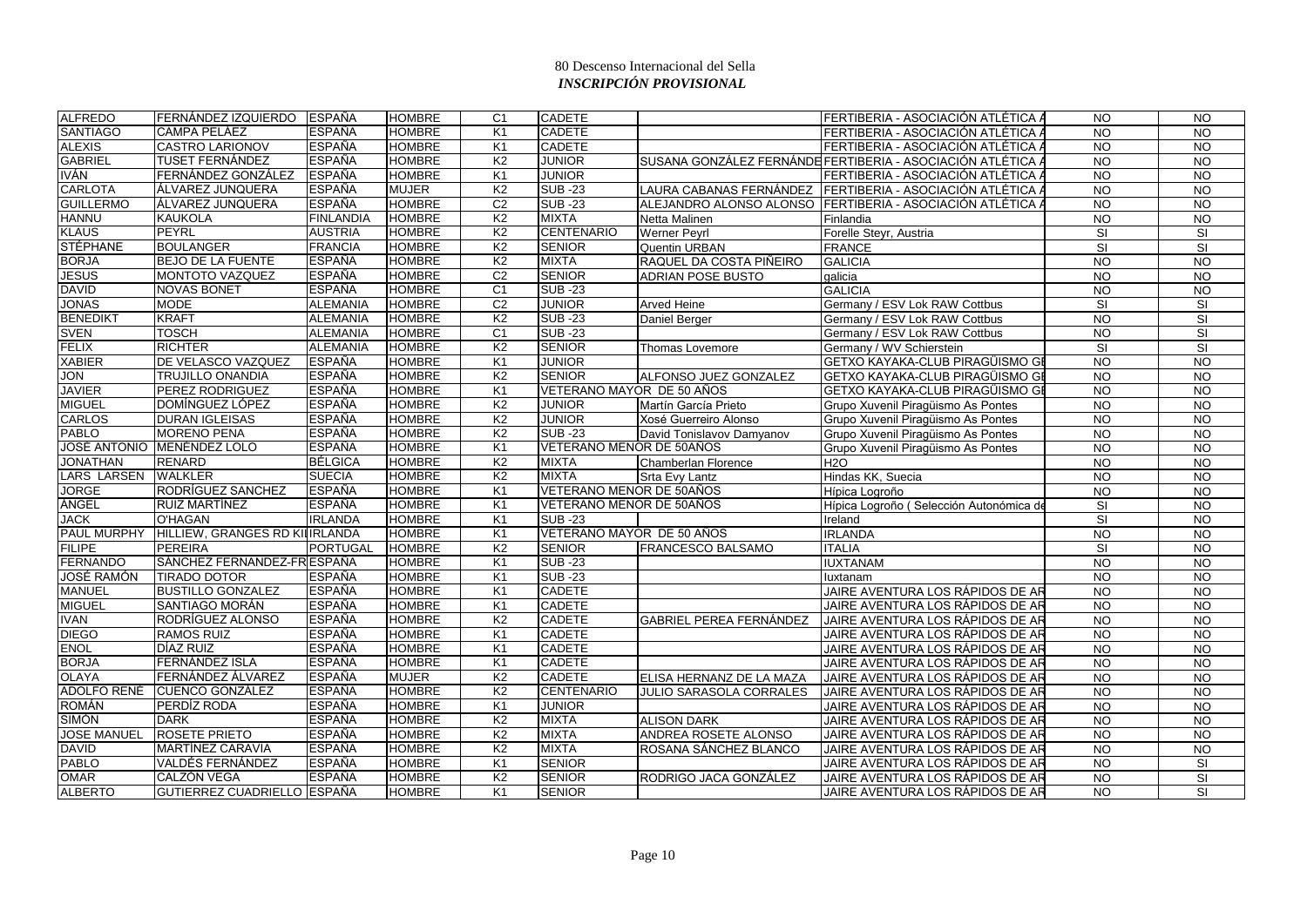|                                | LUIS ANTONIO PRIETO CUETO     | <b>ESPAÑA</b>      | <b>HOMBRE</b> | K1             | <b>SENIOR</b>             |                                 | JAIRE AVENTURA LOS RÁPIDOS DE AR                                 | <b>NO</b>               | SI                       |
|--------------------------------|-------------------------------|--------------------|---------------|----------------|---------------------------|---------------------------------|------------------------------------------------------------------|-------------------------|--------------------------|
| <b>LUIS</b>                    | MARTÍNEZ PÉREZ                | <b>ESPAÑA</b>      | <b>HOMBRE</b> | K <sub>1</sub> | <b>SENIOR</b>             |                                 | JAIRE AVENTURA LOS RÁPIDOS DE AF                                 | <b>NO</b>               | SI                       |
| <b>EMILIO</b>                  | LLAMEDO ÁLVAREZ               | <b>ESPAÑA</b>      | <b>HOMBRE</b> | K <sub>1</sub> | <b>SENIOR</b>             |                                 | JAIRE AVENTURA LOS RÁPIDOS DE AR                                 | SI                      | SI                       |
| <b>JAVIER</b>                  | <b>GARCÍA MENA</b>            | <b>ESPAÑA</b>      | <b>HOMBRE</b> | K <sub>2</sub> | <b>SENIOR</b>             | RAMÓN MARTÍNEZ BARBAS           | JAIRE AVENTURA LOS RÁPIDOS DE AR                                 | <b>NO</b>               | SI                       |
| <b>JONATHAN</b>                | <b>GARCÍA PILAR</b>           | <b>ESPAÑA</b>      | <b>HOMBRE</b> | K <sub>2</sub> | <b>SENIOR</b>             | DIEGO MARTÍNEZ CERRA            | JAIRE AVENTURA LOS RÁPIDOS DE AF                                 | <b>NO</b>               | SI                       |
| <b>CESAR CARLOS JUNCO LUIS</b> |                               | <b>ESPAÑA</b>      | <b>HOMBRE</b> | K <sub>2</sub> | <b>SENIOR</b>             | ANGEL RAMÓN RUIZ LÓPEZ          | JAIRE AVENTURA LOS RÁPIDOS DE AR                                 | $\overline{N}$          | $\overline{\mathbf{s}}$  |
| <b>GUSTAVO</b>                 | <b>LABRADOR ORDIERES</b>      | <b>ESPAÑA</b>      | <b>HOMBRE</b> | K <sub>2</sub> | <b>SENIOR</b>             | ROBERTO PÉREZ VÁZQUEZ           | JAIRE AVENTURA LOS RÁPIDOS DE AF                                 | N <sub>O</sub>          | SI                       |
| <b>BORJA</b>                   | <b>IGLESIAS MOSQUERA</b>      | <b>ESPAÑA</b>      | <b>HOMBRE</b> | K <sub>2</sub> | <b>SENIOR</b>             | PEDRO VÁZQUEZ LLENÍN            | JAIRE AVENTURA LOS RÁPIDOS DE AR                                 | <b>SI</b>               | SI                       |
| <b>BRAIS</b>                   | SÁNCHEZ NOVELLE               | <b>ESPAÑA</b>      | <b>HOMBRE</b> | K <sub>2</sub> | <b>SENIOR</b>             | <b>ANTONIO PALMA REGUERA</b>    | JAIRE AVENTURA LOS RÁPIDOS DE AR                                 | SI                      | SI                       |
| <b>JULIO</b>                   | MARTÍNEZ GÓMEZ                | <b>ESPAÑA</b>      | <b>HOMBRE</b> | K <sub>2</sub> | <b>SENIOR</b>             | <b>JOSE JULIÁN BECERRO</b>      | JAIRE AVENTURA LOS RÁPIDOS DE AF                                 | $\overline{\mathsf{S}}$ | SI                       |
| <b>VALERIA</b>                 | PEREA FERNÁNDEZ               | <b>ESPAÑA</b>      | <b>MUJER</b>  | K <sub>2</sub> | <b>SUB -23</b>            | SARA PÉREZ CANO                 | JAIRE AVENTURA LOS RÁPIDOS DE AF                                 | $\overline{NQ}$         | $\overline{NQ}$          |
| <b>HORACIO</b>                 | <b>OREJAS LUCAS</b>           | <b>ESPAÑA</b>      | <b>HOMBRE</b> | K <sub>2</sub> | <b>SUB -23</b>            | JORGE MORÁN HUELGA              | JAIRE AVENTURA LOS RÁPIDOS DE AR                                 | N <sub>O</sub>          | <b>NO</b>                |
| JUAN JOSÉ                      | <b>PACIOS GONZÁLEZ</b>        | <b>ESPAÑA</b>      | <b>HOMBRE</b> | K <sub>1</sub> | VETERANO MAYOR DE 50 AÑOS |                                 | JAIRE AVENTURA LOS RÁPIDOS DE AR                                 | <b>NO</b>               | $\overline{10}$          |
| JAIME                          | <b>MARTÍNEZ BARBAS</b>        | <b>ESPAÑA</b>      | <b>HOMBRE</b> | K <sub>1</sub> | VETERANO MENOR DE 50AÑOS  |                                 | JAIRE AVENTURA LOS RÁPIDOS DE AR                                 | <b>NO</b>               | <b>NO</b>                |
| <b>FRANCISCO</b>               | QUEIPO MUÑIZ                  | <b>ESPAÑA</b>      | <b>HOMBRE</b> | K1             | VETERANO MENOR DE 50AÑOS  |                                 | JAIRE AVENTURA LOS RÁPIDOS DE AR                                 | <b>NO</b>               | $\overline{3}$           |
| <b>FLORENTINO</b>              | <b>CARDÍN ABRIL</b>           | <b>ESPAÑA</b>      | <b>HOMBRE</b> | K <sub>2</sub> |                           | VETERANO MENIEFRÉN SOLÍS PRIETO | JAIRE AVENTURA LOS RÁPIDOS DE AF                                 | N <sub>O</sub>          | $\overline{10}$          |
| <b>HUGO</b>                    | <b>POS</b>                    | PAÍSES BAJO HOMBRE |               | K1             | <b>JUNIOR</b>             |                                 | kanovereniging de Geuzen                                         | SI                      | $\overline{10}$          |
| <b>ANOUK</b>                   | <b>BRUST</b>                  | PAÍSES BAJO MUJER  |               | K <sub>1</sub> | <b>SENIOR</b>             |                                 | kanovereniging de Geuzen                                         | SI                      | <b>NO</b>                |
| <b>JOOST</b>                   | <b>HOOMANS</b>                | PAÍSES BAJO HOMBRE |               | K <sub>1</sub> | <b>SENIOR</b>             |                                 | kanovereniging de Geuzen                                         | $\overline{\mathbf{s}}$ | $\overline{3}$           |
| <b>NIELS</b>                   | <b>BOSCH</b>                  | PAÍSES BAJO HOMBRE |               | K <sub>1</sub> | <b>SENIOR</b>             |                                 | kanovereniging de Geuzen                                         | SI                      | <b>NO</b>                |
| <b>ILSE</b>                    | <b>POS</b>                    | PAÍSES BAJO MUJER  |               | K <sub>1</sub> | <b>SENIOR</b>             |                                 | kanovereniging de Geuzen                                         | $\overline{\mathbf{s}}$ | N <sub>O</sub>           |
| <b>ILONA</b>                   | <b>BOSCH</b>                  | PAÍSES BAJO MUJER  |               | K <sub>1</sub> | <b>SENIOR</b>             |                                 | kanovereniging de Geuzen                                         | SI                      | $\overline{3}$           |
| PIET                           | KUIJT                         | PAÍSES BAJO HOMBRE |               | K <sub>1</sub> | <b>SENIOR</b>             |                                 | kanovereniging de Geuzen                                         | SI                      | <b>NO</b>                |
|                                | JOSE ALFONSO SIEGRIST TRELLES | <b>ESPAÑA</b>      | <b>HOMBRE</b> | K1             | VETERANO MAYOR DE 50 AÑOS |                                 | Kayac Mitjana                                                    | $\overline{N}$          | <b>NO</b>                |
| ANÍBAL                         | <b>DIEGO MONTES</b>           | <b>ESPAÑA</b>      | <b>HOMBRE</b> | K <sub>1</sub> | <b>CADETE</b>             |                                 | KAYAK CLUB CASTRO URDIALES                                       | <b>NO</b>               | <b>NO</b>                |
| <b>LEONARDO</b>                | <b>RODRÍGUEZ JACA</b>         | <b>ESPAÑA</b>      | <b>HOMBRE</b> | K1             | <b>CADETE</b>             |                                 | KAYAK CLUB CASTRO URDIALES                                       | $\overline{N}$          | $\overline{10}$          |
| <b>CAROLINA</b>                | GONZÁLEZ SÁNCHEZ              | <b>ESPAÑA</b>      | <b>MUJER</b>  | K1             | <b>JUNIOR</b>             |                                 | KAYAK CLUB CASTRO URDIALES                                       | <b>NO</b>               | <b>NO</b>                |
| <b>URKO</b>                    | URQUIJO RODRÍGUEZ             | <b>ESPAÑA</b>      | <b>HOMBRE</b> | K <sub>1</sub> | <b>JUNIOR</b>             |                                 | KAYAK CLUB CASTRO URDIALES                                       | <b>NO</b>               | <b>NO</b>                |
| <b>ANA</b>                     | GONZÁLEZ BALMASEDA            | <b>ESPAÑA</b>      | <b>MUJER</b>  | K <sub>2</sub> | <b>MIXTA</b>              |                                 | JOSÉ MARÍA QUINTANA MURILL KAYAK CLUB CASTRO URDIALES            | <b>NO</b>               | <b>NO</b>                |
| ÁFRICA                         | <b>OJEMBARRENA JIMÉNEZ</b>    | <b>ESPAÑA</b>      | <b>MUJER</b>  | K <sub>2</sub> | <b>SUB-23</b>             |                                 | ICIAR OJEMBARRENA JIMÉNEZ KAYAK CLUB CASTRO URDIALES             | $\overline{N}$          | N <sub>O</sub>           |
| <b>JAVIER</b>                  | LÓPEZ ZABALLA                 | <b>ESPAÑA</b>      | <b>HOMBRE</b> | K <sub>1</sub> | VETERANO MAYOR DE 50 AÑOS |                                 | KAYAK CLUB CASTRO URDIALES                                       | <b>NO</b>               | <b>NO</b>                |
| <b>MIGUEL</b>                  | PALACIO CAMINO                | <b>ESPAÑA</b>      | <b>HOMBRE</b> | K <sub>2</sub> |                           |                                 | VETERANO MEN ALEJANDRO MARTÍN COVARRU KAYAK CLUB CASTRO URDIALES | <b>NO</b>               | <b>NO</b>                |
| <b>ILUMINADA</b>               | <b>ARIAS RODRIGUEZ</b>        | <b>ESPAÑA</b>      | <b>MUJER</b>  | K1             | VETERANO MENOR DE 50AÑOS  |                                 | kayak mitjana                                                    | $\overline{N}$          | N <sub>O</sub>           |
| LAUREANO                       | <b>HUGUET CAUFAPE</b>         | <b>ESPAÑA</b>      | <b>HOMBRE</b> | <b>RR</b>      |                           |                                 | kayak mitjana                                                    | <b>NO</b>               | <b>NO</b>                |
| <b>MATTHIAS</b>                | <b>SCHMIDT</b>                | <b>ALEMANIA</b>    | <b>HOMBRE</b> | K1             | <b>SENIOR</b>             |                                 | KG-München                                                       | SI                      | $\overline{\mathsf{SI}}$ |
| <b>DAVID</b>                   | MCDONNELL                     | <b>IRLANDA</b>     | <b>HOMBRE</b> | K <sub>1</sub> | <b>SENIOR</b>             |                                 | Kilcullen Canoe Club                                             | SI                      | $\overline{3}$           |
| LAR                            | O' BRIEN                      | <b>IRLANDA</b>     | <b>HOMBRE</b> | K1             | VETERANO MENOR DE 50AÑOS  |                                 | Kilcullen Canoe Club                                             | <b>NO</b>               | <b>NO</b>                |
| <b>JONATHAN</b>                | <b>BARRY</b>                  | <b>IRLANDA</b>     | <b>HOMBRE</b> | K <sub>1</sub> | VETERANO MENOR DE 50AÑOS  |                                 | kilcullen canoe club                                             | N <sub>O</sub>          | $\overline{3}$           |
| <b>AARON</b>                   | <b>THORPE</b>                 | <b>IRLANDA</b>     | <b>HOMBRE</b> | K1             | <b>CADETE</b>             |                                 | Kilcullen Canoe Club (KCC)                                       | <b>NO</b>               | $\overline{N}$           |
| <b>RONAN</b>                   | <b>FOLEY</b>                  | <b>IRLANDA</b>     | <b>HOMBRE</b> | K <sub>1</sub> | <b>JUNIOR</b>             |                                 | Kilcullen Canoe Club (KCC)                                       | $\overline{NQ}$         | $\overline{NQ}$          |
| <b>JOHN</b>                    | <b>KELLY</b>                  | <b>IRLANDA</b>     | <b>HOMBRE</b> | K <sub>1</sub> | VETERANO MAYOR DE 50 AÑOS |                                 | Kilcullen Canoe Club (KCC)                                       | <b>NO</b>               | N <sub>O</sub>           |
| <b>JOSE ANDRES</b>             | <b>RICO COSTOYA</b>           | <b>ESPAÑA</b>      | <b>HOMBRE</b> | K <sub>1</sub> | <b>SENIOR</b>             |                                 | LA RIBERA OVIEDO KAYAK                                           | $\overline{N}$          | $\overline{10}$          |
| <b>HECTOR</b>                  | <b>GONZALEZ DIAZ</b>          | <b>ESPAÑA</b>      | <b>HOMBRE</b> | K <sub>1</sub> | <b>SENIOR</b>             |                                 | LA RIBERA OVIEDO KAYAK                                           | <b>NO</b>               | <b>NO</b>                |
| <b>ROBERTO</b>                 | <b>SANCHEZ VILORIA</b>        | <b>ESPAÑA</b>      | <b>HOMBRE</b> | K1             | <b>SENIOR</b>             |                                 | LA RIBERA OVIEDO KAYAK                                           | <b>NO</b>               | SI                       |
| JAVIER                         | <b>FERNANDEZ CASTAÑON</b>     | <b>ESPAÑA</b>      | <b>HOMBRE</b> | K <sub>1</sub> | <b>SENIOR</b>             |                                 | LA RIBERA OVIEDO KAYAK                                           | <b>SI</b>               | SI                       |
| <b>LUIS</b>                    | <b>GARCIA ALONSO</b>          | <b>ESPAÑA</b>      | <b>HOMBRE</b> | K1             | <b>SENIOR</b>             |                                 | LA RIBERA OVIEDO KAYAK                                           | <b>NO</b>               | $\overline{3}$           |
| <b>SERGIO</b>                  | <b>CABIELLES MERINO</b>       | <b>ESPAÑA</b>      | <b>HOMBRE</b> | K <sub>1</sub> | <b>SENIOR</b>             |                                 | LA RIBERA OVIEDO KAYAK                                           | <b>NO</b>               | $\overline{10}$          |
| PELAYO                         | <b>PALICIO RODRIGUEZ</b>      | <b>ESPAÑA</b>      | <b>HOMBRE</b> | K1             | <b>SENIOR</b>             |                                 | LA RIBERA OVIEDO KAYAK                                           | <b>NO</b>               | SI                       |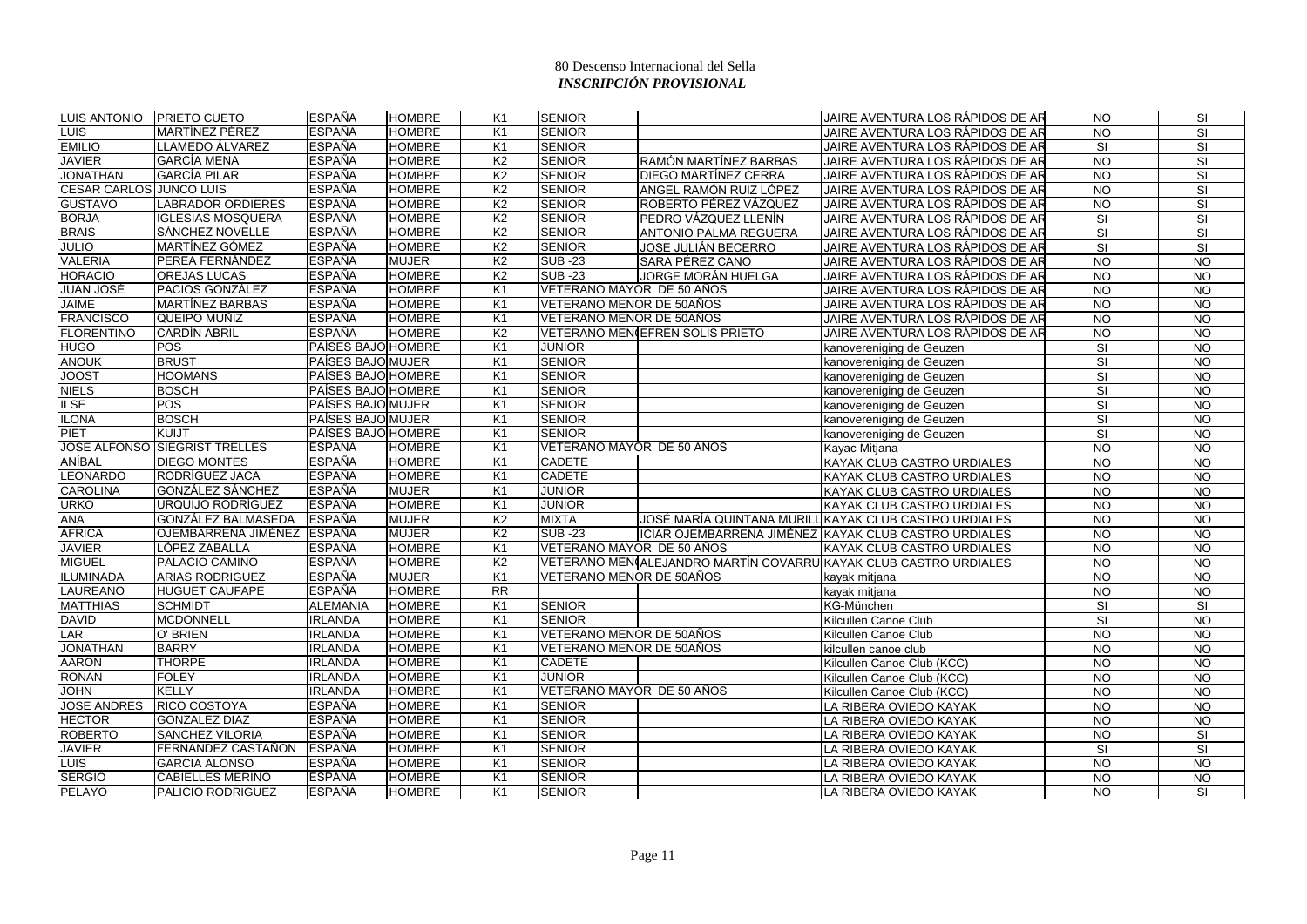| <b>DAVID</b>                     | <b>RUIZ SUAREZ</b>             | <b>ESPAÑA</b>   | <b>HOMBRE</b> | K1             | <b>SENIOR</b>             |                                                | LA RIBERA OVIEDO KAYAK          | <b>NO</b>       | <b>SI</b>                |
|----------------------------------|--------------------------------|-----------------|---------------|----------------|---------------------------|------------------------------------------------|---------------------------------|-----------------|--------------------------|
| <b>MIGUEL</b>                    | FERNANDEZ CASTAÑON             | <b>ESPAÑA</b>   | <b>HOMBRE</b> | K <sub>1</sub> | <b>SENIOR</b>             |                                                | LA RIBERA OVIEDO KAYAK          | SI              | SI                       |
| <b>BORJA</b>                     | <b>ESTOMBA NIETO</b>           | <b>ESPAÑA</b>   | <b>HOMBRE</b> | K <sub>1</sub> | <b>SENIOR</b>             |                                                | LA RIBERA OVIEDO KAYAK          | SI              | SI                       |
| <b>FAUSTINO</b>                  | <b>SANTOS ALVAREZ</b>          | <b>ESPAÑA</b>   | <b>HOMBRE</b> | K <sub>2</sub> | <b>SENIOR</b>             | <b>MIHAI CONSTANTIN</b>                        | LA RIBERA OVIEDO KAYAK          | <b>NO</b>       | SI                       |
| <b>MARCOS</b>                    | SALDAÑA PAREDEZ                | <b>ESPAÑA</b>   | <b>HOMBRE</b> | K <sub>2</sub> | <b>SENIOR</b>             | ENOL GONZALEZ ESTEBANEZ                        | LA RIBERA OVIEDO KAYAK          | <b>NO</b>       | SI                       |
| <b>ARMANDO</b>                   | <b>BLANCO ISOBA</b>            | <b>ESPAÑA</b>   | <b>HOMBRE</b> | K <sub>2</sub> | <b>SENIOR</b>             | <b>CESAR SOLIS MARCOS</b>                      | LA RIBERA OVIEDO KAYAK          | $\overline{N}$  | $\overline{\mathbf{s}}$  |
| <b>GONZALO</b>                   | <b>MELERO GONZALEZ</b>         | <b>ESPAÑA</b>   | <b>HOMBRE</b> | K <sub>2</sub> | <b>SENIOR</b>             | LUIS MELERO GONZALEZ                           | LA RIBERA OVIEDO KAYAK          | <b>NO</b>       | SI                       |
| <b>ALBERTO</b>                   | <b>PEITEADO PERMUY</b>         | <b>ESPAÑA</b>   | <b>HOMBRE</b> | K <sub>2</sub> | <b>SENIOR</b>             | <b>CESAR GONZALEZ PELAEZ</b>                   | LA RIBERA OVIEDO KAYAK          | <b>NO</b>       | SI                       |
| <b>JAVIER</b>                    | LOPEZ GONZALEZ                 | <b>ESPAÑA</b>   | <b>HOMBRE</b> | K <sub>2</sub> | <b>SENIOR</b>             | EDUARDO GONZALEZ ALONSO LA RIBERA OVIEDO KAYAK |                                 | SI              | SI                       |
| <b>RAFAEL</b>                    | <b>CARRIL FERNÁNDEZ</b>        | <b>ESPAÑA</b>   | <b>HOMBRE</b> | K <sub>2</sub> | <b>SENIOR</b>             | ASLEY RODRIGUEZ NAREDO                         | LA RIBERA OVIEDO KAYAK          | SI              | <b>SI</b>                |
| <b>LUIS ANGEL</b>                | <b>MARTIN VALLE</b>            | <b>ESPAÑA</b>   | <b>HOMBRE</b> | K <sub>1</sub> | VETERANO MAYOR DE 50 AÑOS |                                                | LA RIBERA OVIEDO KAYAK          | $\overline{NQ}$ | $\overline{NQ}$          |
|                                  | FRANCISCO JAV RODRIGUEZ CUETO  | <b>ESPAÑA</b>   | <b>HOMBRE</b> | K <sub>1</sub> | VETERANO MENOR DE 50AÑOS  |                                                | LA RIBERA OVIEDO KAYAK          | $\overline{NQ}$ | $\overline{NQ}$          |
|                                  | SAMUEL ESTEBAVELASCO VARGAS    | <b>COLOMBIA</b> | <b>HOMBRE</b> | C <sub>1</sub> | <b>JUNIOR</b>             |                                                | LIGA DE CANOTAJE DE BOGOTA D.C. | <b>NO</b>       | $\overline{10}$          |
|                                  | ANGIE LORENA CARDONA CASAS     | <b>COLOMBIA</b> | <b>MUJER</b>  | C1             | <b>JUNIOR</b>             |                                                | LIGA DE CANOTAJE DE BOGOTA D.C. | <b>NO</b>       | <b>NO</b>                |
| <b>JUAN CAMILO</b>               | <b>BERNAL CALDERON</b>         | <b>COLOMBIA</b> | <b>HOMBRE</b> | K <sub>2</sub> | <b>JUNIOR</b>             | <b>SAMUEL HORACIO</b>                          | LIGA DE CANOTAJE DE BOGOTA D.C. | <b>NO</b>       | $\overline{3}$           |
|                                  | CARLOS ANDRE ESCAMILLA OSPINA  | <b>COLOMBIA</b> | <b>HOMBRE</b> | C <sub>2</sub> | <b>SENIOR</b>             | <b>JESUS FELIPE</b>                            | LIGA DE CANOTAJE DE BOGOTA D.C. | <b>NO</b>       | $\overline{10}$          |
|                                  | MIGUEL ANGEL PINZON ONATRA     | <b>COLOMBIA</b> | <b>HOMBRE</b> | K <sub>2</sub> | <b>SENIOR</b>             | LUIS CARLOS                                    | LIGA DE CANOTAJE DE BOGOTA D.C. | <b>NO</b>       | $\overline{10}$          |
| <b>ALEJANDRO</b>                 | <b>RODRIGUEZ RAMIREZ</b>       | <b>COLOMBIA</b> | <b>HOMBRE</b> | C <sub>1</sub> | <b>SUB-23</b>             |                                                | LIGA DE CANOTAJE DE BOGOTA D.C. | <b>NO</b>       | <b>NO</b>                |
|                                  | FELIPE ANDRES SAENZ COLLAZOS   | <b>COLOMBIA</b> | <b>HOMBRE</b> | C <sub>1</sub> | <b>SUB-23</b>             |                                                | LIGA DE CANOTAJE DE BOGOTA D.C. | $\overline{N}$  | $\overline{N}$           |
| <b>EOVIGILDO</b>                 | <b>GUTIERREZ ABAL</b>          | <b>ESPAÑA</b>   | <b>HOMBRE</b> | K <sub>1</sub> | <b>SENIOR</b>             |                                                | los centauros del agua          | <b>NO</b>       | <b>SI</b>                |
| <b>ESTEBAN</b>                   | <b>ARECES CARBALLO</b>         | <b>ESPAÑA</b>   | <b>HOMBRE</b> | K <sub>1</sub> | <b>CADETE</b>             |                                                | LOS CUERVOS LINPAC              | $\overline{N}$  | N <sub>O</sub>           |
| <b>TOMAS</b>                     | <b>MARTINEZ PEREZ</b>          | <b>ESPAÑA</b>   | <b>HOMBRE</b> | K <sub>1</sub> | <b>JUNIOR</b>             |                                                | LOS CUERVOS LINPAC              | <b>NO</b>       | <b>NO</b>                |
| <b>LUCAS</b>                     | <b>SUAREZ CABAL</b>            | <b>ESPAÑA</b>   | <b>HOMBRE</b> | K1             | <b>JUNIOR</b>             |                                                | LOS CUERVOS LINPAC              | <b>NO</b>       | <b>NO</b>                |
| <b>BRUNO</b>                     | <b>MESA MARTINEZ</b>           | <b>ESPAÑA</b>   | <b>HOMBRE</b> | K <sub>2</sub> | <b>JUNIOR</b>             | <b>MATEO GARCIA FERNANDEZ</b>                  | LOS CUERVOS LINPAC              | $\overline{N}$  | $\overline{10}$          |
| <b>NELIDA</b>                    | <b>ITURRALDE FAEDO</b>         | <b>ESPAÑA</b>   | <b>MUJER</b>  | K <sub>2</sub> | <b>MIXTA</b>              | JORGE RODRIGUEZ LORENZO                        | LOS CUERVOS LINPAC              | <b>NO</b>       | <b>NO</b>                |
| <b>SERGIO</b>                    | RODRÍGUEZ GONZÁLEZ             | <b>ESPAÑA</b>   | <b>HOMBRE</b> | K <sub>2</sub> | <b>SENIOR</b>             | DANIEL MENENDEZ ALVAREZ                        | LOS CUERVOS LINPAC              | $\overline{N}$  | <b>SI</b>                |
| <b>JOAQUIN</b>                   | <b>BLANCO ESTEBAN</b>          | <b>ESPAÑA</b>   | <b>HOMBRE</b> | C <sub>1</sub> | <b>SENIOR</b>             |                                                | LOS CUERVOS LINPAC              | <b>NO</b>       | <b>NO</b>                |
| <b>JORGE</b>                     | <b>TEDIN VEGA</b>              | <b>ESPAÑA</b>   | <b>HOMBRE</b> | K1             | <b>SENIOR</b>             |                                                | LOS CUERVOS LINPAC              | <b>NO</b>       | <b>SI</b>                |
| <b>ALBERTO</b>                   | <b>CUERVO MENES</b>            | <b>ESPAÑA</b>   | <b>HOMBRE</b> | K <sub>1</sub> | <b>SENIOR</b>             |                                                | LOS CUERVOS LINPAC              | <b>NO</b>       | <b>SI</b>                |
| <b>LUIS AITOR</b>                | <b>PENDAS RIESGO</b>           | <b>ESPAÑA</b>   | <b>HOMBRE</b> | K1             | <b>SENIOR</b>             |                                                | LOS CUERVOS LINPAC              | $\overline{NQ}$ | $\overline{\mathsf{SI}}$ |
| <b>FRANCISCO</b>                 | <b>GONZALEZ GONZALEZ</b>       | <b>ESPAÑA</b>   | <b>HOMBRE</b> | K <sub>2</sub> | <b>SENIOR</b>             | JOSE EMMANUEL ELY LEITE DOLOS CUERVOS LINPAC   |                                 | <b>NO</b>       | SI                       |
| <b>SERGIO</b>                    | <b>ALVAREZ SUAREZ</b>          | <b>ESPAÑA</b>   | <b>HOMBRE</b> | K <sub>2</sub> | <b>SENIOR</b>             | SERGIO PEREZ GONZALEZ                          | LOS CUERVOS LINPAC              | <b>NO</b>       | <b>NO</b>                |
| <b>ISRAEL</b>                    | <b>NUEVO GARCIA</b>            | <b>ESPAÑA</b>   | <b>HOMBRE</b> | K <sub>2</sub> | <b>SENIOR</b>             | <b>JAVIER GARCIA GARCIA</b>                    | LOS CUERVOS LINPAC              | $\overline{N}$  | SI                       |
| <b>TOMAS</b>                     | <b>BLANCO LOPEZ</b>            | <b>ESPAÑA</b>   | <b>HOMBRE</b> | C <sub>1</sub> | <b>SENIOR</b>             |                                                | LOS CUERVOS LINPAC              | <b>NO</b>       | <b>NO</b>                |
| <b>MARIANO</b>                   | LOPEZ ALVAREZ                  | <b>ESPAÑA</b>   | <b>HOMBRE</b> | K <sub>2</sub> | <b>SENIOR</b>             | IÑAKI MARTINEZ GARCIA                          | LOS CUERVOS LINPAC              | $\overline{N}$  | SI                       |
| <b>ISAAC SIXTO</b>               | MENENDEZ PARRONDO              | <b>ESPAÑA</b>   | <b>HOMBRE</b> | K1             | <b>SENIOR</b>             |                                                | LOS CUERVOS LINPAC              | <b>NO</b>       | SI                       |
| <b>JOSE RAMON</b>                | MENENDEZ ALONSO                | <b>ESPAÑA</b>   | <b>HOMBRE</b> | K1             | <b>SENIOR</b>             |                                                | LOS CUERVOS LINPAC              | <b>NO</b>       | <b>SI</b>                |
| <b>ALBERTO</b>                   | <b>SANCHEZ MENENDEZ</b>        | <b>ESPAÑA</b>   | <b>HOMBRE</b> | K <sub>1</sub> | <b>SENIOR</b>             |                                                | LOS CUERVOS LINPAC              | <b>NO</b>       | SI                       |
| <b>JOSE MARIA</b>                | <b>PARIENTE NOGUERAS</b>       | <b>ESPAÑA</b>   | <b>HOMBRE</b> | K <sub>1</sub> | <b>SENIOR</b>             |                                                | LOS CUERVOS LINPAC              | <b>SI</b>       | SI                       |
| <b>GUILLERMO</b>                 | PEREZ GARCIA                   | <b>ESPAÑA</b>   | <b>HOMBRE</b> | K <sub>2</sub> | <b>SENIOR</b>             | DANIEL JESUS PEREZ GARCIA                      | LOS CUERVOS LINPAC              | SI              | SI                       |
|                                  | FRANCISCO LUISPENDAS FERNANDEZ | <b>ESPAÑA</b>   | <b>HOMBRE</b> | K <sub>1</sub> | VETERANO MAYOR DE 50 AÑOS |                                                | LOS CUERVOS LINPAC              | <b>NO</b>       | $\overline{10}$          |
| <b>ALFREDO</b>                   | <b>GARCIA LOPEZ</b>            | <b>ESPAÑA</b>   | <b>HOMBRE</b> | K <sub>1</sub> | VETERANO MAYOR DE 50 AÑOS |                                                | LOS CUERVOS LINPAC              | $\overline{N}$  | $\overline{10}$          |
|                                  | CONSTANTINO ARANGO BERDASCO    | <b>ESPAÑA</b>   | <b>HOMBRE</b> | K <sub>2</sub> |                           | VETERANO MEN(DANIEL MENDEZ CANAL               | LOS CUERVOS LINPAC              | <b>NO</b>       | <b>NO</b>                |
| <b>FRANCISCO JOS DIAZ BLANCO</b> |                                | <b>ESPAÑA</b>   | <b>HOMBRE</b> | K1             | VETERANO MENOR DE 50AÑOS  |                                                | LOS CUERVOS LINPAC              | <b>NO</b>       | <b>NO</b>                |
| <b>HELENA</b>                    | <b>MANJON JIMENEZ</b>          | <b>ESPAÑA</b>   | <b>MUJER</b>  | K <sub>2</sub> | <b>SENIOR</b>             | MARTA RAMOS-VALCARCE RODLOS DUENDES            |                                 | <b>NO</b>       | $\overline{10}$          |
| <b>DAVID</b>                     | PASCUAL ALONSO                 | <b>ESPAÑA</b>   | <b>HOMBRE</b> | K1             | VETERANO MENOR DE 50AÑOS  |                                                | LOS DUENDES                     | <b>NO</b>       | <b>NO</b>                |
| <b>ANTONIO</b>                   | GONZÁLEZ CUESTA                | <b>ESPAÑA</b>   | <b>HOMBRE</b> | K <sub>2</sub> | CADETE                    | Alberto Aparicio Prieto                        | Los Gorilas de Candás           | <b>NO</b>       | $\overline{3}$           |
| <b>PABLO</b>                     | <b>GONZÁLEZ CUESTA</b>         | <b>ESPAÑA</b>   | <b>HOMBRE</b> | K <sub>2</sub> | <b>JUNIOR</b>             | Mario Barbas Fernández                         | Los Gorilas de Candás           | <b>NO</b>       | <b>NO</b>                |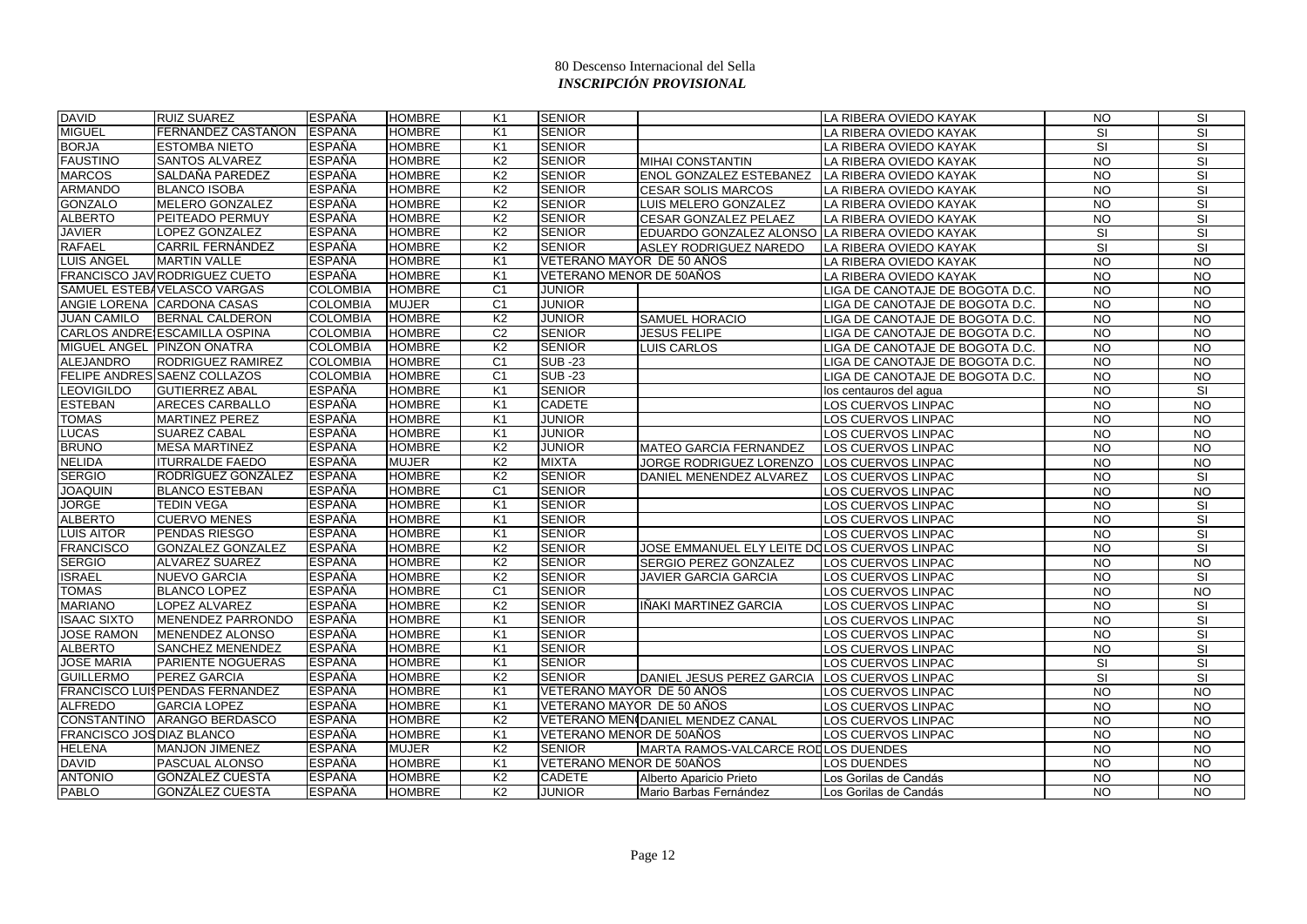|                            | ENRIQUE JOSÉ RODRÍGUEZ MARTÍN | <b>ESPAÑA</b>             | <b>HOMBRE</b> | K <sub>2</sub>  | <b>MIXTA</b>               | Marina García Muñiz                                   | Los Gorilas de Candás                 | <b>NO</b>               | $\overline{N}$           |
|----------------------------|-------------------------------|---------------------------|---------------|-----------------|----------------------------|-------------------------------------------------------|---------------------------------------|-------------------------|--------------------------|
| <b>VANESA</b>              | <b>CARRIO GARCÍA</b>          | <b>ESPAÑA</b>             | <b>MUJER</b>  | K <sub>1</sub>  | <b>SENIOR</b>              |                                                       | Los Gorilas de Candás                 | <b>NO</b>               | <b>NO</b>                |
| <b>MARCELINO</b>           | <b>MUÑIZ RODRÍGUEZ</b>        | <b>ESPAÑA</b>             | <b>HOMBRE</b> | K <sub>2</sub>  | <b>SENIOR</b>              | Jose Luis Álvarez Castro                              | Los Gorilas de Candás                 | <b>NO</b>               | $\overline{10}$          |
| <b>MIGUEL</b>              | GONZÁLEZ GONZÁLEZ             | <b>ESPAÑA</b>             | <b>HOMBRE</b> | C <sub>2</sub>  | <b>SUB -23</b>             | Jose Ramón de los Toyos Boj                           | Los Gorilas de Candás                 | $\overline{N}$          | $\overline{3}$           |
| <b>IRENE</b>               | MUÑIZ GONZÁLEZ                | <b>ESPAÑA</b>             | <b>MUJER</b>  | K <sub>2</sub>  | $SUB - 23$                 | Alba De Fuentes García                                | Los Gorilas de Candás                 | <b>NO</b>               | <b>NO</b>                |
| <b>ELISABETH</b>           | <b>BRUNS</b>                  | LUXEMBURG(MUJER           |               | K <sub>2</sub>  | <b>MIXTA</b>               | Schmit Carlo                                          | Luxembourg                            | <b>NO</b>               | $\overline{10}$          |
| <b>JEAN</b>                | <b>HARPES</b>                 | LUXEMBURG(HOMBRE          |               | K <sub>2</sub>  | VETERANO MAY Laterza Franz |                                                       | Luxemboura                            | <b>NO</b>               | $\overline{N}$           |
| <b>VICTOR</b>              | <b>ALLER ALONSO</b>           | <b>ESPAÑA</b>             | <b>HOMBRE</b> | K <sub>1</sub>  |                            |                                                       | MADRILEÑO CIENCIAS                    | <b>NO</b>               | $\overline{N}$           |
| <b>JESUS ANGEL</b>         | <b>VAQUERO COMAS</b>          | <b>ESPAÑA</b>             | <b>HOMBRE</b> | K <sub>2</sub>  | <b>CENTENARIO</b>          | MANUEL ANGEL ESTRADA ALVAMOSCON DE GRADO              |                                       | <b>NO</b>               | $\overline{N}$           |
| <b>JOSE LUIS</b>           | <b>SUAREZ GONZALEZ</b>        | <b>ESPAÑA</b>             | <b>HOMBRE</b> | K <sub>1</sub>  | VETERANO MAYOR DE 50 AÑOS  |                                                       | MOSCON DE GRADO                       | <b>NO</b>               | $\overline{NQ}$          |
| <b>JOSE</b>                | <b>GOMEZ LLANEZA</b>          | <b>ESPAÑA</b>             | <b>HOMBRE</b> | K <sub>1</sub>  | VETERANO MAYOR DE 50 AÑOS  |                                                       | MOSCON DE GRADO                       | <b>NO</b>               | <b>NO</b>                |
| ANTONIO AVELII MUÑIZ MORAN |                               | <b>ESPAÑA</b>             | <b>HOMBRE</b> | K1              | VETERANO MAYOR DE 50 AÑOS  |                                                       | <b>MOSCON DE GRADO</b>                | <b>NO</b>               | <b>NO</b>                |
|                            | JESUS RUBEN DE ANCOS PALACIOS | <b>ESPAÑA</b>             | <b>HOMBRE</b> | K <sub>1</sub>  | VETERANO MAYOR DE 50 AÑOS  |                                                       | MOSCON de GRADO                       | $\overline{N}$          | N <sub>O</sub>           |
| <b>OSCAR</b>               | <b>BLANCO MONJARDIN</b>       | <b>ESPAÑA</b>             | <b>HOMBRE</b> | K1              | VETERANO MAYOR DE 50 AÑOS  |                                                       | MOSCON DE GRADO                       | <b>NO</b>               | $\overline{10}$          |
| <b>LISARDO</b>             | <b>ESTRADA ALVAREZ</b>        | <b>ESPAÑA</b>             | <b>HOMBRE</b> | K1              | VETERANO MAYOR DE 50 AÑOS  |                                                       | <b>MOSCON DE GRADO</b>                | $\overline{NQ}$         | $\overline{10}$          |
| <b>JOSE PRIMO</b>          | <b>GOMEZ SUAREZ</b>           | <b>ESPAÑA</b>             | <b>HOMBRE</b> | K1              | VETERANO MENOR DE 50AÑOS   |                                                       | MOSCON DE GRADO                       | <b>NO</b>               | <b>NO</b>                |
| PETER MARTIN JENSEN        |                               | <b>DINAMARCA</b>          | <b>HOMBRE</b> | K <sub>2</sub>  | <b>SENIOR</b>              | Jeppe Kanstrup Glesner                                | National team Denmark                 | SI                      | <b>NO</b>                |
| <b>VICTORE</b>             | <b>HAAN</b>                   | PAÍSES BAJO HOMBRE        |               | K <sub>1</sub>  | <b>SUB-23</b>              |                                                       | National Team Netherlands             | SI                      | SI                       |
| <b>SEBASTIAAN</b>          | <b>VERHAAGH</b>               | PAÍSES BAJO HOMBRE        |               | K <sub>2</sub>  | <b>SENIOR</b>              | Alex McIntyre                                         | National Team Netherlands / Australia | N <sub>O</sub>          | $\overline{\mathsf{SI}}$ |
| <b>PASCAL</b>              | <b>LUCKER</b>                 | PAÍSES BAJO HOMBRE        |               | K <sub>2</sub>  | <b>SENIOR</b>              | Andres Heilinger                                      | National team Netherlands/Germany     | SI                      | SI                       |
| <b>ERVIN</b>               | <b>HOLPERT</b>                | <b>SERBIA</b>             | <b>HOMBRE</b> | K1              | <b>SENIOR</b>              |                                                       | Nauticki Club Beograd                 | <b>SI</b>               | SI                       |
| <b>KRISTINA</b>            | <b>BEDEC</b>                  | <b>SERBIA</b>             | <b>MUJER</b>  | K <sub>1</sub>  | <b>SENIOR</b>              |                                                       | Nauticki Club Beograd                 | $\overline{\mathsf{S}}$ | $\overline{\mathsf{SI}}$ |
| <b>ROBERTO</b>             | <b>MOURIÑO DIZ</b>            | <b>ESPAÑA</b>             | <b>HOMBRE</b> | K <sub>1</sub>  | <b>SUB-23</b>              |                                                       | NAUTICO O MUIÑO RIBADUMIA - GALV      | N <sub>O</sub>          | $\overline{10}$          |
| <b>MANUEL</b>              | <b>BECERRA OTERO</b>          | <b>ESPAÑA</b>             | <b>HOMBRE</b> | K1              | <b>SUB-23</b>              |                                                       | NAUTICO O MUIÑO RIBADUMIA - GALVI     | <b>NO</b>               | $\overline{3}$           |
| <b>RUBEN</b>               | <b>RODRIGUEZ SUAREZ</b>       | <b>ESPAÑA</b>             | <b>HOMBRE</b> | K <sub>1</sub>  | <b>SUB-23</b>              |                                                       | NAUTICO O MUIÑO RIBADUMIA - GALV      | <b>NO</b>               | <b>NO</b>                |
| <b>CARLOS</b>              | <b>LARA CABALLOS</b>          | <b>ESPAÑA</b>             | <b>HOMBRE</b> | C <sub>1</sub>  | <b>SENIOR</b>              |                                                       | NAUTICO SEVILLA                       | <b>NO</b>               | $\overline{N}$           |
| <b>GERMAN</b>              | <b>GARCIA GUTIERREZ</b>       | <b>ESPAÑA</b>             | <b>HOMBRE</b> | $\overline{C1}$ | <b>SENIOR</b>              |                                                       | NAUTICO SEVILLA                       | $\overline{NQ}$         | $\overline{10}$          |
| <b>PABLO</b>               | MARTINEZ ESTEVEZ              | <b>ESPAÑA</b>             | <b>HOMBRE</b> | $\overline{C2}$ | <b>SUB-23</b>              | carlos castano hernandez                              | NAUTICO SEVILLA                       | <b>NO</b>               | $\overline{N}$           |
| <b>FELIPE</b>              | DE BENITO SANCHEZ             | <b>ESPAÑA</b>             | <b>HOMBRE</b> | C <sub>2</sub>  | <b>SUB-23</b>              | gonzalo tudela bustamante                             | NAUTICO SEVILLA                       | <b>NO</b>               | $\overline{3}$           |
| <b>PEDRO</b>               | PALOMO JOVER                  | <b>ESPAÑA</b>             | <b>HOMBRE</b> | C <sub>2</sub>  | <b>JUNIOR</b>              | Francisco gonzalez gonzalez-toruñ Náutico Sevilla     |                                       | <b>NO</b>               | $\overline{10}$          |
| <b>CAYETANO</b>            | GARCIA DE LA BORBOLLA ESPAÑA  |                           | <b>HOMBRE</b> | C <sub>2</sub>  | <b>CADETE</b>              | gonzalo moreno costales                               | NAUTICO SEVILLA\carlos lara cabllos   | <b>NO</b>               | <b>NO</b>                |
| <b>CARMEN</b>              | MORGADO BARROSO               | <b>ESPAÑA</b>             | <b>MUJER</b>  | K <sub>1</sub>  | VETERANO MAYOR DE 50 AÑOS  |                                                       | NAUTICO SEVILLA\carlos lara cabllos   | N <sub>O</sub>          | $\overline{10}$          |
| <b>VICENTE</b>             | LLERANDI FERNANDEZ            | <b>ESPAÑA</b>             | <b>HOMBRE</b> | K <sub>2</sub>  |                            | VETERANO MEN MIGUEL ANGEL FERNANDEZ GANEOTUNO DE TONI |                                       | $\overline{N}$          | $\overline{10}$          |
| <b>BELTRAN</b>             | SANCHEZ TORAÑO                | <b>ESPAÑA</b>             | <b>HOMBRE</b> | K <sub>1</sub>  | <b>JUNIOR</b>              |                                                       | NEPTUNO DE TONI                       | <b>NO</b>               | $\overline{3}$           |
|                            | JUAN ANTONIO MARTINEZ NOVAL   | <b>ESPAÑA</b>             | <b>HOMBRE</b> | K1              | VETERANO MAYOR DE 50 AÑOS  |                                                       | NEPTUNO DE TONI                       | <b>NO</b>               | $\overline{3}$           |
| <b>ALBERTO</b>             | <b>FIDALGO BUSTOS</b>         | <b>ESPAÑA</b>             | <b>HOMBRE</b> | K <sub>2</sub>  |                            | <b>VETERANO MEN¢JUAN CARBALLO</b>                     | NEPTUNO DE TONI                       | <b>NO</b>               | <b>NO</b>                |
| <b>WILLIAM</b>             | <b>KIRKHAM</b>                | <b>REINO UNIDO HOMBRE</b> |               | K <sub>1</sub>  | <b>SUB-23</b>              |                                                       | <b>NIORWICH CANOE CLUB</b>            | <b>SI</b>               | <b>SI</b>                |
| <b>KIERAN</b>              | <b>HAYWARD</b>                | <b>REINO UNIDO HOMBRE</b> |               | K <sub>1</sub>  | <b>JUNIOR</b>              |                                                       | Norwich                               | $\overline{NQ}$         | $\overline{NQ}$          |
| <b>SAM</b>                 | <b>WILLIS</b>                 | <b>REINO UNIDO HOMBRE</b> |               | K1              | <b>SENIOR</b>              |                                                       | Norwich                               | $\overline{NQ}$         | N <sub>O</sub>           |
| ALI                        | <b>PENDLE</b>                 | <b>REINO UNIDO MUJER</b>  |               | K <sub>2</sub>  | <b>SENIOR</b>              | Phoebe Ayres                                          | Norwich                               | <b>NO</b>               | $\overline{10}$          |
| <b>TIM</b>                 | <b>PENDLE</b>                 | <b>REINO UNIDO HOMBRE</b> |               | K <sub>2</sub>  | <b>SENIOR</b>              | Tom Daneils                                           | Norwich                               | SI                      | N <sub>O</sub>           |
| <b>TOM</b>                 | <b>BRENNAN</b>                | <b>IRLANDA</b>            | <b>HOMBRE</b> | K1              | <b>SUB-23</b>              |                                                       | Norwich                               | N <sub>O</sub>          | $\overline{10}$          |
| <b>DAN</b>                 | <b>HUNT</b>                   | <b>REINO UNIDO HOMBRE</b> |               | K1              | <b>SUB-23</b>              |                                                       | Norwich                               | <b>NO</b>               | <b>NO</b>                |
| <b>ALBERT</b>              | <b>HICKS</b>                  | <b>REINO UNIDO HOMBRE</b> |               | K <sub>1</sub>  | <b>SUB-23</b>              |                                                       | Norwich                               | $\overline{N}$          | <b>NO</b>                |
| <b>LUCY</b>                | <b>LEE SMITH</b>              | <b>REINO UNIDO MUJER</b>  |               | K <sub>2</sub>  | <b>SUB-23</b>              | <b>Flo Duffield</b>                                   | Norwich                               | <b>SI</b>               | $\overline{10}$          |
| <b>DYSON</b>               | <b>PENDLE</b>                 | <b>REINO UNIDO HOMBRE</b> |               | K <sub>2</sub>  | VETERANO MEN(lan Hatward   |                                                       | Norwich                               | <b>NO</b>               | <b>NO</b>                |
| <b>OLIVER</b>              | <b>KIRKHAM</b>                | <b>REINO UNIDO HOMBRE</b> |               | K <sub>1</sub>  | $SUB -23$                  |                                                       | Norwich Canoe Club                    | SI                      | SI                       |
| <b>LLUIS</b>               | NAVARRO GIMENEZ               | <b>ESPAÑA</b>             | <b>HOMBRE</b> | K <sub>1</sub>  | <b>JUNIOR</b>              |                                                       | PENYA PIRAGÜISTA ANTELLA              | <b>NO</b>               | <b>NO</b>                |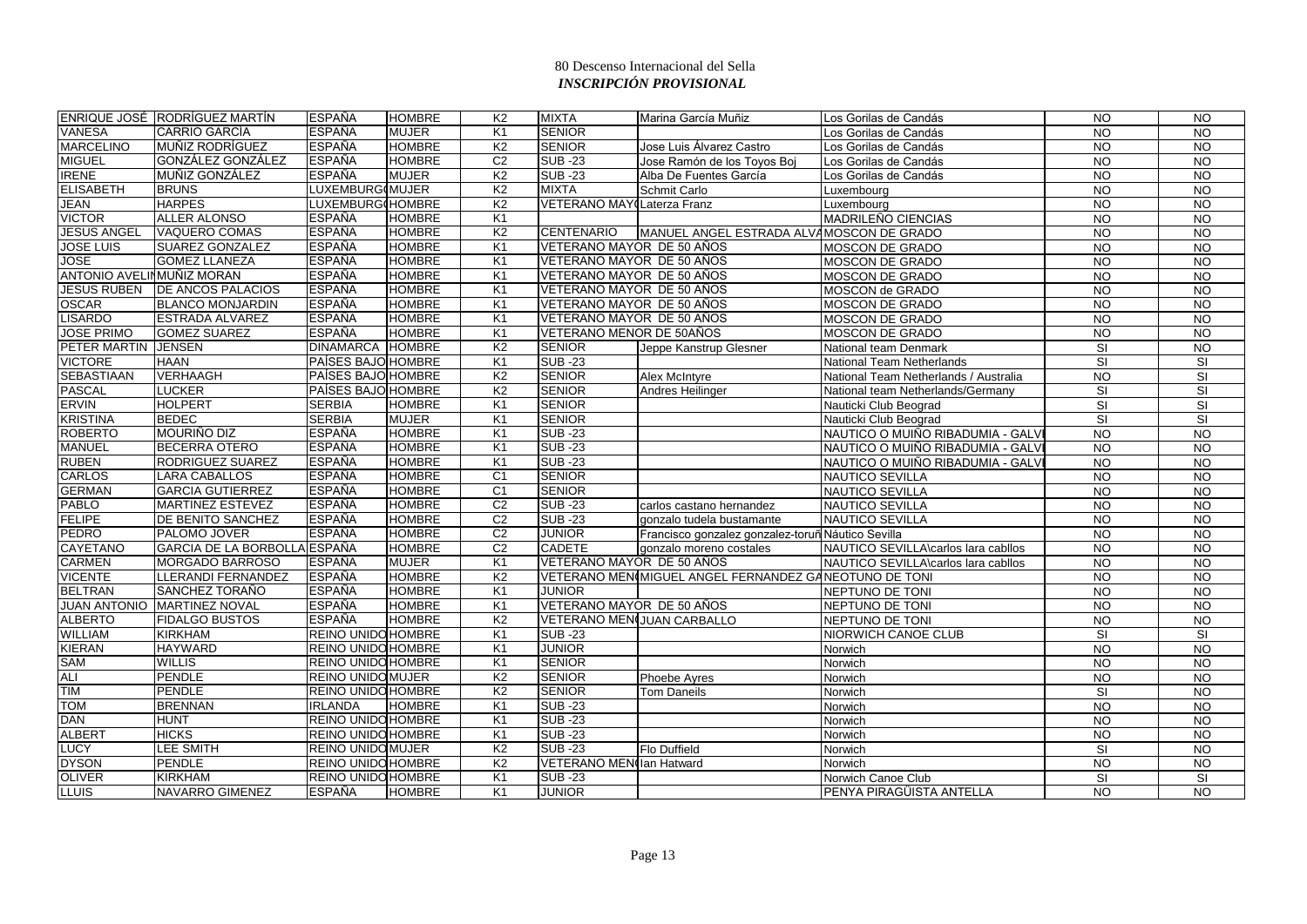| <b>AMPARO</b>      | <b>GONZALEZ ESTARLICH</b>    | <b>ESPAÑA</b>    | <b>MUJER</b>  | K <sub>2</sub>  | <b>MIXTA</b>              | <b>JACOB LOZANO FERNANDEZ</b>        | <b>PENYA PIRAGÜISTA ANTELLA</b>    | <b>NO</b>       | $\overline{NQ}$ |
|--------------------|------------------------------|------------------|---------------|-----------------|---------------------------|--------------------------------------|------------------------------------|-----------------|-----------------|
| <b>LEANDRO</b>     | <b>ORTIZ NOGUERA</b>         | <b>ESPAÑA</b>    | <b>HOMBRE</b> | K <sub>1</sub>  | $SUB - 23$                |                                      | PENYA PIRAGÜISTA ANTELLA           | <b>NO</b>       | <b>NO</b>       |
| <b>JULIO</b>       | <b>GONZALEZ MICO</b>         | <b>ESPAÑA</b>    | <b>HOMBRE</b> | K1              | VETERANO MAYOR DE 50 AÑOS |                                      | PENYA PIRAGÜISTA ANTELLA           | <b>NO</b>       | <b>NO</b>       |
| <b>SUSANA</b>      | ALONSO PÉREZ                 | <b>ESPAÑA</b>    | <b>MUJER</b>  | K1              | <b>SENIOR</b>             |                                      | Piraguas Villaviciosa - El Gaitero | <b>NO</b>       | $\overline{10}$ |
| <b>JOSE MANUEL</b> | <b>OBAYA GONZÁLEZ</b>        | <b>ESPAÑA</b>    | <b>HOMBRE</b> | K <sub>2</sub>  | <b>SENIOR</b>             | Alberto Margolles Barros             | Piraguas Villaviciosa - El Gaitero | <b>NO</b>       | <b>SI</b>       |
| <b>MIGUEL</b>      | <b>PEDRAYES CUESTA</b>       | <b>ESPAÑA</b>    | <b>HOMBRE</b> | K <sub>2</sub>  | <b>SENIOR</b>             | Daniel Pedrayes Canal                | Piraguas Villaviciosa - El Gaitero | $\overline{N}$  | SI              |
| <b>ALEJANDRO</b>   | <b>VALLINA COLLADO</b>       | <b>ESPAÑA</b>    | <b>HOMBRE</b> | K <sub>2</sub>  | <b>SENIOR</b>             | Jesús Ángel García Maza              | Piraguas Villaviciosa - El Gaitero | <b>NO</b>       | SI              |
| <b>SEVERINO</b>    | MAUJO ÁLVAREZ                | <b>ESPAÑA</b>    | <b>HOMBRE</b> | K <sub>2</sub>  | <b>SENIOR</b>             | Fabián García García                 | Piraguas Villaviciosa - El Gaitero | <b>NO</b>       | SI              |
| <b>EFREN</b>       | RIESTRA CAÑAL                | <b>ESPAÑA</b>    | <b>HOMBRE</b> | K <sub>1</sub>  | <b>SENIOR</b>             |                                      | Piraguas Villaviciosa - El Gaitero | <b>NO</b>       | SI              |
| <b>JAIME</b>       | <b>COMERMA PEREZ</b>         | <b>ESPAÑA</b>    | <b>HOMBRE</b> | K <sub>2</sub>  | <b>CENTENARIO</b>         | Rebeca Comerma Poza                  | Piraguisme Castelldefels           | <b>NO</b>       | $\overline{NQ}$ |
| <b>LUCIA</b>       | <b>HERNANDEZ VELLISCA</b>    | <b>ESPAÑA</b>    | <b>MUJER</b>  | K <sub>1</sub>  | <b>JUNIOR</b>             |                                      | Piraguisme Castelldefels           | <b>NO</b>       | $\overline{10}$ |
| <b>IGNACIO</b>     | VICTORIA SANTA COLOMA ESPAÑA |                  | <b>HOMBRE</b> | K <sub>2</sub>  | <b>MIXTA</b>              | Martina Larroza Cruz                 | Piraguisme Castelldefels           | N <sub>O</sub>  | $\overline{10}$ |
| <b>MARÇAL</b>      | <b>GUARDIOLA RABELLA</b>     | <b>ESPAÑA</b>    | <b>HOMBRE</b> | K <sub>2</sub>  | <b>SENIOR</b>             | Juan Maria Lozano Rabella            | Piraguisme Castelldefels           | <b>NO</b>       | $\overline{10}$ |
| <b>FLOR</b>        | <b>COMPARATO</b>             | ESPAÑA           | <b>MUJER</b>  | K <sub>2</sub>  | <b>SENIOR</b>             | Andrea Victoria SAnta coloma         | Piraguisme Castelldefels           | <b>NO</b>       | <b>NO</b>       |
| <b>MARIAM</b>      | <b>HERNANDEZ VERLLISCA</b>   | <b>ESPAÑA</b>    | <b>MUJER</b>  | K <sub>1</sub>  | <b>SUB-23</b>             |                                      | Piraguisme Castelldefels           | <b>NO</b>       | $\overline{NQ}$ |
| <b>MANOLO</b>      | <b>ROVIRA VIVES</b>          | <b>ESPAÑA</b>    | <b>HOMBRE</b> | K <sub>1</sub>  | VETERANO MAYOR DE 50 AÑOS |                                      | Piraguisme Castelldefels           | <b>NO</b>       | $\overline{3}$  |
| <b>ESTHER</b>      | <b>CAMPANALES FUSTE</b>      | <b>ESPAÑA</b>    | <b>MUJER</b>  | K <sub>2</sub>  | <b>JUNIOR</b>             | Beatriz Figueras Cebollada           | Piragüisme Castelldefels           | $\overline{NQ}$ | $\overline{N}$  |
| <b>RAUL</b>        | SANTAMARIA GARCIA            | <b>ESPAÑA</b>    | <b>HOMBRE</b> | K <sub>2</sub>  | <b>SENIOR</b>             | Víctor                               | piraqüismo Antares                 | <b>NO</b>       | $\overline{NQ}$ |
| <b>IVAN</b>        | <b>ATECA GONZALEZ</b>        | <b>ESPAÑA</b>    | <b>HOMBRE</b> | K <sub>2</sub>  | <b>MIXTA</b>              | AROA CALVO COLINA                    | PIRAGUISMO COLINDRES               | <b>NO</b>       | $\overline{10}$ |
| <b>ERNESTO</b>     | <b>GORIBAR OCHOA</b>         | <b>ESPAÑA</b>    | <b>HOMBRE</b> | K <sub>2</sub>  | <b>MIXTA</b>              | ELENA ECHEVARRIA ZUAZO               | PIRAGÜISMO COLINDRES               | <b>NO</b>       | <b>NO</b>       |
| <b>JOSE LUIS</b>   | <b>RUIZ PERAL</b>            | <b>ESPAÑA</b>    | <b>HOMBRE</b> | K <sub>1</sub>  | <b>SENIOR</b>             |                                      | PIRAGÜISMO COLINDRES               | $\overline{N}$  | $\overline{10}$ |
| <b>ANGEL</b>       | <b>MARTINEZ RUGAMA</b>       | <b>ESPAÑA</b>    | <b>HOMBRE</b> | K1              | VETERANO MAYOR DE 50 AÑOS |                                      | PIRAGÜISMO COLINDRES               | $\overline{N}$  | $\overline{10}$ |
| <b>PEDRO</b>       | <b>ALONSO QUINTANA</b>       | <b>ESPAÑA</b>    | <b>HOMBRE</b> | K1              | VETERANO MAYOR DE 50 AÑOS |                                      | PIRAGÜISMO COLINDRES               | <b>NO</b>       | <b>NO</b>       |
| <b>MANU</b>        | <b>VALLE CUELLO</b>          | <b>ESPAÑA</b>    | <b>HOMBRE</b> | K <sub>1</sub>  | VETERANO MENOR DE 50AÑOS  |                                      | PIRAGÜISMO COLINDRES               | <b>NO</b>       | $\overline{10}$ |
| <b>FRANCISCO</b>   | <b>MARTIN AGUDO</b>          | <b>ESPAÑA</b>    | <b>HOMBRE</b> | K <sub>1</sub>  | VETERANO MENOR DE 50AÑOS  |                                      | PIRAGÜISMO COLINDRES               | <b>NO</b>       | <b>NO</b>       |
| <b>EMILIO</b>      | AYESTARAN HERNANDO           | <b>ESPAÑA</b>    | <b>HOMBRE</b> | K <sub>1</sub>  | VETERANO MENOR DE 50AÑOS  |                                      | PIRAGÜISMO COLINDRES               | $\overline{N}$  | N <sub>O</sub>  |
| <b>EMILIO</b>      | <b>ORTIZ RODRIGUEZ</b>       | <b>ESPAÑA</b>    | <b>HOMBRE</b> | K <sub>2</sub>  |                           | VETERANO MENIJESUS TORRE SANTISTEBAN | PIRAGÜISMO COLINDRES               | <b>NO</b>       | $\overline{N}$  |
| <b>PABLO</b>       | <b>FEIJOO VILANOVA</b>       | <b>ESPAÑA</b>    | <b>HOMBRE</b> | K <sub>1</sub>  | <b>SUB-23</b>             |                                      | PIRAGÜISMO FLUVIAL ALLARIZ         | <b>NO</b>       | <b>NO</b>       |
| <b>DANIEL</b>      | <b>MARTÍN GALLARDO</b>       | <b>ESPAÑA</b>    | <b>HOMBRE</b> | K <sub>1</sub>  | <b>CADETE</b>             |                                      | PIRAGÜISMO LOS AGUILAS             | <b>NO</b>       | <b>NO</b>       |
| <b>MONICA</b>      | <b>SANTOS RODRIGUEZ</b>      | <b>ESPAÑA</b>    | <b>MUJER</b>  | K <sub>1</sub>  | <b>JUNIOR</b>             |                                      | PIRAGÜISMO LOS AGUILAS             | $\overline{N}$  | $\overline{NQ}$ |
| <b>ISIDORO</b>     | <b>RUBIO COSIO</b>           | <b>ESPAÑA</b>    | <b>HOMBRE</b> | K <sub>1</sub>  | VETERANO MAYOR DE 50 AÑOS |                                      | PIRAGÜISMO LOS AGUILAS             | <b>NO</b>       | <b>NO</b>       |
| <b>GUILLERMO</b>   | <b>ANDRÉS IGLESIAS</b>       | <b>ESPAÑA</b>    | <b>HOMBRE</b> | $\overline{RR}$ |                           |                                      | PIRAGÜISMO LOS AGUILAS             | <b>NO</b>       | $\overline{10}$ |
| <b>ROBERTO</b>     | <b>ORTEGA RAMIREZ</b>        | <b>ESPAÑA</b>    | <b>HOMBRE</b> | $\overline{RR}$ |                           |                                      | PIRAGÜISMO LOS AGUILAS             | <b>NO</b>       | $\overline{10}$ |
| <b>JAVIER</b>      | <b>HUERGA GONZALEZ</b>       | <b>ESPAÑA</b>    | <b>HOMBRE</b> | K <sub>1</sub>  | <b>SENIOR</b>             |                                      | PIRAGUISMO MALIAYO                 | <b>NO</b>       | <b>NO</b>       |
| <b>ANDREA</b>      | ZARAGOZÁ HERNÁNDEZ           | <b>ESPAÑA</b>    | <b>MUJER</b>  | K <sub>1</sub>  | <b>CADETE</b>             |                                      | Piraguismo silla                   | $\overline{N}$  | N <sub>O</sub>  |
| <b>JORGE</b>       | <b>RECIO MAGÁN</b>           | <b>ESPAÑA</b>    | <b>HOMBRE</b> | K <sub>1</sub>  | <b>SENIOR</b>             |                                      | Piraqüismo Talavera-Talak          | <b>NO</b>       | $\overline{N}$  |
| <b>SARA</b>        | DÍAZ NAVARRO                 | <b>ESPAÑA</b>    | <b>MUJER</b>  | K1              | <b>SENIOR</b>             |                                      | Piragüismo Talavera-Talak          | <b>NO</b>       | $\overline{N}$  |
| <b>ALBERTO</b>     | ANTONA FERNÁNDEZ             | <b>ESPAÑA</b>    | <b>HOMBRE</b> | K <sub>2</sub>  | <b>SENIOR</b>             | Ignacio Fernández Fernández          | Piragüismo Talavera-Talak          | <b>NO</b>       | $\overline{10}$ |
| <b>DANIEL</b>      | SALAZAR FERNÁNDEZ            | <b>ESPAÑA</b>    | <b>HOMBRE</b> | K <sub>2</sub>  | <b>SENIOR</b>             | Hugo de las Heras del Mazo           | Piraqüismo Talavera-Talak          | <b>NO</b>       | <b>NO</b>       |
| <b>BEATRIZ</b>     | <b>BURCIO CRESPO</b>         | <b>ESPAÑA</b>    | <b>MUJER</b>  | K <sub>2</sub>  | <b>SENIOR</b>             | Ocêane Brindeau                      | Piragüismo Talavera-Talak          | $\overline{NO}$ | $\overline{NQ}$ |
| <b>NATALIA</b>     | GOIKOETXEA BARRAGAN ESPAÑA   |                  | <b>MUJER</b>  | K1              | <b>CADETE</b>             |                                      | PLENTZIA PIRAGÜISMO TALDEA         | <b>NO</b>       | $\overline{10}$ |
| <b>JULEN</b>       | <b>BAEZ DE PAUL</b>          | <b>ESPAÑA</b>    | <b>HOMBRE</b> | K <sub>1</sub>  | <b>JUNIOR</b>             |                                      | PLENTZIA PIRAGÜISMO TALDEA         | <b>NO</b>       | $\overline{10}$ |
| <b>IBAI</b>        | MEÑAKA ROA                   | <b>ESPAÑA</b>    | <b>HOMBRE</b> | K <sub>1</sub>  | <b>JUNIOR</b>             |                                      | PLENTZIA PIRAGÜISMO TALDEA         | <b>NO</b>       | <b>NO</b>       |
| <b>ISABEL</b>      | GOIKOETXEA BARRAGAN ESPAÑA   |                  | <b>MUJER</b>  | K <sub>2</sub>  | <b>MIXTA</b>              | higinio rivero fernandez             | PLENTZIA PIRAGÜISMO TALDEA         | <b>NO</b>       | $\overline{N}$  |
| <b>ANDONI</b>      | <b>INTXAURTIETA LOPEZ</b>    | <b>ESPAÑA</b>    | <b>HOMBRE</b> | K <sub>1</sub>  | <b>SENIOR</b>             |                                      | PLENTZIA PIRAGÜISMO TALDEA         | <b>NO</b>       | $\overline{N}$  |
| <b>RAFA</b>        | <b>OCERIN BERAZA</b>         | <b>ESPAÑA</b>    | <b>HOMBRE</b> | K1              | VETERANO MAYOR DE 50 AÑOS |                                      | PLENTZIA PIRAGÜISMO TALDEA         | <b>NO</b>       | $\overline{N}$  |
| <b>FERNANDO</b>    | <b>ALLENDE</b>               | <b>ARGENTINA</b> | <b>HOMBRE</b> | K <sub>1</sub>  | VETERANO MENOR DE 50AÑOS  |                                      | Quatrovientos                      | <b>NO</b>       | $\overline{NQ}$ |
| <b>OMAR DARÍO</b>  | <b>LINARES</b>               | <b>ARGENTINA</b> | <b>HOMBRE</b> | K <sub>1</sub>  | VETERANO MAYOR DE 50 AÑOS |                                      | QUIMEY LEUVÚ                       | <b>NO</b>       | <b>NO</b>       |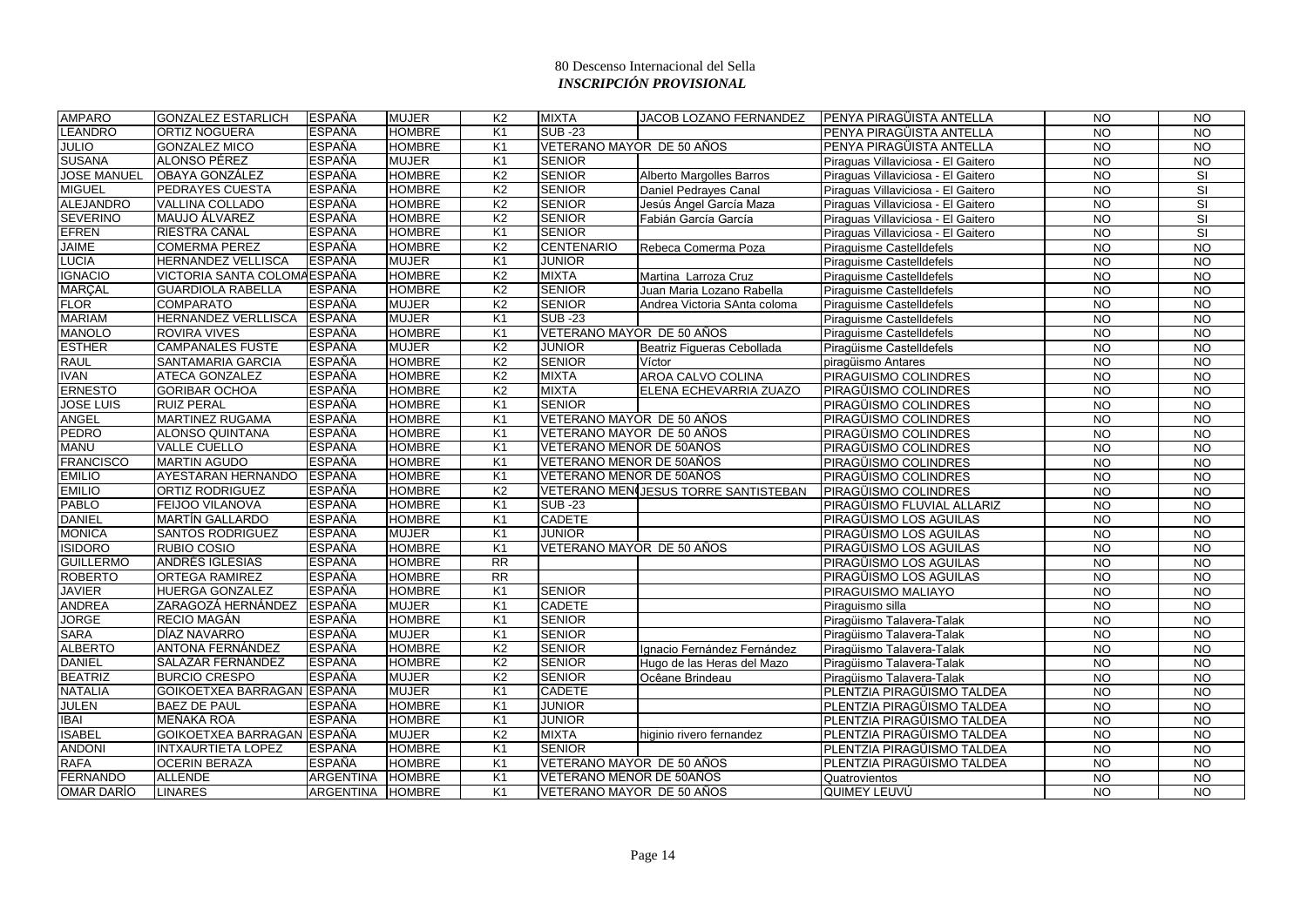| <b>SANTIAGO</b>          | <b>SALCEDO SERRA</b>          | <b>ESPAÑA</b>             | <b>HOMBRE</b> | K <sub>2</sub>  | <b>CENTENARIO</b>               | <b>OSCAR GARROTE MESTRE</b>           | RACING VALLADOLID DE PIRAGÜISMO                                       | <b>NO</b>       | <b>NO</b>       |
|--------------------------|-------------------------------|---------------------------|---------------|-----------------|---------------------------------|---------------------------------------|-----------------------------------------------------------------------|-----------------|-----------------|
| <b>ROBERTO</b>           | <b>DIEZ CASTELLANOS</b>       | <b>ESPAÑA</b>             | <b>HOMBRE</b> | K <sub>2</sub>  |                                 | VETERANO MENIMAURICIO MARTIN GONZALEZ | RACING VALLADOLID DE PIRAGÜISMO                                       | <b>NO</b>       | <b>NO</b>       |
| <b>ENRIQUE</b>           | <b>CLAUSELL BUENO</b>         | <b>ESPAÑA</b>             | <b>HOMBRE</b> | K <sub>1</sub>  | <b>CADETE</b>                   |                                       | Ral Club Náutico Castellón                                            | <b>NO</b>       | <b>NO</b>       |
| <b>DIEGO</b>             | PEREIRA RUZ                   | <b>ESPAÑA</b>             | <b>HOMBRE</b> | K <sub>1</sub>  | <b>CADETE</b>                   |                                       | <b>RASINES KAYAK</b>                                                  | $\overline{3}$  | N <sub>O</sub>  |
| <b>AZAHARA</b>           | <b>PEREZ GIL</b>              | <b>ESPAÑA</b>             | <b>MUJER</b>  | K <sub>2</sub>  | <b>SUB-23</b>                   | LUCIA CANO IGLESIAS                   | <b>RASINES KAYAK</b>                                                  | <b>NO</b>       | <b>NO</b>       |
| <b>JOSE LUIS</b>         | <b>GAMBOA ALEGRIA</b>         | <b>ESPAÑA</b>             | <b>HOMBRE</b> | K <sub>1</sub>  | VETERANO MAYOR DE 50 AÑOS       |                                       | <b>RASINES KAYAK</b>                                                  | <b>NO</b>       | N <sub>O</sub>  |
|                          | MIGUEL ANGEL COBO MARTINEZ    | <b>ESPAÑA</b>             | <b>HOMBRE</b> | K <sub>1</sub>  | VETERANO MAYOR DE 50 AÑOS       |                                       | <b>RASINES KAYAK</b>                                                  | <b>NO</b>       | $\overline{N}$  |
| <b>JAVIER</b>            | PELAZ PUEBLA                  | <b>ESPAÑA</b>             | <b>HOMBRE</b> | K <sub>1</sub>  | VETERANO MAYOR DE 50 AÑOS       |                                       | <b>RASINES KAYAK</b>                                                  | <b>NO</b>       | <b>NO</b>       |
| LUIS GORGONIC RUIZ LLAMA |                               | <b>ESPAÑA</b>             | <b>HOMBRE</b> | K <sub>1</sub>  | VETERANO MAYOR DE 50 AÑOS       |                                       | <b>RASINES KAYAK</b>                                                  | <b>NO</b>       | N <sub>O</sub>  |
| <b>MARCOS</b>            | <b>PEREIRA SANTOS</b>         | <b>ESPAÑA</b>             | <b>HOMBRE</b> | K <sub>1</sub>  | VETERANO MENOR DE 50AÑOS        |                                       | <b>RASINES KAYAK</b>                                                  | <b>NO</b>       | $\overline{N}$  |
| <b>VALENTIN</b>          | NUÑEZ PEREZ                   | <b>ESPAÑA</b>             | <b>HOMBRE</b> | K <sub>1</sub>  | VETERANO MENOR DE 50AÑOS        |                                       | <b>RASINES KAYAK</b>                                                  | <b>NO</b>       | $\overline{NQ}$ |
| <b>ANTONIO</b>           | <b>RUIS GARMENDIA</b>         | <b>ESPAÑA</b>             | <b>HOMBRE</b> | $\overline{RR}$ |                                 |                                       | <b>RASINES KAYAK</b>                                                  | <b>NO</b>       | N <sub>O</sub>  |
| <b>JAVIER</b>            | <b>DEL CARRE RUIZ RIVAS</b>   | <b>ESPAÑA</b>             | <b>HOMBRE</b> | RR              |                                 |                                       | <b>RASINES KAYAK</b>                                                  | N <sub>O</sub>  | N <sub>O</sub>  |
| <b>UBALDO</b>            | URDINGUIO HELGUERA            | <b>ESPAÑA</b>             | <b>HOMBRE</b> | $\overline{RR}$ |                                 |                                       | <b>RASINES KAYAK</b>                                                  | <b>NO</b>       | <b>NO</b>       |
| <b>IÑIGO</b>             | SAN JUAN SAN SEBASTIAI ESPAÑA |                           | <b>HOMBRE</b> | K <sub>1</sub>  | JUNIOR                          |                                       | Real Circulo de Labradores                                            | <b>NO</b>       | <b>NO</b>       |
| <b>MANUEL</b>            | <b>SAN JUAN MIJES</b>         | <b>ESPAÑA</b>             | <b>HOMBRE</b> | K <sub>1</sub>  | VETERANO MAYOR DE 50 AÑOS       |                                       | Real Circulo de Labradores                                            | <b>NO</b>       | $\overline{N}$  |
|                          | GONZALO VICTO GOVANTES ROLDÁN | <b>ESPAÑA</b>             | <b>HOMBRE</b> | K <sub>2</sub>  |                                 | VETERANO MENI Manuel Garcia Gallardo  | Real Circulo de Labradores                                            | <b>NO</b>       | <b>NO</b>       |
| <b>RICARDO</b>           | <b>NOVAL</b>                  | <b>ESPAÑA</b>             | <b>HOMBRE</b> | K <sub>1</sub>  | VETERANO MENOR DE 50AÑOS        |                                       | real club de regatas cartagena                                        | SI              | N <sub>O</sub>  |
| <b>SAMUEL</b>            | MORGADO GALEY                 | <b>ESPAÑA</b>             | <b>HOMBRE</b> | K <sub>1</sub>  | <b>SENIOR</b>                   |                                       | Real Club Marítimo de Huelva                                          | <b>NO</b>       | N <sub>O</sub>  |
| <b>ALVARO</b>            | <b>VALLS RIUS</b>             | <b>ESPAÑA</b>             | <b>HOMBRE</b> | K <sub>2</sub>  | <b>CADETE</b>                   | Carlos Remacha Sidro                  | Real Club Nautico Castellon                                           | <b>NO</b>       | <b>NO</b>       |
| <b>EDUARDO</b>           | <b>DELGADO PARIS</b>          | <b>ESPAÑA</b>             | <b>HOMBRE</b> | K <sub>1</sub>  | <b>CADETE</b>                   |                                       | Real Club Náutico Castellon                                           | N <sub>O</sub>  | N <sub>O</sub>  |
| <b>CARLOS</b>            | <b>TRILLES FELIP</b>          | <b>ESPAÑA</b>             | <b>HOMBRE</b> | K <sub>2</sub>  | <b>MIXTA</b>                    | ERIKA SALVADOR MULET                  | REAL CLUB NÁUTICO CASTELLÓN                                           | $\overline{NQ}$ | N <sub>O</sub>  |
| <b>GABRIEL</b>           | ROSARIO ROSELLÓ               | <b>ESPAÑA</b>             | <b>HOMBRE</b> | K <sub>1</sub>  | <b>CADETE</b>                   |                                       | Real Club Náutico de Castellón                                        | <b>NO</b>       | <b>NO</b>       |
| <b>JOSÉ</b>              | <b>GARCÍA MARTÍNEZ</b>        | <b>ESPAÑA</b>             | <b>HOMBRE</b> | K <sub>1</sub>  | <b>JUNIOR</b>                   |                                       | Real Club Náutico de Castellón                                        | <b>NO</b>       | N <sub>O</sub>  |
| <b>NOÉ</b>               | <b>AREGO SEGARRA</b>          | <b>ESPAÑA</b>             | <b>HOMBRE</b> | K <sub>2</sub>  | <b>SUB-23</b>                   | Luis Badiola Agramunt                 | Real Club náutico de Castellón                                        | <b>NO</b>       | <b>NO</b>       |
| <b>GUZMAN</b>            | CONCEJO ALVAREZ               | <b>ESPAÑA</b>             | <b>HOMBRE</b> | C <sub>1</sub>  | <b>CADETE</b>                   |                                       | REAL GRUPO DE CULTURA COVADON                                         | <b>NO</b>       | <b>NO</b>       |
| <b>AMADOR</b>            | <b>SIERRA ZAPICO</b>          | <b>ESPAÑA</b>             | <b>HOMBRE</b> | C <sub>1</sub>  | <b>CADETE</b>                   |                                       | REAL GRUPO DE CULTURA COVADON                                         | $\overline{N}$  | N <sub>O</sub>  |
| <b>PABLO</b>             | <b>GONZALEZ PININ</b>         | <b>ESPAÑA</b>             | <b>HOMBRE</b> | K <sub>1</sub>  | <b>CADETE</b>                   |                                       | REAL GRUPO DE CULTURA COVADON                                         | <b>NO</b>       | <b>NO</b>       |
| <b>GUSTAVO</b>           | RODRIGUEZ ALONSO              | <b>ESPAÑA</b>             | <b>HOMBRE</b> | K <sub>1</sub>  | <b>CADETE</b>                   |                                       | REAL GRUPO DE CULTURA COVADON                                         | <b>NO</b>       | <b>NO</b>       |
| <b>NEL</b>               | <b>SANCHEZ LONGO</b>          | <b>ESPAÑA</b>             | <b>HOMBRE</b> | K <sub>2</sub>  | <b>CADETE</b>                   | <b>DIEGO INFIESTA CAICOYA</b>         | REAL GRUPO DE CULTURA COVADON                                         | $\overline{10}$ | $\overline{NO}$ |
| <b>MARTA</b>             | <b>FUERTES CORDOBA</b>        | <b>ESPAÑA</b>             | <b>MUJER</b>  | C <sub>1</sub>  | <b>CADETE</b>                   |                                       | REAL GRUPO DE CULTURA COVADON                                         | <b>NO</b>       | <b>NO</b>       |
| <b>SOFIA</b>             | CALVO MENENDEZ                | <b>ESPAÑA</b>             | <b>MUJER</b>  | K2              | <b>CADETE</b>                   | <b>PAULA PAREDES VERGARA</b>          | REAL GRUPO DE CULTURA COVADON                                         | <b>NO</b>       | <b>NO</b>       |
| <b>LAURA</b>             | <b>LARRINAGA PALACIO</b>      | <b>ESPAÑA</b>             | <b>MUJER</b>  | K <sub>2</sub>  | <b>CADETE</b>                   | <b>IRENE CALVO MENENDEZ</b>           | REAL GRUPO DE CULTURA COVADON                                         | <b>NO</b>       | <b>NO</b>       |
| <b>LUCIA</b>             | <b>MORILLA MEDINA</b>         | <b>ESPAÑA</b>             | <b>MUJER</b>  | K <sub>2</sub>  | <b>JUNIOR</b>                   | <b>INES NISTAL PIQUERO</b>            | REAL GRUPO DE CULTURA COVADON                                         | <b>NO</b>       | <b>NO</b>       |
| <b>ALBERTO</b>           | <b>MORILLA MEDINA</b>         | <b>ESPAÑA</b>             | <b>HOMBRE</b> | C <sub>2</sub>  | <b>JUNIOR</b>                   | PABLO GARCIA CABALLERO                | REAL GRUPO DE CULTURA COVADON                                         | N <sub>O</sub>  | N <sub>O</sub>  |
| <b>FRANCISGO</b>         | <b>GONZALEZ FERNÁNDEZ</b>     | <b>ESPAÑA</b>             | <b>HOMBRE</b> | C <sub>2</sub>  | <b>SENIOR</b>                   |                                       | YAROSLAV OLEG SHELESTENK REAL GRUPO DE CULTURA COVADON                | $\overline{N}$  | N <sub>O</sub>  |
| <b>BORJA</b>             | <b>PRIETO VALERA</b>          | <b>ESPAÑA</b>             | <b>HOMBRE</b> | K <sub>2</sub>  | <b>SENIOR</b>                   | DANIEL GARCIA BARON                   | REAL GRUPO DE CULTURA COVADON                                         | $\overline{N}$  | SI              |
| <b>CELI</b>              | <b>REMIS CUEVA</b>            | <b>ESPAÑA</b>             | <b>MUJER</b>  | K <sub>1</sub>  | <b>SUB-23</b>                   |                                       | REAL GRUPO DE CULTURA COVADON                                         | <b>NO</b>       | SI              |
| <b>MIRIAM</b>            | <b>VEGA MANRIQUE</b>          | <b>ESPAÑA</b>             | <b>MUJER</b>  | K <sub>1</sub>  | <b>SUB-23</b>                   |                                       | REAL GRUPO DE CULTURA COVADON                                         | <b>NO</b>       | <b>SI</b>       |
| <b>PEDRO</b>             | <b>FANEGO PALAT</b>           | <b>ESPAÑA</b>             | <b>HOMBRE</b> | K <sub>2</sub>  |                                 |                                       | VETERANO MAY MANUEL ANGEL VIUDEZ SIMON REAL GRUPO DE CULTURA COVADONO | <b>NO</b>       | N <sub>O</sub>  |
| <b>ALMUDENA</b>          | <b>AVILA CANTORA</b>          | <b>ESPAÑA</b>             | <b>HOMBRE</b> | K <sub>1</sub>  | VETERANO MENOR DE 50AÑOS        |                                       | REAL GRUPO DE CULTURA COVADON                                         | $\overline{3}$  | SI              |
| <b>IVAN</b>              | <b>DE QUEVEDO GARCIA</b>      | <b>ESPAÑA</b>             | <b>HOMBRE</b> | K <sub>2</sub>  |                                 | VETERANO MENIJUAN PULGAR SUAREZ       | REAL GRUPO DE CULTURA COVADON                                         | <b>NO</b>       | N <sub>O</sub>  |
| <b>CATHERINE</b>         | <b>PICKERING</b>              | <b>REINO UNIDOMUJER</b>   |               | K <sub>2</sub>  | <b>MIXTA</b>                    | <b>Henry Hendron</b>                  | <b>Richmond Canoe Club</b>                                            | <b>NO</b>       | <b>NO</b>       |
| <b>RICHARD</b>           | <b>HENDRON</b>                | <b>REINO UNIDO HOMBRE</b> |               | K <sub>1</sub>  | <b>SENIOR</b>                   |                                       | <b>Richmond Canoe Club</b>                                            | <b>NO</b>       | <b>NO</b>       |
| <b>BEÑAT</b>             | ARSUAGA MARTIARENA            | <b>ESPAÑA</b>             | <b>HOMBRE</b> | K2              | <b>CADETE</b>                   | <b>OIER DEL REY RODRIGUEZ</b>         | S. D SANTIAGOTARRAK                                                   | $\overline{N}$  | N <sub>O</sub>  |
| <b>JOSE LUIS</b>         | <b>MARTIN PLUMA</b>           | <b>ESPAÑA</b>             | <b>HOMBRE</b> | K <sub>2</sub>  | <b>VETERANO MEN(Carlos leal</b> |                                       | S.d círculo Mercantil de Sevilla                                      | $\overline{N}$  | $\overline{N}$  |
| <b>EVA</b>               | LÓPEZ LARRAURI                | ESPAÑA                    | <b>MUJER</b>  | K <sub>1</sub>  | VETERANO MENOR DE 50AÑOS        |                                       | S.d círculo Mercantil de Sevilla                                      | <b>NO</b>       | <b>NO</b>       |
| <b>ISAAC</b>             | <b>VILLA SANTOS</b>           | ESPAÑA                    | <b>HOMBRE</b> | C <sub>1</sub>  | VETERANO MENOR DE 50AÑOS        |                                       | S.d círculo Mercantil de Sevilla                                      | <b>NO</b>       | <b>NO</b>       |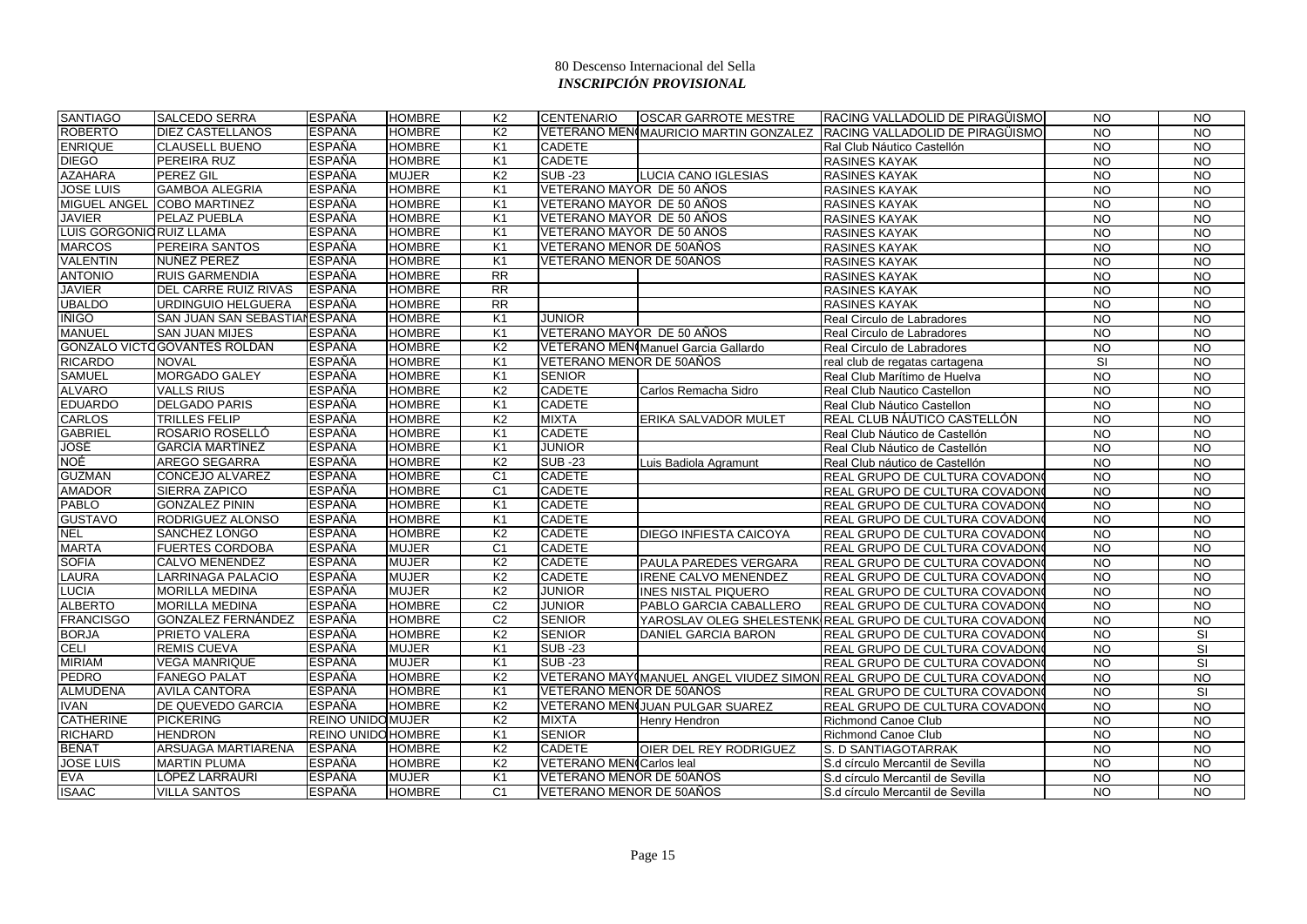| <b>PABLO</b>               | <b>SOLIS PALOMO</b>         | <b>ESPAÑA</b>    | <b>HOMBRE</b> | K <sub>2</sub>  | <b>CADETE</b>             | Jose Julio Diaz                             | S.D Circulo Mercantil e Industrial de Sevill | <b>NO</b>               | $\overline{N}$  |
|----------------------------|-----------------------------|------------------|---------------|-----------------|---------------------------|---------------------------------------------|----------------------------------------------|-------------------------|-----------------|
| <b>JULIA</b>               | <b>ESPINOSA MURILLO</b>     | <b>ESPAÑA</b>    | <b>MUJER</b>  | C <sub>1</sub>  | <b>CADETE</b>             |                                             | S.D Circulo Mercantil e Industrial de Sevill | <b>NO</b>               | <b>NO</b>       |
| <b>CLAUDIA</b>             | <b>ESPINOSA MURILLO</b>     | <b>ESPAÑA</b>    | <b>MUJER</b>  | K <sub>2</sub>  | <b>CADETE</b>             | Ines Guillen Verde                          | S.D Circulo Mercantil e Industrial de Sevill | <b>NO</b>               | <b>NO</b>       |
| <b>LUIS</b>                | <b>VALLEJO HERMOSILLA</b>   | <b>ESPAÑA</b>    | <b>HOMBRE</b> | K <sub>1</sub>  | <b>CADETE</b>             |                                             | S.D Circulo Mercantil e Industrial de Sevill | <b>NO</b>               | $\overline{3}$  |
| <b>CARLOS</b>              | <b>FERNANDEZ RUIZ</b>       | <b>ESPAÑA</b>    | <b>HOMBRE</b> | K <sub>2</sub>  | <b>CADETE</b>             | Jose Antonio Rebollo                        | S.D Circulo Mercantil e Industrial de Sevill | <b>NO</b>               | <b>NO</b>       |
| <b>BELTRAN</b>             | <b>GONZALEZ YUFERA.</b>     | ESPAÑA           | <b>HOMBRE</b> | C <sub>1</sub>  | <b>CADETE</b>             |                                             | S.D Circulo Mercantil e Industrial de Sevill | NO.                     | <b>NO</b>       |
| <b>JESUS</b>               | <b>MARTIN GARCES</b>        | <b>ESPAÑA</b>    | <b>HOMBRE</b> | C <sub>1</sub>  | <b>JUNIOR</b>             |                                             | S.D Circulo Mercantil e Industrial de Sevill | <b>NO</b>               | $\overline{10}$ |
| <b>JUAN ANDRES</b>         | <b>ORTA MENDEZ</b>          | <b>ESPAÑA</b>    | <b>HOMBRE</b> | K <sub>2</sub>  | <b>MIXTA</b>              | Rocio del valle                             | S.D Circulo Mercantil e Industrial de Sevill | <b>NO</b>               | <b>NO</b>       |
| <b>MERCEDES</b>            | PRIETO IZQUIERDO            | <b>ESPAÑA</b>    | <b>MUJER</b>  | K <sub>2</sub>  | <b>SENIOR</b>             | Margarita Fernandez                         | S.D Circulo Mercantil e Industrial de Sevill | <b>NO</b>               | $\overline{3}$  |
| <b>JOSE MARIA</b>          | <b>FERNANDEZ ROMAN</b>      | <b>ESPAÑA</b>    | <b>HOMBRE</b> | K <sub>1</sub>  | <b>SUB-23</b>             |                                             | S.D Circulo Mercantil e Industrial de Sevill | <b>NO</b>               | $\overline{3}$  |
| <b>JAIME</b>               | <b>MARTINEZ GARCIA</b>      | <b>ESPAÑA</b>    | <b>HOMBRE</b> | C <sub>2</sub>  | <b>SUB-23</b>             | Pablo Gallego                               | S.D Circulo Mercantil e Industrial de Sevill | NO.                     | <b>NO</b>       |
| <b>IOSU</b>                | <b>BAYO SAN MARTIN</b>      | <b>ESPAÑA</b>    | <b>HOMBRE</b> | K <sub>1</sub>  | <b>CADETE</b>             |                                             | <b>S.D SANTIAGOTARRAK</b>                    | <b>NO</b>               | $\overline{10}$ |
| <b>NAHIA</b>               | SORONDO ARRUABARRENESPAÑA   |                  | <b>MUJER</b>  | K <sub>1</sub>  | <b>CADETE</b>             |                                             | <b>S.D SANTIAGOTARRAK</b>                    | $\overline{N}$          | $\overline{10}$ |
| <b>NEREA</b>               | <b>GARCIA ZABALEGUI</b>     | <b>ESPAÑA</b>    | <b>MUJER</b>  | K <sub>2</sub>  | <b>CADETE</b>             | <b>INTZA MENDEZ URSUA</b>                   | S.D SANTIAGOTARRAK                           | <b>NO</b>               | <b>NO</b>       |
| <b>NOL</b>                 | URRETAVIZCAYA MARTIN ESPAÑA |                  | <b>HOMBRE</b> | K <sub>2</sub>  | <b>CADETE</b>             | IKER GARCIA PEREZ-JARAIZ                    | <b>S.D SANTIAGOTARRAK</b>                    | <b>NO</b>               | <b>NO</b>       |
| <b>MARIO</b>               | MENDIZABAL ECHEVERRI/ESPAÑA |                  | <b>HOMBRE</b> | K <sub>2</sub>  | <b>JUNIOR</b>             | IÑAKI ECHEPARE RAMIREZ                      | <b>S.D SANTIAGOTARRAK</b>                    | <b>NO</b>               | <b>NO</b>       |
| <b>ITZIAR</b>              | <b>CAMPO JUARROS</b>        | ESPAÑA           | <b>MUJER</b>  | K <sub>1</sub>  | <b>JUNIOR</b>             |                                             | <b>S.D SANTIAGOTARRAK</b>                    | <b>NO</b>               | $\overline{3}$  |
| <b>ANER</b>                | <b>OLAZABAL PAREDES</b>     | <b>ESPAÑA</b>    | <b>HOMBRE</b> | K <sub>1</sub>  | <b>SENIOR</b>             |                                             | <b>S.D SANTIAGOTARRAK</b>                    | $\overline{N}$          | $\overline{3}$  |
| <b>AIMAR</b>               | <b>AMUNDARAIN AGUIRRE</b>   | <b>ESPAÑA</b>    | <b>HOMBRE</b> | K <sub>2</sub>  | <b>CADETE</b>             | AIUR PLATERO DONOSO                         | S.D. SANTIAGOTARRAK                          | <b>NO</b>               | $\overline{N}$  |
| <b>TANIA</b>               | <b>PROL PROL</b>            | <b>ESPAÑA</b>    | <b>MUJER</b>  | K <sub>1</sub>  | <b>JUNIOR</b>             |                                             | S.D. SANTIAGOTARRAK                          | <b>NO</b>               | <b>NO</b>       |
| <b>TELMO</b>               | FERNANDEZ COMPADRE          | <b>ESPAÑA</b>    | <b>HOMBRE</b> | K <sub>2</sub>  | <b>JUNIOR</b>             | AITOR RAMAJO OTAZO                          | S.D. SANTIAGOTARRAK                          | <b>NO</b>               | <b>NO</b>       |
| <b>IÑIGO</b>               | <b>DIEZ ZABALA</b>          | <b>ESPAÑA</b>    | <b>HOMBRE</b> | K <sub>1</sub>  | <b>JUNIOR</b>             |                                             | <b>S.D. SANTIAGOTARRAK</b>                   | <b>NO</b>               | <b>NO</b>       |
| <b>ENEKO</b>               | <b>EGIGUREN GOMEZ</b>       | <b>ESPAÑA</b>    | <b>HOMBRE</b> | K <sub>1</sub>  | <b>JUNIOR</b>             |                                             | S.D. SANTIAGOTARRAK                          | N <sub>O</sub>          | $\overline{10}$ |
| <b>IBON</b>                | <b>HUARTE LANDETXE</b>      | <b>ESPAÑA</b>    | <b>HOMBRE</b> | K <sub>1</sub>  | <b>SENIOR</b>             |                                             | S.D. SANTIAGOTARRAK                          | <b>NO</b>               | $\overline{3}$  |
| <b>JOANA</b>               | <b>BULMAN SANCHEZ</b>       | <b>ESPAÑA</b>    | <b>MUJER</b>  | K <sub>2</sub>  | <b>SUB-23</b>             | MAIALEN ZAMORANO MARCOS S.D. SANTIAGOTARRAK |                                              | <b>NO</b>               | <b>NO</b>       |
| <b>IGOR</b>                | NIETO ARZUAGA               | <b>ESPAÑA</b>    | <b>HOMBRE</b> | K <sub>1</sub>  | <b>SUB-23</b>             |                                             | S.D. SANTIAGOTARRAK                          | <b>NO</b>               | N <sub>O</sub>  |
| <b>VICTORIA</b>            | <b>KEOGH</b>                | <b>IRLANDA</b>   | <b>MUJER</b>  | K <sub>1</sub>  | <b>JUNIOR</b>             |                                             | Salmon Leap                                  | <b>SI</b>               | <b>SI</b>       |
| <b>KATE</b>                | <b>MCCARTHY</b>             | <b>IRLANDA</b>   | <b>MUJER</b>  | K1              | <b>CADETE</b>             |                                             | Salmon Leap Canoe Club                       | <b>NO</b>               | <b>NO</b>       |
| <b>MARK</b>                | <b>SLATTERY</b>             | <b>IRLANDA</b>   | <b>HOMBRE</b> | K <sub>2</sub>  | <b>JUNIOR</b>             | Ryan O'Connor                               | Salmon Leap Canoe Club                       | SI                      | <b>NO</b>       |
| <b>BRIAN</b>               | <b>O'NEILL</b>              | <b>IRLANDA</b>   | <b>HOMBRE</b> | K <sub>1</sub>  | <b>JUNIOR</b>             |                                             | Salmon Leap canoe club                       | $\overline{\mathsf{S}}$ | $\overline{N}$  |
| <b>SEAN</b>                | <b>MCCARTHY</b>             | <b>IRLANDA</b>   | <b>HOMBRE</b> | K <sub>1</sub>  | <b>SUB-23</b>             |                                             | Salmon Leap Canoe Club                       | SI                      | <b>NO</b>       |
| <b>LIAM</b>                | <b>MCCARTHY</b>             | <b>IRLANDA</b>   | <b>HOMBRE</b> | K <sub>1</sub>  | VETERANO MAYOR DE 50 AÑOS |                                             | Salmon Leap Canoe Club                       | <b>NO</b>               | <b>NO</b>       |
| <b>PELAYO</b>              | <b>ROZA FONTICIELLA</b>     | <b>ESPAÑA</b>    | <b>HOMBRE</b> | K <sub>2</sub>  | <b>SENIOR</b>             | Albert Martí Roura                          | <b>SCD Ribadesella</b>                       | <b>NO</b>               | SI              |
| <b>JONATHAN</b>            | DOMÍNGUEZ RODRÍGUEZ ESPAÑA  |                  | <b>HOMBRE</b> | K <sub>2</sub>  | <b>SENIOR</b>             | ANDRÉS PERDIZ DÁVILA                        | SD Fontefría                                 | <b>NO</b>               | $\overline{3}$  |
| <b>JUAN CARLOS</b>         | RODRÍGUEZ GARCÍA            | ESPAÑA           | <b>HOMBRE</b> | K <sub>2</sub>  |                           | VETERANO MENO José Antonio Silva Ecudero    | SD Fontefría                                 | <b>NO</b>               | $\overline{3}$  |
| <b>MATIAS NICOLASSALVO</b> |                             | <b>ARGENTINA</b> | <b>HOMBRE</b> | K <sub>1</sub>  | <b>SUB-23</b>             |                                             | SELECCIONADO ARGENTINO                       | SI                      | <b>NO</b>       |
| <b>FRANCO IVAN</b>         | <b>BALBOA</b>               | ARGENTINA        | <b>HOMBRE</b> | K <sub>1</sub>  | <b>SUB-23</b>             |                                             | SELECCIONADO ARGENTINO                       | <b>SI</b>               | <b>NO</b>       |
| <b>OSCAR</b>               | <b>JUANES ROGADO</b>        | <b>ESPAÑA</b>    | <b>HOMBRE</b> | K <sub>2</sub>  | <b>MIXTA</b>              | ALBA JUANES CASADO                          | <b>SICORIS CLUB LLEIDA</b>                   | <b>NO</b>               | <b>NO</b>       |
| <b>MANUEL</b>              | <b>CRAVIOTTO BLANCO</b>     | <b>ESPAÑA</b>    | <b>HOMBRE</b> | K <sub>2</sub>  |                           | VETERANO MENIVICTOR CRAVIOTTO BLANCO        | <b>SICORIS CLUB LLEIDA</b>                   | $\overline{N}$          | $\overline{N}$  |
| <b>RAFAEL</b>              | <b>HERRERA DORADO</b>       | <b>ESPAÑA</b>    | <b>HOMBRE</b> | $\overline{RR}$ |                           |                                             | <b>SICORIS CLUB LLEIDA</b>                   | <b>NO</b>               | <b>NO</b>       |
| <b>ABEL</b>                | <b>GUARDIOLA CORADA</b>     | <b>ESPAÑA</b>    | <b>HOMBRE</b> | K <sub>1</sub>  | <b>CADETE</b>             |                                             | SOCIEDAD CULTURAL Y DEPORTIVA D              | <b>NO</b>               | N <sub>O</sub>  |
| <b>PABLO</b>               | <b>ROZA FONTICIELLA</b>     | <b>ESPAÑA</b>    | <b>HOMBRE</b> | K <sub>1</sub>  | <b>CADETE</b>             |                                             | SOCIEDAD CULTURAL Y DEPORTIVA D              | <b>NO</b>               | $\overline{3}$  |
|                            | JOSE ANTONIO NACHON PELAEZ  | <b>ESPAÑA</b>    | <b>HOMBRE</b> | K <sub>2</sub>  | <b>CENTENARIO</b>         | <b>HUMBERTO MANJON VEGA</b>                 | SOCIEDAD CULTURAL Y DEPORTIVA D              | <b>NO</b>               | <b>NO</b>       |
| <b>JOSE LUIS</b>           | <b>GUATE ORTIZ</b>          | ESPAÑA           | <b>HOMBRE</b> | K <sub>2</sub>  | <b>CENTENARIO</b>         | <b>MANUEL SIERES FELGUERES</b>              | SOCIEDAD CULTURAL Y DEPORTIVA D              | $\overline{N}$          | $\overline{3}$  |
| <b>LUIS</b>                | <b>IGLESIAS DIAZ</b>        | <b>ESPAÑA</b>    | <b>HOMBRE</b> | K <sub>1</sub>  | <b>JUNIOR</b>             |                                             | SOCIEDAD CULTURAL Y DEPORTIVA D              | <b>NO</b>               | <b>NO</b>       |
| <b>FRANCISCO</b>           | <b>CAPIN CERRA</b>          | <b>ESPAÑA</b>    | <b>HOMBRE</b> | K <sub>2</sub>  | <b>JUNIOR</b>             | <b>DAVID MIGOYA GARCIA</b>                  | SOCIEDAD CULTURAL Y DEPORTIVA D              | <b>NO</b>               | <b>NO</b>       |
| <b>JAVIER</b>              | OTERO SOMOANO               | <b>ESPAÑA</b>    | HOMBRE        | K <sub>1</sub>  | <b>SENIOR</b>             |                                             | SOCIEDAD CULTURAL Y DEPORTIVA D              | SI                      | <b>SI</b>       |
| <b>ANDRES</b>              | <b>CANGAS SOTO</b>          | <b>ESPAÑA</b>    | <b>HOMBRE</b> | K <sub>1</sub>  | <b>SENIOR</b>             |                                             | SOCIEDAD CULTURAL Y DEPORTIVA D              | SI                      | <b>SI</b>       |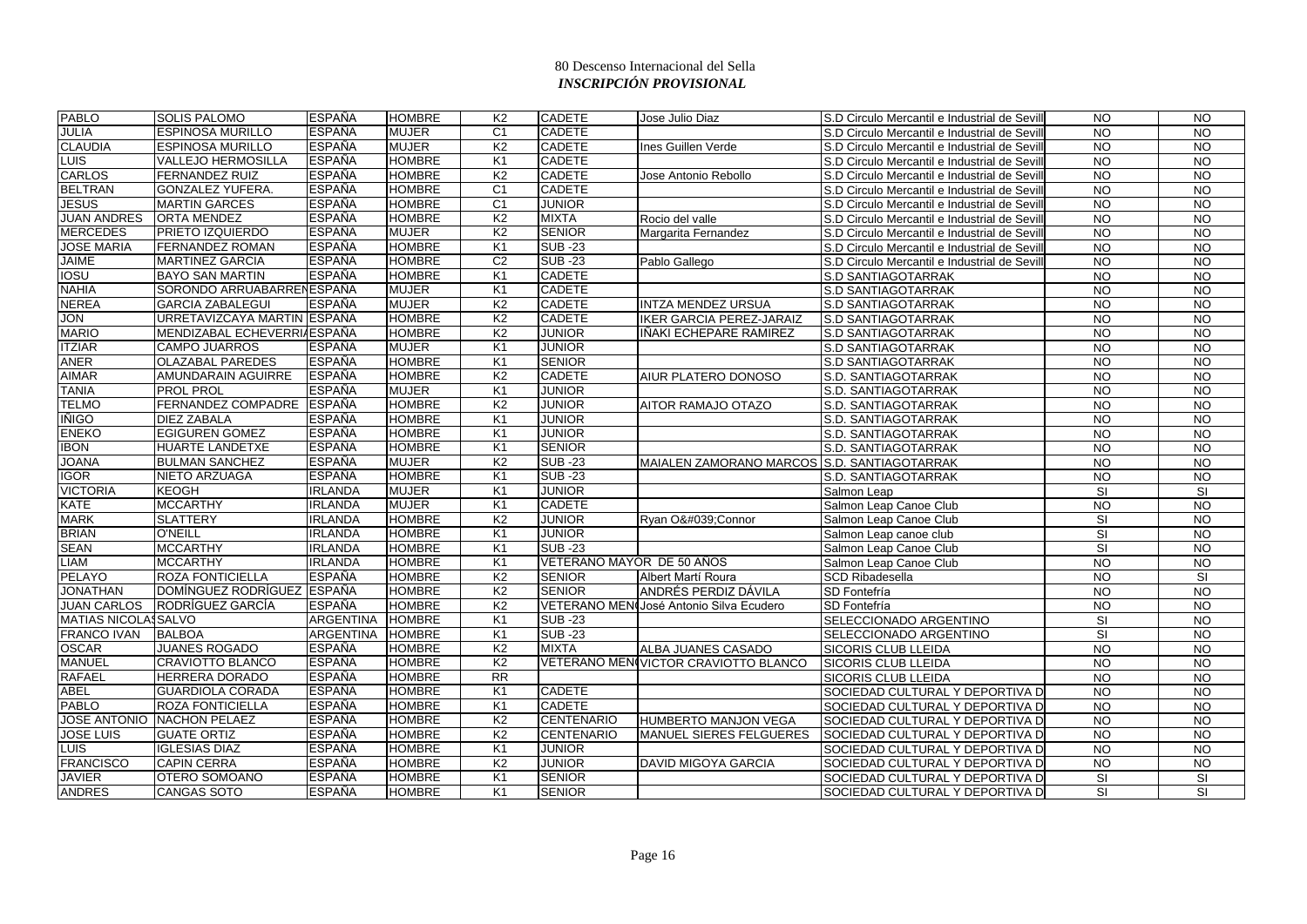| <b>PEDRO</b>                    | <b>GUTIERREZ ALVAREZ</b>         | <b>ESPAÑA</b>             | <b>HOMBRE</b> | K1             | <b>SENIOR</b>                 |                                 | SOCIEDAD CULTURAL Y DEPORTIVA D                                       | SI              | <b>SI</b>       |
|---------------------------------|----------------------------------|---------------------------|---------------|----------------|-------------------------------|---------------------------------|-----------------------------------------------------------------------|-----------------|-----------------|
| <b>FEDERICO</b>                 | <b>VEGA SUAREZ</b>               | <b>ESPAÑA</b>             | <b>HOMBRE</b> | K <sub>1</sub> | <b>SENIOR</b>                 |                                 | SOCIEDAD CULTURAL Y DEPORTIVA D                                       | <b>SI</b>       | <b>SI</b>       |
| <b>OSCAR</b>                    | <b>HERNANDEZ FLORENTI</b>        | <b>ESPAÑA</b>             | <b>HOMBRE</b> | K <sub>1</sub> | <b>SENIOR</b>                 |                                 | SOCIEDAD CULTURAL Y DEPORTIVA D                                       | SI              | <b>SI</b>       |
| <b>DIEGO</b>                    | <b>SUAREZ DIAZ</b>               | <b>ESPAÑA</b>             | <b>HOMBRE</b> | C <sub>1</sub> | <b>SENIOR</b>                 |                                 | Sociedad Cultural y Deportiva de Ribades                              | <b>NO</b>       | <b>NO</b>       |
| <b>MIGUEL</b>                   | <b>LLORENS LOPEZ</b>             | <b>ESPAÑA</b>             | <b>HOMBRE</b> | K <sub>2</sub> | <b>SENIOR</b>                 | LUIS AMADO PEREZ BLANCO         | SOCIEDAD CULTURAL Y DEPORTIVA D                                       | SI              | <b>SI</b>       |
| <b>FRANCISCO</b>                | <b>MAYA MARTINEZ</b>             | <b>ESPAÑA</b>             | <b>HOMBRE</b> | K <sub>2</sub> | <b>SUB-23</b>                 | JORGE CORTEGUERA VEGA           | SOCIEDAD CULTURAL Y DEPORTIVA D                                       | <b>NO</b>       | <b>NO</b>       |
| <b>LUCIA</b>                    | <b>ESCUDERO MARTINEZ</b>         | <b>ESPAÑA</b>             | <b>MUJER</b>  | K <sub>1</sub> | <b>SUB -23</b>                |                                 | SOCIEDAD CULTURAL Y DEPORTIVA D                                       | <b>NO</b>       | <b>NO</b>       |
| <b>RODRIGO</b>                  | GARCIA ZARAGOZA PERE ESPAÑA      |                           | <b>HOMBRE</b> | K <sub>2</sub> |                               |                                 | VETERANO MAY(FRANCISCO GUTIERREZ PEREZSOCIEDAD CULTURAL Y DEPORTIVA D | <b>NO</b>       | <b>NO</b>       |
| <b>JUAN CARLOS</b>              | <b>POSADA RUBIO</b>              | <b>ESPAÑA</b>             | <b>HOMBRE</b> | K <sub>1</sub> | VETERANO MAYOR DE 50 AÑOS     |                                 | SOCIEDAD CULTURAL Y DEPORTIVA D                                       | <b>NO</b>       | $\overline{NQ}$ |
| <b>FRANCISCO JAV TEJO PEREZ</b> |                                  | <b>ESPAÑA</b>             | <b>HOMBRE</b> | K <sub>2</sub> |                               |                                 | VETERANO MAY(MIGUEL CUETARA PANDIELLO SOCIEDAD CULTURAL Y DEPORTIVA D | <b>NO</b>       | $\overline{N}$  |
| <b>ALVARO</b>                   | <b>GARCIA RUISANCHEZ</b>         | <b>ESPAÑA</b>             | <b>HOMBRE</b> | K <sub>2</sub> | <b>VETERANO MEN¢ERIC KLAS</b> |                                 | SOCIEDAD CULTURAL Y DEPORTIVA D                                       | <b>NO</b>       | <b>NO</b>       |
| <b>ANTONIO</b>                  | <b>ROMERO RODRIGUEZ</b>          | <b>ESPAÑA</b>             | <b>HOMBRE</b> | K <sub>1</sub> | VETERANO MENOR DE 50AÑOS      |                                 | SOCIEDAD CULTURAL Y DEPORTIVA D                                       | $\overline{N}$  | $\overline{N}$  |
| <b>ALBERTO</b>                  | DE LA VEGA VIÑA                  | <b>ESPAÑA</b>             | <b>HOMBRE</b> | K <sub>2</sub> | <b>CADETE</b>                 | <b>PELAYO GARCIA COVIELLA</b>   | SOCIEDAD DEPORTIVA GAUZÓN- CAB                                        | <b>NO</b>       | <b>NO</b>       |
| <b>JORGE</b>                    | <b>ARENAS FERNANDEZ</b>          | <b>ESPAÑA</b>             | <b>HOMBRE</b> | K <sub>2</sub> | <b>SENIOR</b>                 |                                 | ALFONSO IGLESIAS SANCHEZ SOCIEDAD DEPORTIVA GAUZÓN- CAB               | <b>NO</b>       | $\overline{NQ}$ |
| <b>BORJA</b>                    | <b>FERNANDEZ VALLES</b>          | <b>ESPAÑA</b>             | <b>HOMBRE</b> | K1             | <b>SENIOR</b>                 |                                 | SOCIEDAD DEPORTIVA GAUZÓN- CABO                                       | <b>NO</b>       | <b>NO</b>       |
| <b>ISABEL MARIA</b>             | CONTRERAS RODRIGUEZ ESPAÑA       |                           | <b>MUJER</b>  | K <sub>2</sub> | <b>SENIOR</b>                 | <b>SARA OUZANDE ITURRALDE</b>   | SOCIEDAD DEPORTIVA GAUZÓN- CABO                                       | <b>NO</b>       | <b>NO</b>       |
| <b>BALBINA</b>                  | <b>ITURRALDE SUÁREZ</b>          | <b>ESPAÑA</b>             | <b>MUJER</b>  | K <sub>2</sub> | <b>SENIOR</b>                 | <b>COVADONGA POSADA LOPEZ</b>   | ISOCIEDAD DEPORTIVA GAUZÓN- CAB(                                      | <b>NO</b>       | <b>NO</b>       |
| <b>MARIANA</b>                  | <b>GARCIA MENENDEZ</b>           | <b>ESPAÑA</b>             | <b>MUJER</b>  | K1             | <b>SENIOR</b>                 |                                 | SOCIEDAD DEPORTIVA GAUZÓN- CAB                                        | <b>NO</b>       | $\overline{10}$ |
|                                 | FRANCISCO JOS GONZALEZ RODRIGUEZ | <b>ESPAÑA</b>             | <b>HOMBRE</b> | K <sub>1</sub> | VETERANO MAYOR DE 50 AÑOS     |                                 | SOCIEDAD DEPORTIVA GAUZÓN- CAB                                        | <b>NO</b>       | <b>NO</b>       |
| <b>MANUEL</b>                   | <b>GUTIERREZ TUDELA</b>          | <b>ESPAÑA</b>             | <b>HOMBRE</b> | K1             | VETERANO MAYOR DE 50 AÑOS     |                                 | SOCIEDAD DEPORTIVA GAUZÓN- CAB                                        | <b>NO</b>       | <b>NO</b>       |
| <b>NICOLAS</b>                  | <b>CAPELLIN BRULE</b>            | <b>ESPAÑA</b>             | <b>HOMBRE</b> | K <sub>1</sub> | VETERANO MENOR DE 50AÑOS      |                                 | SOCIEDAD DEPORTIVA GAUZÓN- CAB                                        | <b>NO</b>       | $\overline{NQ}$ |
| <b>JAIRO</b>                    | <b>BANGO MENÉNDEZ</b>            | <b>ESPAÑA</b>             | <b>HOMBRE</b> | K <sub>1</sub> | <b>SENIOR</b>                 |                                 | SOCIEDAD DEPORTIVA GAUZÓN-CABC                                        | <b>NO</b>       | $\overline{N}$  |
| <b>DIEGO</b>                    | MARTÍNEZ ALBUQUERQUE ESPAÑA      |                           | <b>HOMBRE</b> | K <sub>1</sub> | <b>SUB-23</b>                 |                                 | SOCIEDAD DEPORTIVA GUZÓN-CABO                                         | <b>NO</b>       | <b>NO</b>       |
| <b>BRIAN</b>                    | <b>LONGLEY</b>                   | <b>SUDÁFRICA</b>          | <b>HOMBRE</b> | K <sub>2</sub> | <b>SENIOR</b>                 | NICHOLAS LONGLEY                | <b>SOUTH AFRICA</b>                                                   | SI              | <b>NO</b>       |
| <b>DARYN</b>                    | <b>BROWN</b>                     | SUDÁFRICA                 | <b>HOMBRE</b> | K1             | VETERANO MAYOR DE 50 AÑOS     |                                 | South Africa                                                          | <b>NO</b>       | <b>NO</b>       |
| <b>DIANA</b>                    | <b>RIETZ</b>                     | <b>ALEMANIA</b>           | <b>MUJER</b>  | K <sub>1</sub> | VETERANO MENOR DE 50AÑOS      |                                 | South Africa                                                          | <b>NO</b>       | $\overline{NQ}$ |
| <b>BARRY</b>                    | <b>WATKINS</b>                   | <b>IRLANDA</b>            | <b>HOMBRE</b> | K <sub>2</sub> | <b>SENIOR</b>                 | <b>JONATHAN SIMMONS</b>         | <b>TEAM IRELAND</b>                                                   | SI              | SI              |
| <b>JENNIFER</b>                 | <b>EGAN</b>                      | <b>IRLANDA</b>            | <b>MUJER</b>  | K <sub>1</sub> | <b>SENIOR</b>                 |                                 | Team Ireland                                                          | SI              | SI              |
| <b>PETER</b>                    | <b>EGAN</b>                      | <b>IRLANDA</b>            | <b>HOMBRE</b> | K <sub>1</sub> | <b>SENIOR</b>                 |                                 | Team Ireland                                                          | <b>SI</b>       | <b>SI</b>       |
| <b>MISCHA</b>                   | <b>KELLNER</b>                   | <b>AUSTRIA</b>            | <b>HOMBRE</b> | K <sub>1</sub> | <b>SENIOR</b>                 |                                 | TG-München                                                            | SI              | $\overline{N}$  |
| <b>JESKO</b>                    | <b>KLAMMER</b>                   | <b>ALEMANIA</b>           | <b>HOMBRE</b> | K <sub>1</sub> | <b>SENIOR</b>                 |                                 | TG-München                                                            | SI              | <b>NO</b>       |
| <b>BRENDAN</b>                  | <b>FITZPATRICK</b>               | <b>IRLANDA</b>            | <b>HOMBRE</b> | K <sub>1</sub> | <b>JUNIOR</b>                 |                                 | Thomastown Paddlers                                                   | <b>NO</b>       | SI              |
| <b>DAVID</b>                    | <b>MACCORMACK</b>                | <b>IRLANDA</b>            | <b>HOMBRE</b> | K <sub>1</sub> | <b>SENIOR</b>                 |                                 | THOMASTOWN PADDLERS CANOE CLU                                         | <b>NO</b>       | <b>NO</b>       |
| <b>MICHAEL</b>                  | <b>BRENNAN</b>                   | <b>IRLANDA</b>            | <b>HOMBRE</b> | K1             | <b>SENIOR</b>                 |                                 | THOMASTOWN PADDLERS CANOE CLU                                         | SI              | SI              |
| <b>DONNACHA</b>                 | <b>BRENNAN</b>                   | <b>IRLANDA</b>            | <b>HOMBRE</b> | K <sub>1</sub> | <b>SENIOR</b>                 |                                 | THOMASTOWN PADDLERS CANOE CLU                                         | <b>SI</b>       | <b>SI</b>       |
| <b>SENAN</b>                    | FORRISTAL                        | <b>IRLANDA</b>            | <b>HOMBRE</b> | K <sub>1</sub> | <b>CADETE</b>                 |                                 | Thomastown Paddlers Canoe Club (TPCC                                  | <b>NO</b>       | <b>NO</b>       |
| <b>EAMON</b>                    | <b>FORRISTAL</b>                 | <b>IRLANDA</b>            | <b>HOMBRE</b> | K1             | <b>SUB -23</b>                |                                 | Thomastown Paddlers Canoe Club (TPCC                                  | <b>NO</b>       | <b>NO</b>       |
| <b>ANTHONY</b>                  | <b>FORRISTAL</b>                 | <b>IRLANDA</b>            | <b>HOMBRE</b> | K <sub>1</sub> | <b>SUB-23</b>                 |                                 | Thomastown Paddlers Canoe Club (TPCC                                  | <b>NO</b>       | $\overline{NQ}$ |
| <b>DERMOT</b>                   | <b>FORRISTAL</b>                 | <b>IRLANDA</b>            | <b>HOMBRE</b> | <b>RR</b>      |                               |                                 | Thomastown Paddlers Canoe Club (TPCC                                  | <b>NO</b>       | <b>NO</b>       |
| <b>LAURENT</b>                  | <b>HUERTA</b>                    | <b>FRANCIA</b>            | <b>HOMBRE</b> | K <sub>2</sub> | <b>VETERANO MENIdiaz</b>      |                                 | <b>TOULOUSE</b>                                                       | <b>NO</b>       | <b>NO</b>       |
| <b>MARIA SALUD</b>              | <b>GARCIA</b>                    | <b>ESPAÑA</b>             | <b>MUJER</b>  | K <sub>1</sub> | <b>SUB-23</b>                 |                                 | <b>UCAM A.D PINATAR</b>                                               | <b>NO</b>       | <b>NO</b>       |
| <b>MARIA</b>                    | <b>RAMAL GARCIA</b>              | <b>ESPAÑA</b>             | <b>MUJER</b>  | C <sub>1</sub> | <b>SUB-23</b>                 |                                 | <b>UCAM A.D PINATAR</b>                                               | $\overline{NO}$ | $\overline{NQ}$ |
| <b>TOMAS</b>                    | <b>PAVLIK</b>                    | REPÚBLICA CHOMBRE         |               | K <sub>1</sub> | <b>SENIOR</b>                 |                                 | USK Praha / República Checa                                           | <b>NO</b>       | <b>SI</b>       |
| <b>TIMOTHY</b>                  | <b>BAKER</b>                     | <b>SUDÁFRICA</b>          | HOMBRE        | K <sub>2</sub> | VETERANO MAY Chris Uys        |                                 | vlc                                                                   | <b>NO</b>       | <b>NO</b>       |
| <b>PAUL</b>                     | <b>DIMMOCK</b>                   | <b>REINO UNIDO HOMBRE</b> |               | K <sub>2</sub> | <b>MIXTA</b>                  | <b>Mllie Dimmock</b>            | Wev                                                                   | <b>NO</b>       | <b>NO</b>       |
| <b>UNAI</b>                     | <b>CASQUERO MARTIN</b>           | <b>ESPAÑA</b>             | <b>HOMBRE</b> | K <sub>2</sub> | <b>CADETE</b>                 | <b>IMANOL TXAPARTEGI AGIRRE</b> | <b>ZUMAIAKO UROLA ITXAS ADAR PIRAGI</b>                               | <b>NO</b>       | <b>NO</b>       |
| <b>FELIX</b>                    | <b>URANGA OLMOS</b>              | <b>ESPAÑA</b>             | <b>HOMBRE</b> | K <sub>2</sub> | <b>JUNIOR</b>                 | MIKEL CASQUERO MARTIN           | ZUMAIAKO UROLA ITXAS ADAR PIRAGI                                      | <b>NO</b>       | <b>NO</b>       |
| <b>MARTIN</b>                   | EGAÑA ELOSUA                     | <b>ESPAÑA</b>             | <b>HOMBRE</b> | K <sub>1</sub> | <b>SUB-23</b>                 |                                 | ZUMAIAKO UROLA ITXAS ADAR PIRAGI                                      | <b>NO</b>       | <b>NO</b>       |
|                                 |                                  |                           |               |                |                               |                                 |                                                                       |                 |                 |